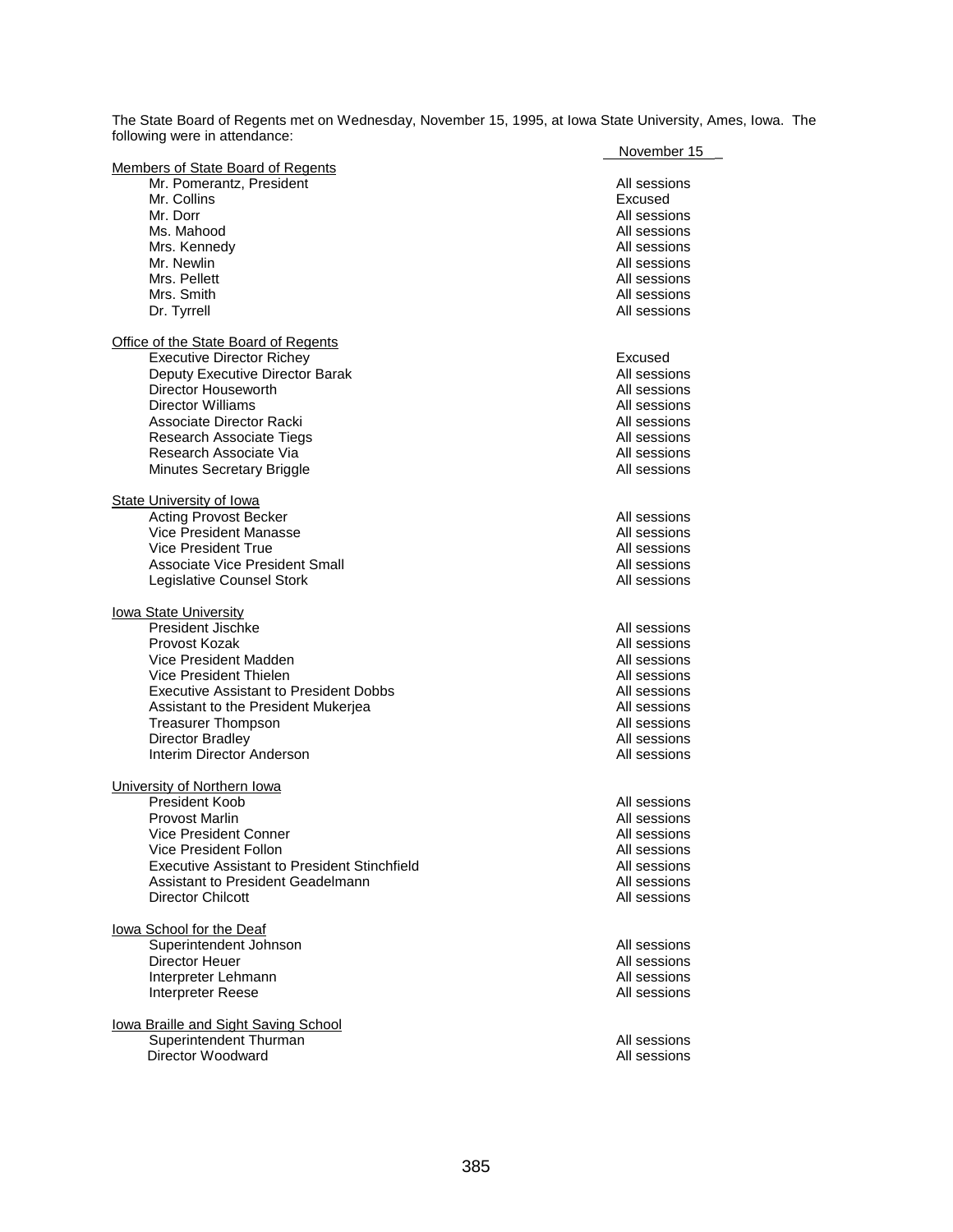# GENERAL

The following business pertaining to general or miscellaneous business was transacted on Wednesday, November 15, 1995.

**APPROVAL OF MINUTES OF BOARD MEETING OF OCTOBER 18, 1995**. The Board Office recommended the Board approve the Minutes, as written.

President Pomerantz asked for corrections, if any, to the Minutes.

ACTION: President Pomerantz stated the Board approved the Minutes of the October 18, 1995, meeting, as written, by general consent.

**CONSENT ITEMS**. The Board Office recommended the Board approve the consent docket, as follows:

Approve the request to change the name of the Iowa Transportation Center to the Transportation Research and Education Center;

Receive the status report on the Board Office budget for fiscal year 1996;

Approve the Board Meetings Schedule; and

Receive the Register of Capital Improvement Business Transactions for the Iowa School for the Deaf (none).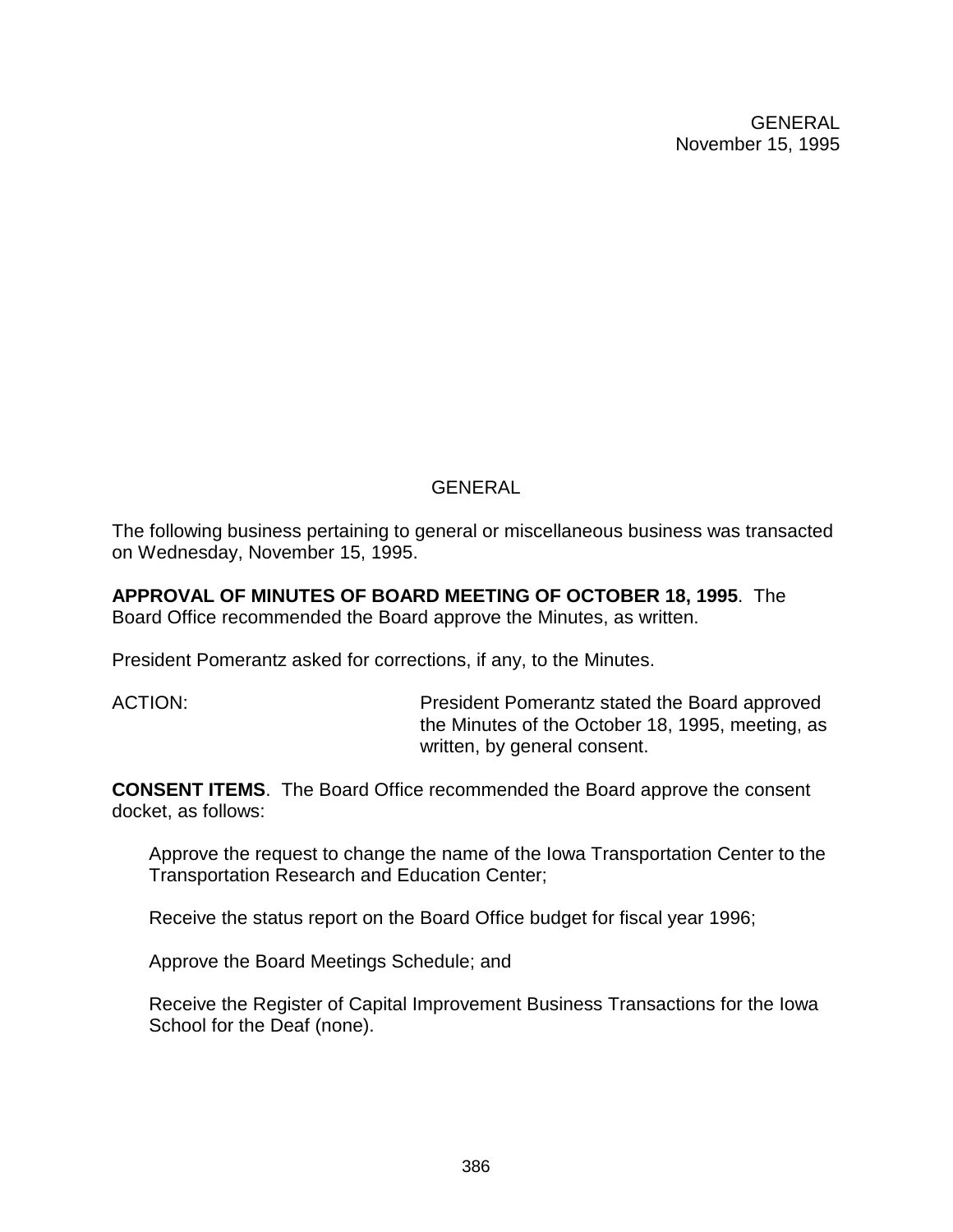ACTION: President Pomerantz stated the Board approved the consent docket, as presented, by general consent.

**INTERINSTITUTIONAL COMMITTEE ON EDUCATIONAL COORDINATION**. (a) Renaming of the Iowa Transportation Center as the Transportation Research and Education Center-Iowa State University. The Board Office recommended the Board approve the request to change the name of the Iowa Transportation Center to the Transportation Research and Education Center.

The request was reviewed by the Interinstitutional Committee on Educational Coordination and the Board Office, and both recommended approval.

The two reasons for this request were: (1) confusion between the "Iowa Transportation Center" and field offices of the Iowa Department of Transportation "transportation centers" and particularly the "Central Iowa Transportation Center" located in Ames; and (2) an expansion in the range of activities taken on by the center.

The center now has projects underway in about 20 states and in Canada. The mission and objectives of the center will remain unchanged. There were no budgetary implications of this name change.

ACTION: **This matter was approved by consent.** 

**REPORT ON MEETING OF THE IOWA COORDINATING COUNCIL FOR POST-HIGH SCHOOL EDUCATION**. The Board Office recommended the Board receive the report on the November meeting of the Iowa Coordinating Council for Post-High School Education.

The November meeting of the Iowa Coordinating Council for Post-High School Education took place at the North Iowa Community College in Mason City on Novem-ber 1. This was the first meeting of the council this academic year. Below is a listing of the major issues discussed at the meeting.

Clarification of Membership and Voting Credentials

Clarification Regarding Membership Eligibility

Request for Program Approval by Non-Members

Refinements to the State of Iowa Registration Process for Institutions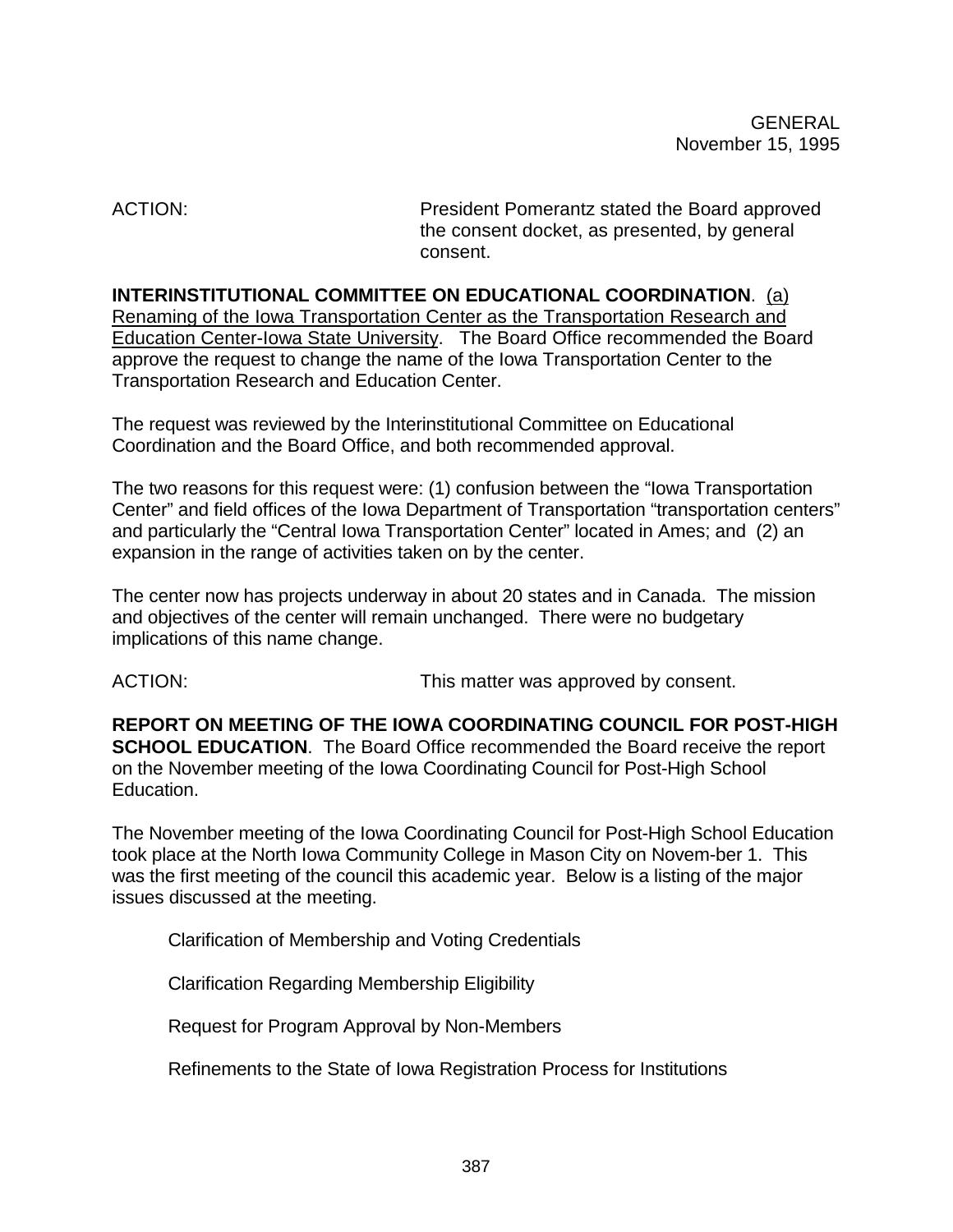Committee Memberships and Charges

New Program Requests

Regents Tyrrell and Kennedy were present at the meeting. Presidents Jischke, Koob and Nathan were also present.

Regent Tyrrell stated that the first meeting on the strategic planning process was scheduled for November 27 at the University of Northern Iowa. He said some issues came up at this meeting that had not been discussed for some time. Those present discussed clarification of membership; anyone listed as an alternate can serve as an alternate for any member.

President Pomerantz said an initiative had been created on the part of the Regents to interest other segments of higher education in working together cooperatively to a much greater extent than they have historically, although the trend is improving. The vehicle for doing so is the ICCPHSE which already exists and is totally voluntary. As they work through the ICCPHSE there will hopefully be buy-in from other segments of Iowa higher education. There seemed to be interest in moving forward with the concept. What the group was dealing with now were issues around membership and the governance mechanism to assist in carrying out joint strategic planning.

ACTION: President Pomerantz stated the Board received the report on the November meeting of the Iowa Coordinating Council for Post-High School Education, by general consent.

**PROGRESS REPORT ON REVIEW OF ORGANIZATIONAL AUDIT**. The Board Office recommended the Board receive the progress report on the review of the organizational audit.

Since the last report to the Board, the Pappas Group has completed interviews with all members of the Board of Regents. The Pappas Group has visited the Iowa School for the Deaf and the Iowa Braille and Sight Saving School, completing all the pre-audit visits to the institutions.

The Organizational Audit Oversight Committee met on Tuesday, November 7, and heard a detailed report on organizational audit activities and discussed preliminary approaches to the remaining organizational audit activities.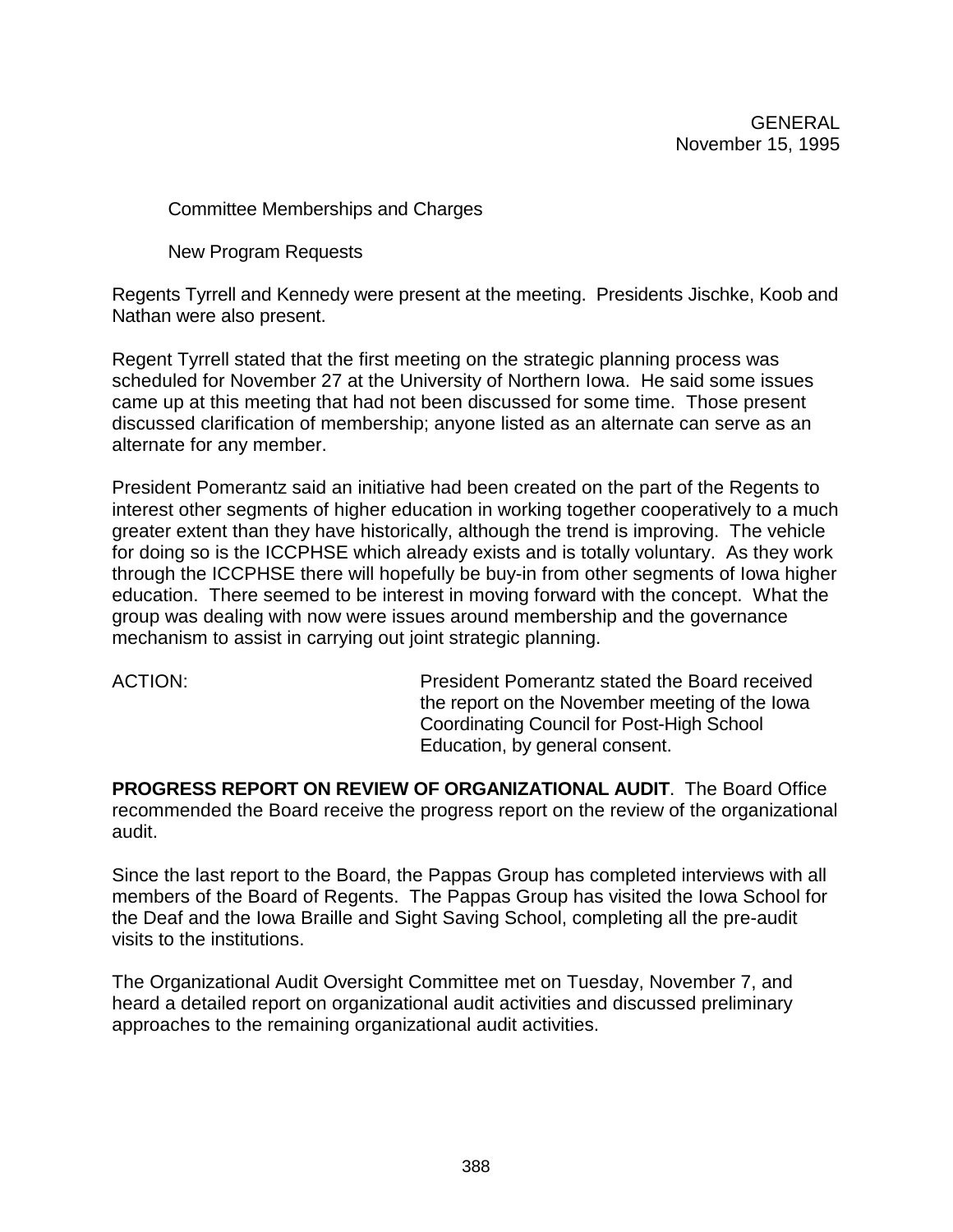In the next few weeks the Pappas Group will complete the review of recommendations of the previous audit. The actual audit visits to the five Regent institutions will begin at the end of the month.

President Pomerantz said the process appeared to be moving along very well. Every Regent will have an individual meeting with the auditors. The auditors are on the campuses and the effort seemed to be on track. The preliminary dialogue was constructive and favorable. He expected to see recommendations that will enhance the governance of the institutions. The Regents will be kept informed of the progress as it proceeds forward.

Regent Kennedy asked if there was any feedback for the committee.

Regent Dorr stated that as a result of his individual session with the auditor he felt that a very significant effort was taking place. He noted that he was not fully convinced when this process started but was impressed with the approach that has been taken. He said that if the follow-through and process is supported by everyone, the potential was quite significant.

Regent Tyrrell reminded the Regents of the goal to keep the study as open and nonthreatening as possible. If they do so, it will be a much more constructive process and would result in recommendations that will be very helpful.

ACTION: President Pomerantz stated the Board received the progress report on the organizational audit, by general consent.

**FALL ENROLLMENT REPORT - PART II**. The Board Office recommended the Board receive Part II of the Fall enrollment report.

### Post-secondary Enrollments In Iowa

Total Fall 1995 post-secondary enrollment in the state of Iowa is 175,127 — an increase of 1,942 students (+1.1 percent) over Fall 1994.

Enrollment by sector is:

| <b>Regent Universities</b>                   | 64,830 (+1%)        |
|----------------------------------------------|---------------------|
| <b>Community Colleges</b>                    | 57,615 (+2%)        |
| Independent 4-year Institutions 46,353 (+2%) |                     |
| All others                                   | $6,329$ ( $-11\%$ ) |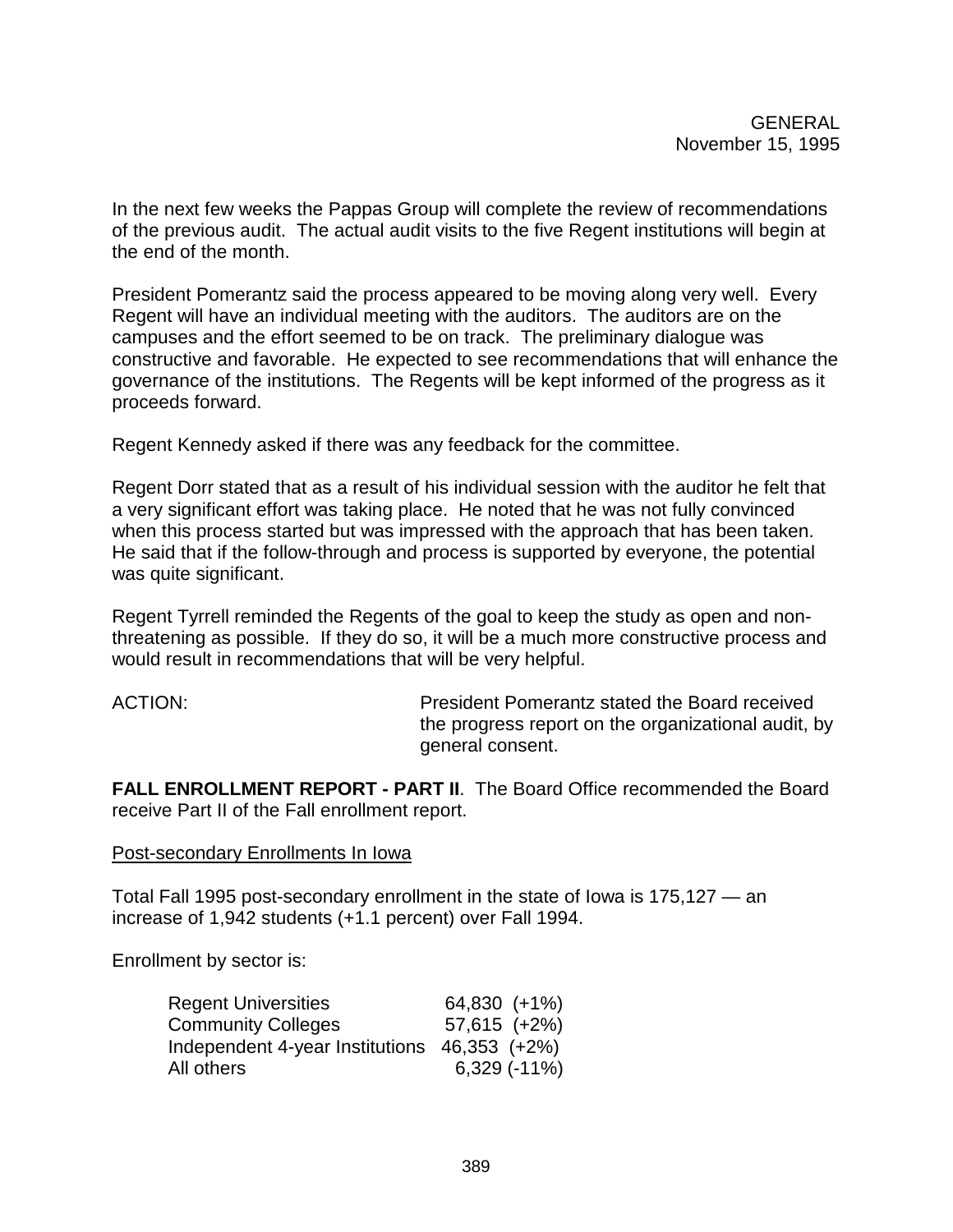

# **Percentage of Total Enrollment In Each of 3 Major Sectors of Iowa Postsecondary Education, 1990-1995**

# Entering Freshmen and Transfers

More new freshmen enrolled in Regent universities and the independent colleges this fall than in Fall 1994. New freshmen enrollments in community colleges decreased this fall.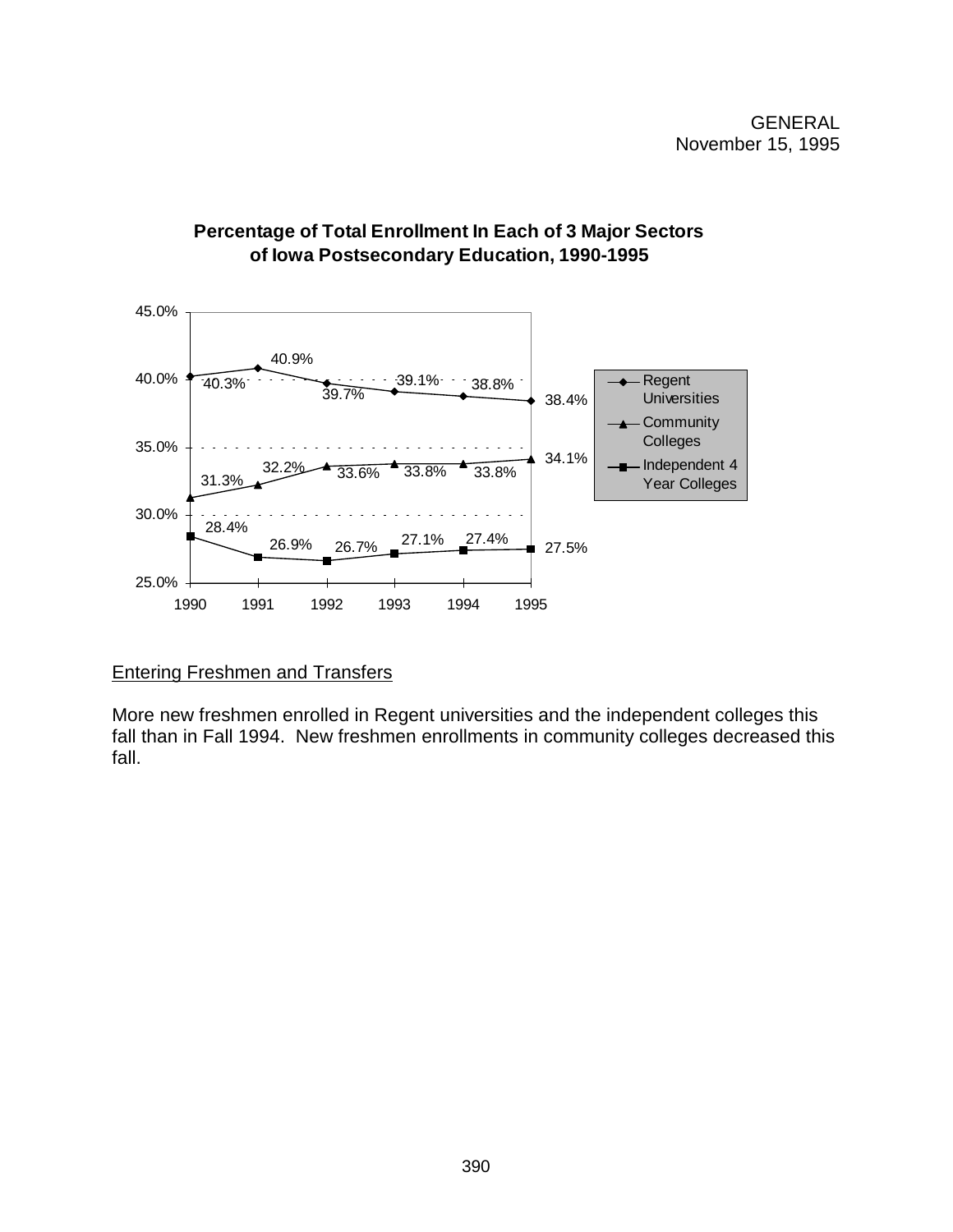

# **New Freshman Enrollment in 3 Major Sectors of Iowa Postsecondary Education, 1990-1995**

# Enrollment at Regent Universities

Regent-wide, undergraduate enrollments have increased while graduate enrollments have decreased.

Gains in resident undergraduates have far outpaced the losses by resident graduate students for a net gain in resident students at the three universities. The modest gains in non-resident undergraduates were overwhelmed by non-resident graduate losses for a net loss in non-resident students.

For the University of Iowa, undergraduates, regardless of residency, increased while graduate students, regardless of residency, decreased. For Iowa State University, the only enrollment gain was in resident undergraduates. For the University of Northern Iowa, there were enrollment gains in all levels by residency status of students.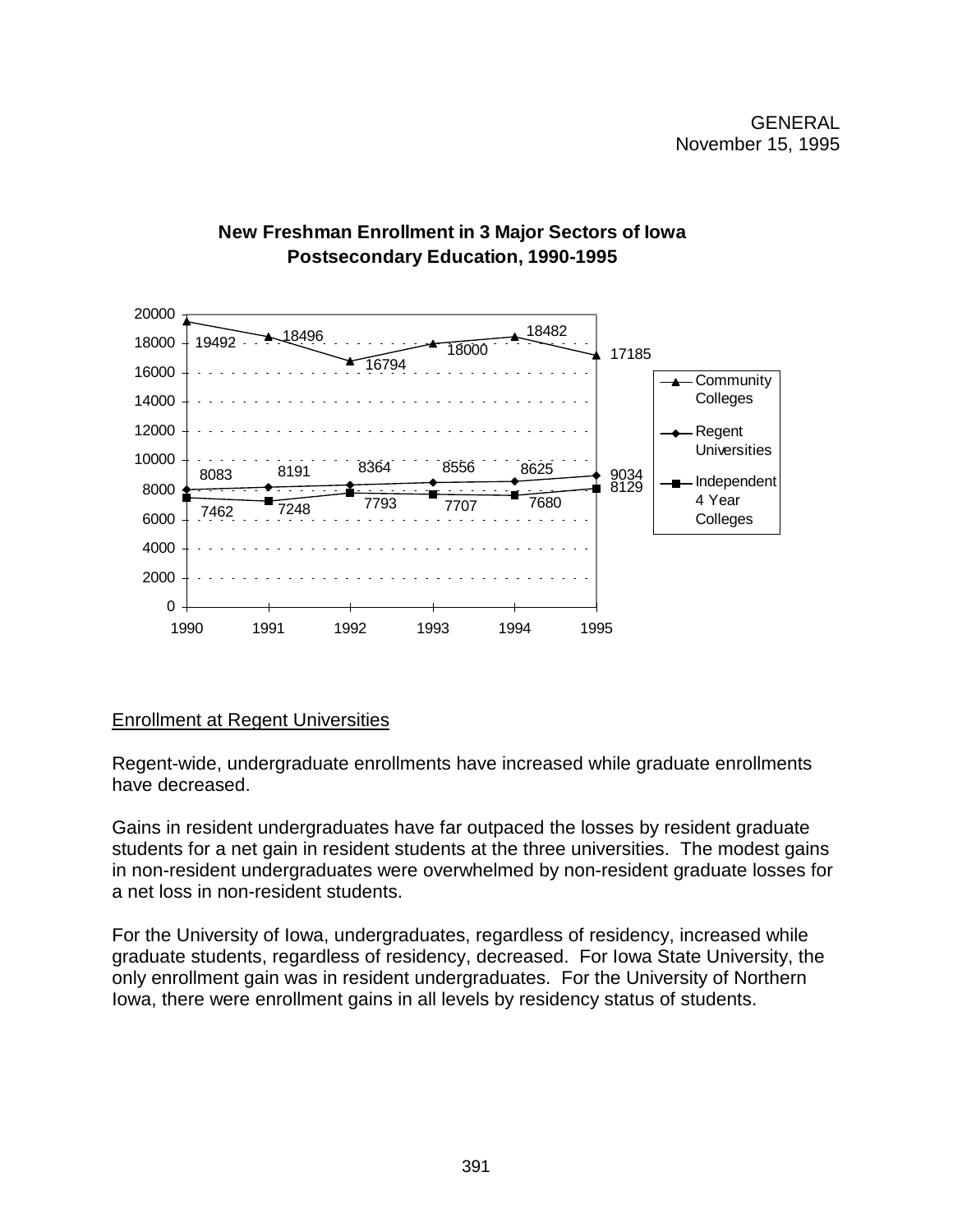# Entering Freshmen



# Special Populations

Fall 1995 enrollment by students over age 25 is more than 27 percent (17,742 students) of total Regent enrollment. In comparison, Fall 1990 enrollment by students over age 25 was 17,436, or 24 percent, of total Regent enrollment.

Women comprise almost 49.5 percent of the student bodies in all Regent universities. This is the highest percentage of women in the last 10 years.

Women comprise over 50 percent of the undergraduates and just under half of the graduate students. Of women pursuing graduate degrees, 80 percent are over age 25 and almost half are over 30. Women represent 42 percent of the professional student body.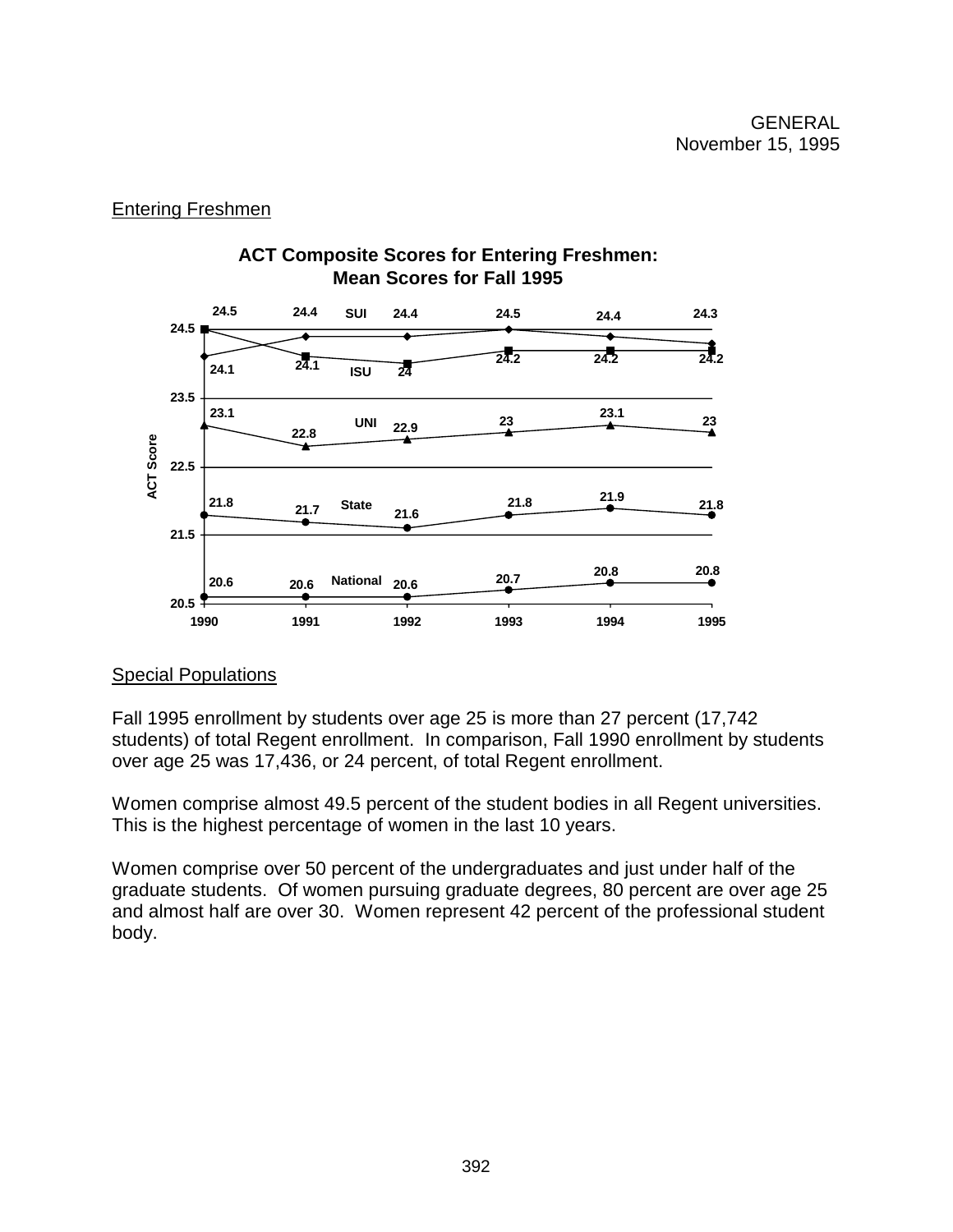

Enrollment by minority group has increased over the past ten years. Asian-Americans have taken over as the largest racial/ethnic group. This group has experienced 124.7 percent increases over the past 10 years. African-Americans have shown the slowest growth over the past 10 years with 36.7 percent growth. Hispanic-Americans have almost doubled their numbers in the last 10 years.

State residency is claimed by 2,751 of the minority students (58.2 percent).

|                   |       |       | Percent   |
|-------------------|-------|-------|-----------|
| Group             | 1985  | 1995  | Change    |
| African-American  | 1,244 | 1,700 | $+36.7%$  |
| American Indian   | 130   | 197   | $+ 51.5%$ |
| Asian-American    | 780   | 1,753 | $+124.7%$ |
| Hispanic-American | 571   | 1,080 | $+89.1%$  |
| Total             | 2,725 | 4,730 | 73.6%     |

Changes in Enrollment by Minority Group with Regent Universities: Fall 1985 and 1995

In Fall 1995, 4,425 foreign students comprised 6.8 percent of the total Regent-wide enrollment. Within the foreign student population, 60.5 percent are graduate students while 39.1 percent are undergraduates. Professional students comprise only 0.4 percent of the foreign student population.

Research Associate Via provided the Regents with an overview of the second part of the fall enrollment report.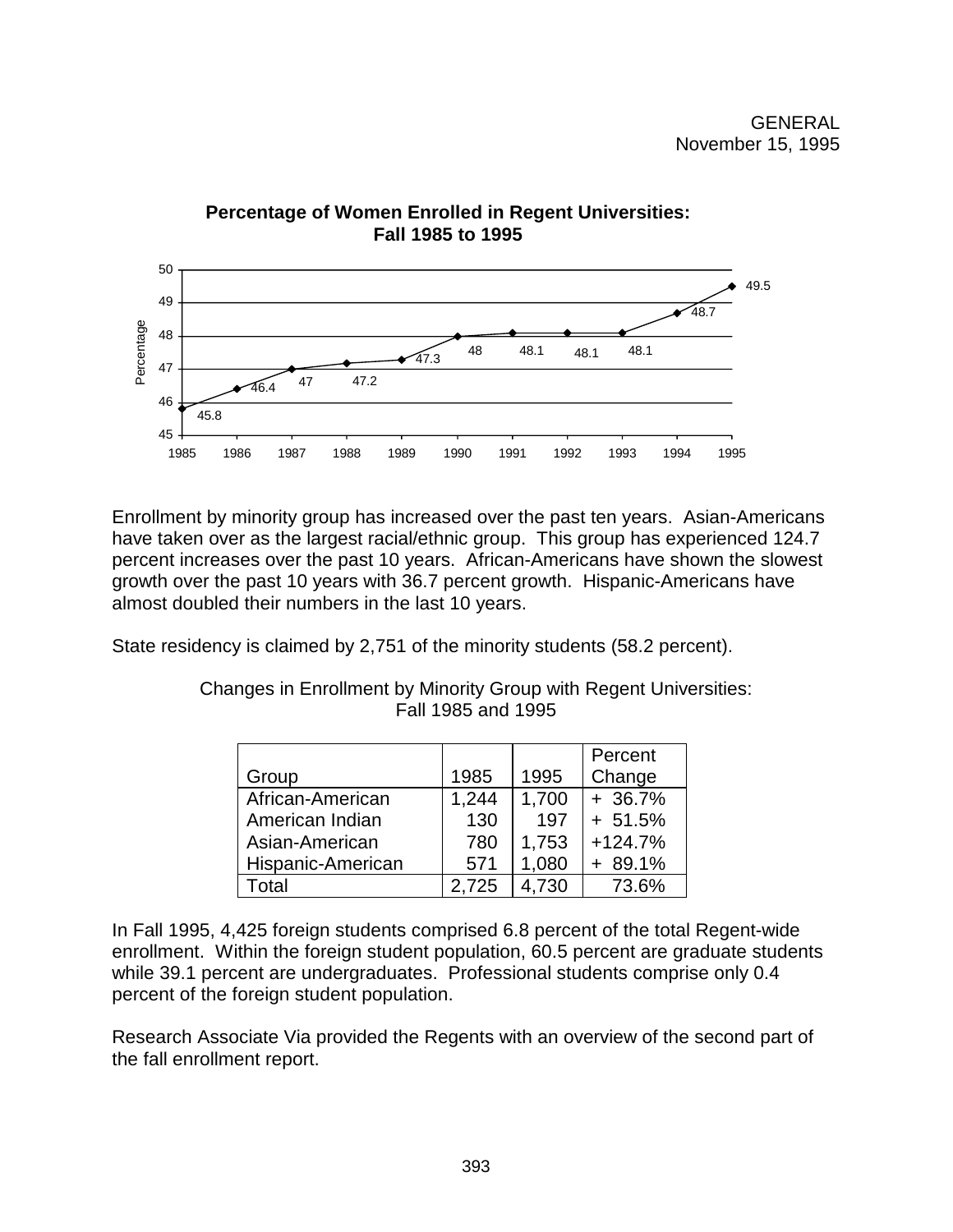Regent Dorr referred to the enrollment data for community colleges and asked how those enrollments changed between 1980 and 1990. Research Associate Via responded that he believed the data would show that enrollments increased rather dramatically during that decade.

Regent Dorr stated that it would be interesting to review that data. Research Associate Via responded that he would try to get the information for the Regents.

Regent Tyrrell questioned how many of the freshmen at community colleges were preparing to transfer to an institution where they could receive a 4-year degree and how many were going into technical courses.

Research Associate Via stated that all of the community colleges in Iowa are now fullfledged community colleges; they all have arts and science programs. With regard to how many of the new community college freshmen were in transfer programs, he said the Board Office did not have that data.

Regent Tyrrell suggested that it might be wise to analyze that type of information as part of the enrollment report. Research Associate Via said that was a good point and would be kept in mind for future reports. He noted that a growing percentage of the students at community colleges are in transfer programs.

President Pomerantz pointed out that the number of undergraduate freshmen are increasing at all Regent institutions while graduate enrollments are decreasing to some degree.

Regent Dorr said he did not think those trends would change substantially. He stated it was fairly significant that the Regent universities had lost 5 percent of the market share since 1990. During that same time there have been policies of enhanced credit availability at other institutions. There also appeared to be a policy established statewide toward skill training and development versus mind training and development.

Research Associate Via discussed the data regarding transfer students. He noted that community colleges are producers of transfer students versus receivers of transfer students.

Regent Tyrrell said he thought the fact that private colleges were attracting more transfer students may be a geographic phenomenon. Research Associate Via said that may very well be true. Many community college students are place bound and have to attend an institution of higher education that is within commuting distance.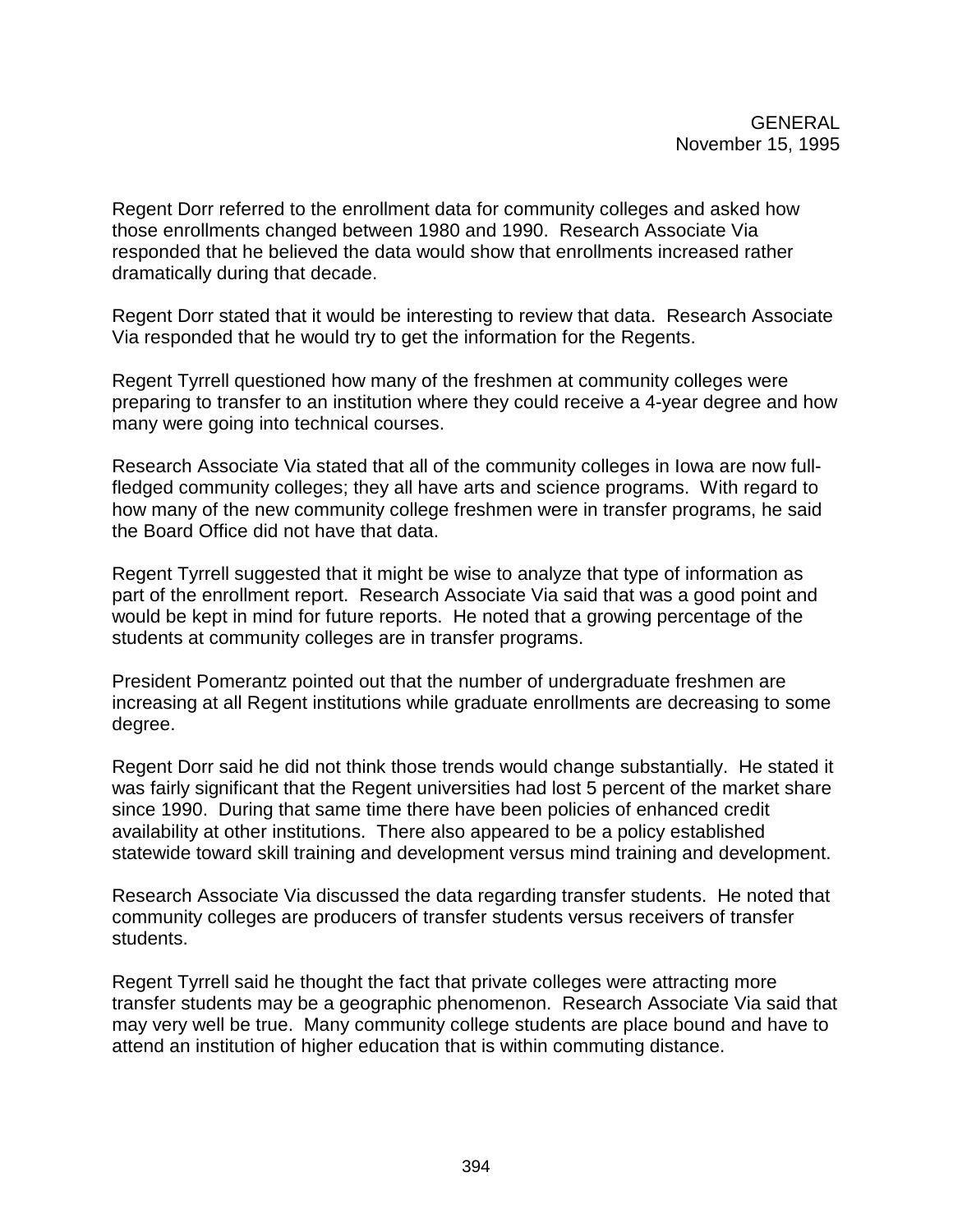Regent Tyrrell asked Mr. Via if he saw any trends that should prompt the Regents to reexamine any of the Board's policies. Research Associate Via responded that there were questions of how openly the Regent universities should compete with the 4-year independent colleges. The Regents may want to review the distribution of educational opportunities around the state. The lower tuition of Regent universities in comparison to independent colleges would be attractive to students if the Regent institutions' educational programs were offered closer to students' homes.

President Pomerantz stated that the total number students in the system is 1.1 percent higher for this year; however, it is unknown how many of Iowa's college-bound population go to school in the Iowa higher education system versus out of state. He said a marketing opportunity would be to focus on getting more of the Iowa students to attend Iowa's Regent institutions.

Regent Tyrrell stated that he often speaks of the need for additional scholarship funds. He noted that he saw an ad for the University of Indiana in the Chronicle of Higher Education offering substantial stipends to students. Some of the better Iowa students are able to attend out-of-state colleges by receiving better scholarship packages than those offered by in-state institutions.

Research Associate Via stated that migration studies show that Iowa is a net gainer of higher education students. He said one method for countering enticements from other states would be to arrange financial packages that are equally attractive to those of outof-state institutions. He said that considering the limited scholarship funds available for students it was probably better to spread the scholarship money around as best as can be done. He noted that the very best students probably have multiple offers from across the country.

President Pomerantz stated that he would like Iowa's Regent universities to try to compete with out-of-state institutions such as Stanford and Harvard. The Regent universities' presidential scholarships are a good incentive to keep students in Iowa. Iowa's Regent system is able to have quality universities by having quality students.

Regent Pellett stated that in their recruiting efforts, university officials have to emphasize quality. In the area of the state in which she lives, many Iowa students are lost to other states; however, Iowa's quality can compete with the quality of any other institution of higher education.

Research Associate Via discussed the new undergraduate transfer enrollments and the ability to draw students to Iowa's Regent universities from out of state.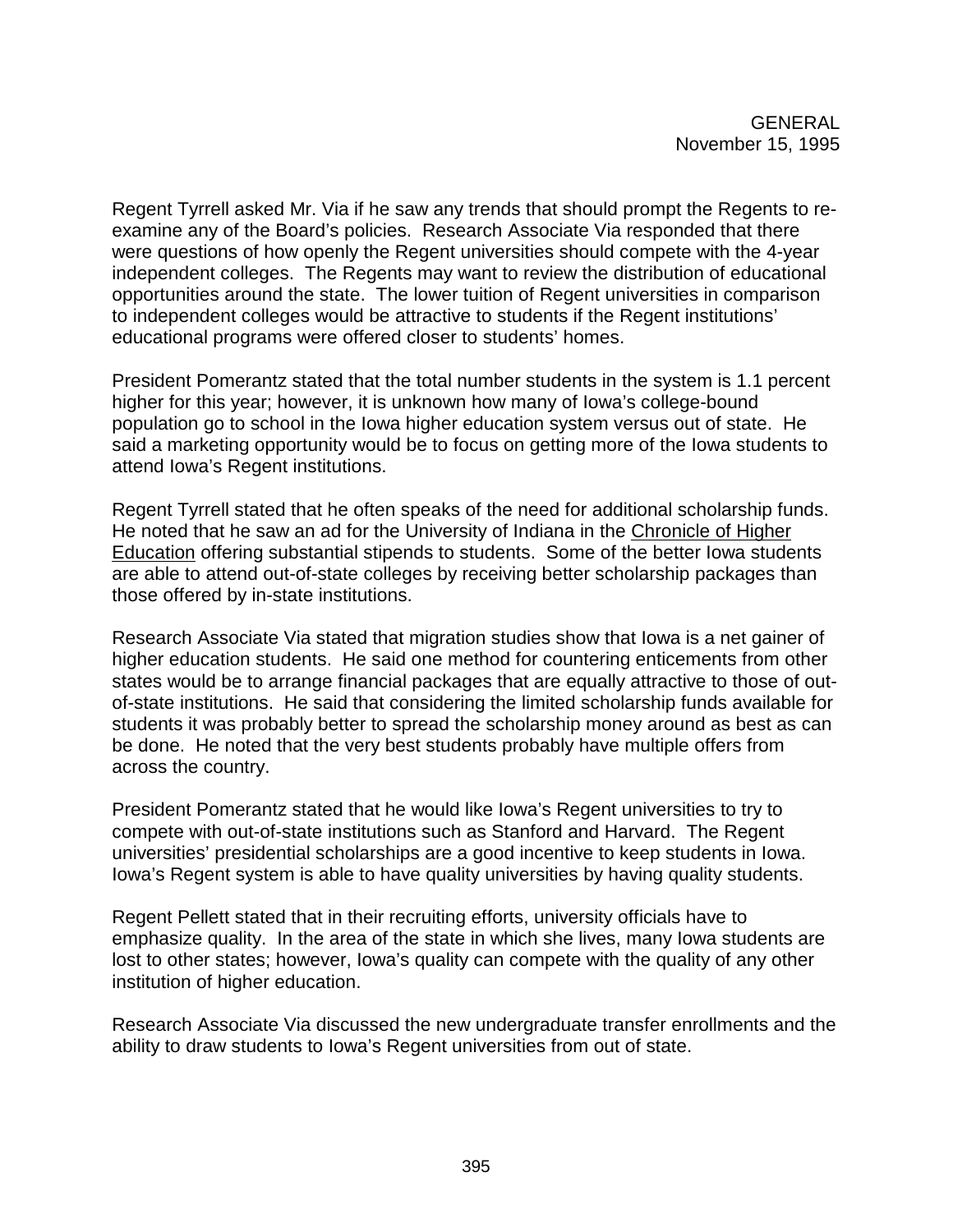Regent Kennedy asked for the history of partnerships being created between private colleges and community colleges to offer academic programs on the community college campuses. Deputy Executive Director Barak responded that Buena Vista had been offering those types of programs for 20 years.

President Pomerantz stated that one of the issues the Iowa Coordinating Council for Post-High School Education should address is which institutions should offer 4-year degree programs on community college campuses.

Regent Pellett stated that for students with transportation concerns the location of the campus is an issue.

Regent Dorr stated that some aggressive thinking needed to be done to determine how to continue to capture a sufficient amount of the market share. Iowa's Regent universities have lost 5 percent of the market share in a period of 5 years, which is significant. He stressed that university officials ought to aggressively address the market issue.

Research Associate Tiegs presented highlights of the remainder of the enrollment report, including history on the number of Iowa high school graduates.

Regent Newlin asked if data from 10 years ago was available. Research Associate Tiegs responded that he believed the information was available in the Board Office.

Regent Newlin asked that Mr. Tiegs send to the Regents the information on Iowa high school graduates from 10 years ago as well as projections for high school graduates for the next 5 years. He asked that the data go back to 1975 and project to 2000. Research Associate Tiegs responded that he would do so.

Research Associate Tiegs described the quality of entering freshmen. He noted that women now comprise 49.5% of Regent enrollments which was probably the highest percentage since Word War II.

President Pomerantz asked Mr. Tiegs if he had any information on the percentage of women enrolled in out-of-state universities. Research Associate Tiegs responded that he believed he could access that type of information.

Regent Mahood referred to entrance requirements of Iowa's Regent universities, and asked for the minimum acceptable ACT score. Provost Marlin stated that if a student is in the upper one-half of his/her graduating class, that student would meet the admission requirements. President Jischke stated that the entrance requirements were the same for all three Regent universities.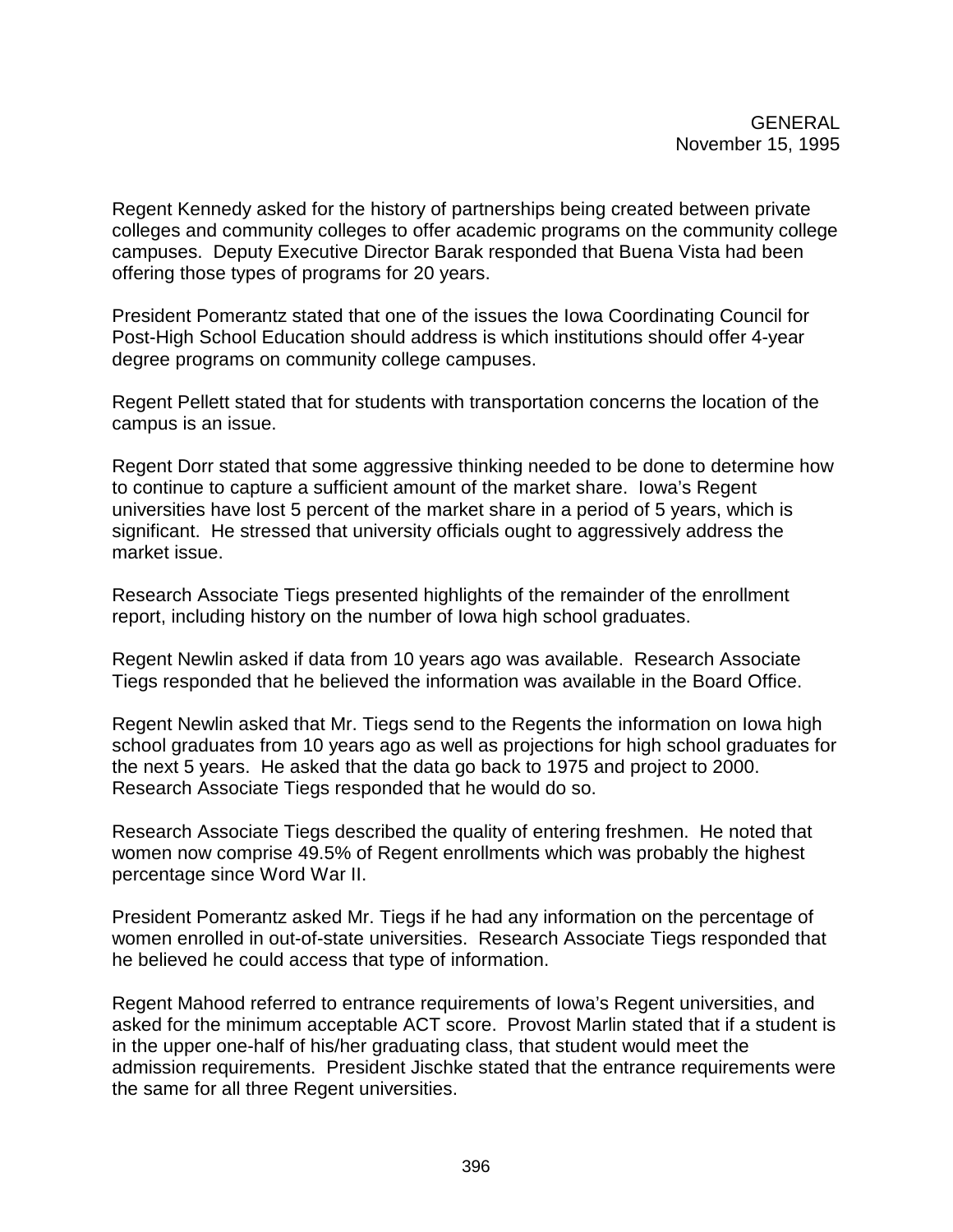Research Associate Tiegs reviewed the data concerning students' ages.

President Pomerantz stated that the University of Northern Iowa needed to address diversification of the student population and enrollment trends. He said the data for the University of Northern Iowa reflected the huge in-state population of the university.

Regent Dorr said he believed that the trends in enrollments were the result of a policy that emphasizes skills training versus mind training. He emphasized that it did not reflect on the Board or Regent institutions. High school advisors are much more emphatic about skills training. Young people in this state should be encouraged to develop their minds. He said the primary focus initially should be to teach people how to think. He believed that the shift to skills training was not an appropriate policy.

Regent Tyrrell stated that he has visited with faculty who are involved with the technical preparation movement in his local high school. It is their feeling that technical training is going to be more pragmatic for these young people and will assist the 2/3 of the high school population that is not going to seek graduate education. The faculty believe that technical preparation gives students an opportunity to look into career opportunities which they can pursue at the community college level. He stressed that there is great pressure, particularly from the business community, to view our educational system not as wholly college preparatory/college-oriented to address that segment of the high school students who are not going to go to college. Regent Tyrrell was concerned about the quality of the education at the high school level which he vocalized with the teachers who are responsible for technical preparation. He said those teachers do not feel there will be any decrease in the quality of education of high school students. He believe those teachers are very well meaning and have established some excellent programs.

Regent Smith stated that the focus needs to be on preparing students to make choices. There are some concerns that high school students are not prepared to make choices. This was an issue they have to continue to talk about. She said she was aware that some universities are contacting students at younger ages and talking to those students about choices. The younger those contacts can be made, the better. She said high school administrators and faculty have to be held accountable in terms of the types of choices they are preparing students to make.

President Pomerantz stated that next month the Board of Regents would be meeting with the State Board of Education. He asked the Board Office to make sure this subject is on the docket for the joint meeting in December.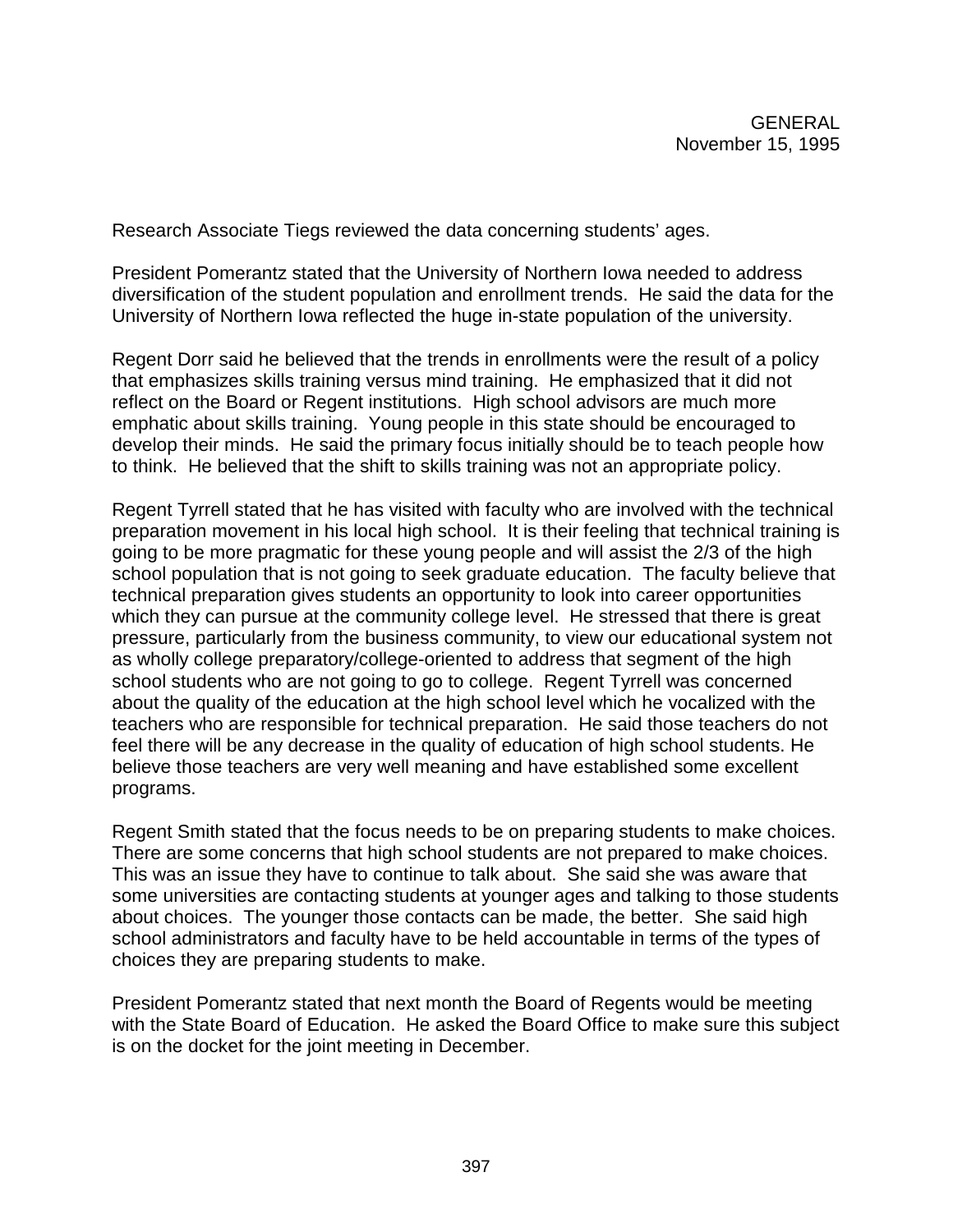President Jischke referred to the issue of vocationally-oriented educational programs and stated that another side of the issue is that students are motivated more by vocational interests. He said that during the last two decades there has been a dramatic and sizable shift in the motivation of first-time freshmen all over the U.S. The motivation is in material goals, and not to attend a university or college in order to develop a philosophy of life or to receive a general education. The issue of technical and vocation training is not just a matter of the institutions shaping what students study; the institutions are also responding to what students want to study and what their parents want them to study.

President Jischke stated that there was also an issue for officials at the Regent institutions as they follow the strategic plans and focus on priority programs; they have not been developing new programs to the same extent as they might otherwise. He said the students' interests change. As the time scale for change compresses, as ideas of just-in-time manufacturing, just-in-time food, just-in-time banking, and so on becomes the norm, there are also those who desire just-in-time education. He stated that the need for institutional flexibility to respond to these changes is an issue that has policy implications for the Board in the guidance it provides in the development of academic programs and strategies for the institutions.

President Jischke said cost is a real factor in all of this. Residential instruction at a Regent university is more costly than instruction at a community college. Many independent institutions are discounting tuition to real cost and not the advertised cost. Many students, nearly three-fourths at Iowa State University, are working which is a factor in how long it takes them to finish their education. It is also a factor in deciding where they go to school. Marrying education and employment is one strategy that many young people are using. They have to trade off where they study with where there is a job.

Regent Dorr referred to President Jischke's last point about students having to work while they attend college, and said that issue has evolved into incredible access to credit which has implications for the long term. The availability of credit has enabled students to have a better lifestyle than they typically would have and it has been good for the system. It has stimulated a lot of growth in the last few years but he was unsure whether it was necessarily a solution.

President Pomerantz suggested that education was not the only institution in our society that is dealing with credit functions. He said our society is being driven by many different forces and is subject to change. Sometimes they are not able to create the environment they would like to create. There is an expansion of credit in the American economy and education does not necessarily lead that effort. The issue is a part of the totality of our society.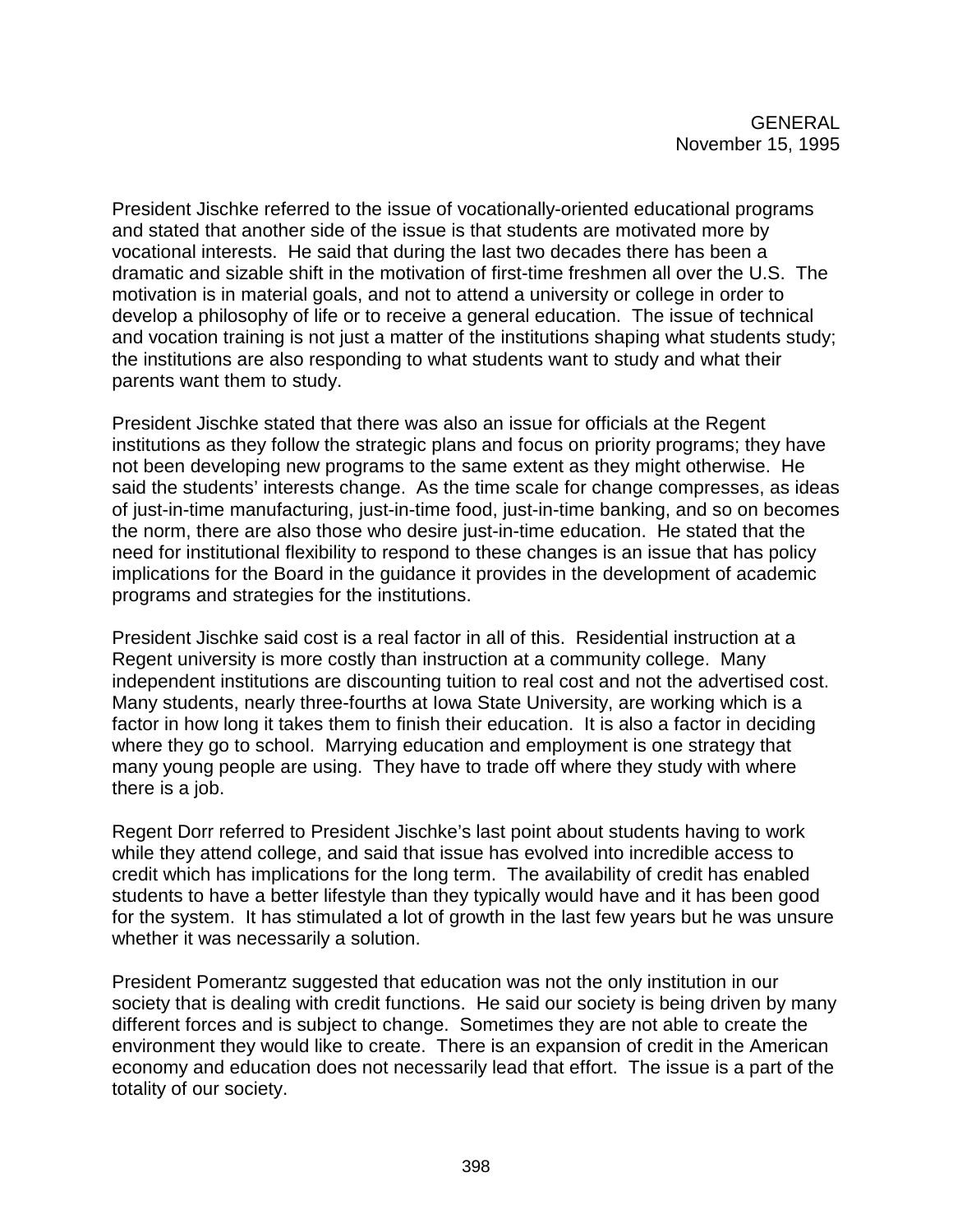Regent Newlin referred to the earlier comments of Dr. Jischke whose point, he said, was very well taken. The changes that are occurring in higher education across the U.S. are going to continue to occur. We need to be knowledgeable of them and able to change accordingly. He stated that it was a very fundamental issue for higher education.

ACTION: President Pomerantz stated the Board received Part II of the Fall enrollment report, by general consent.

**ANNUAL REPORT ON STUDENT PERSISTENCE**. The Board Office recommended the Board receive the report.

The universities' new four-year graduation plans are just getting underway and have not yet had a chance to impact persistence/graduation rates.

This year's report added first year persistence data for the entering class of 1994 and updates information on earlier entering classes going back to the class of 1986. There is little overall change in persistence/graduation patterns from previous years and no strong evidence of any emerging trends or changes.

African-American and Hispanic graduation rates for the University of Iowa's entering classes of 1990 and 1991 have improved slightly over earlier classes but these may be random fluctuations rather than the start of a sustained trend.

Though there are still not enough Asian/Pacific Islanders at the University of Northern Iowa to calculate reliable persistence/graduation rates, Asian/Pacific Islander enrollments are growing and are starting to approach the level of African-American enrollments.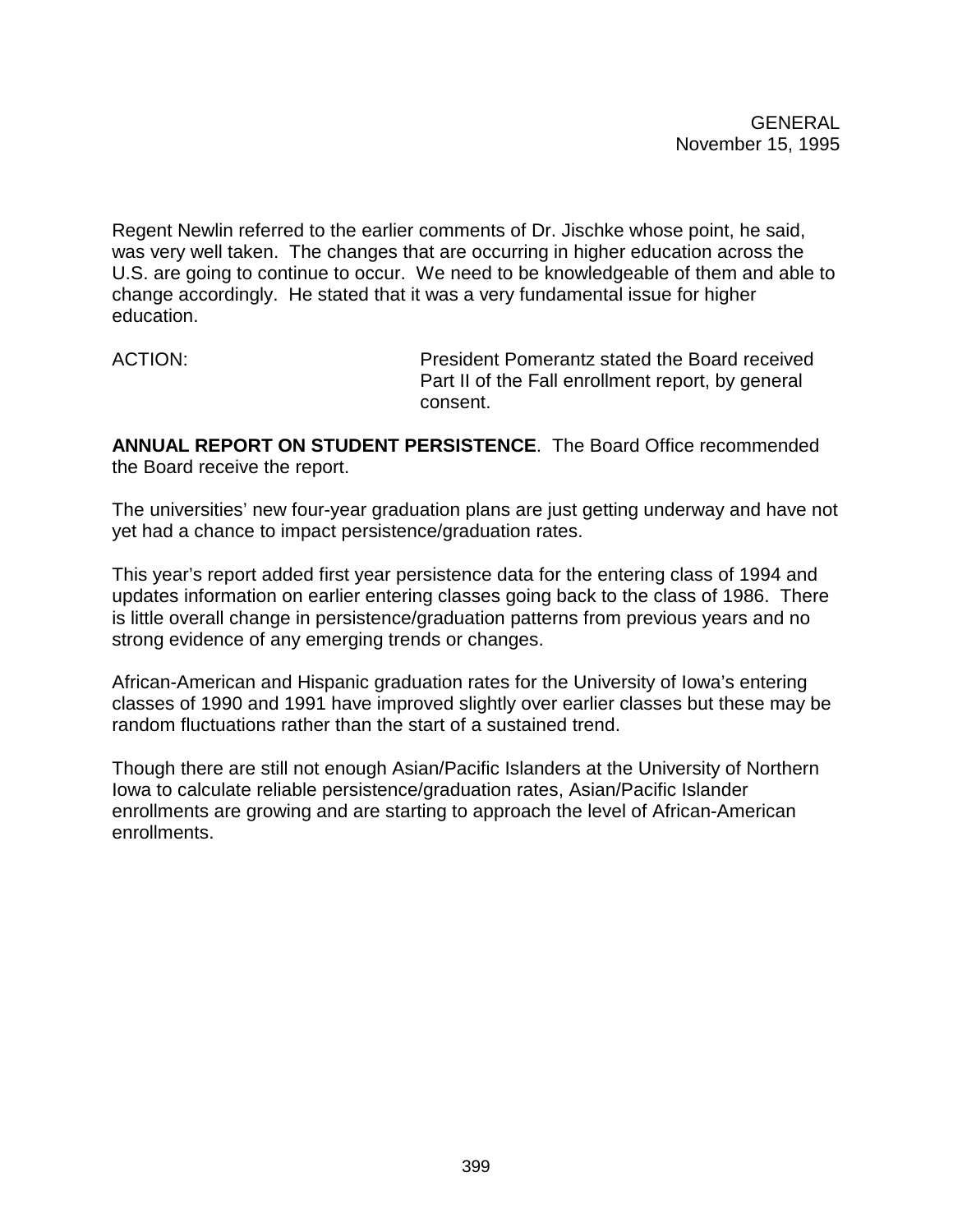#### **UNIVERSITY OF IOWA**

| PERCENTAGE OF ENTERING CLASS THAT GRADUATED WITHIN 4 YEARS   |              |              |       |              |              |              |              |       |       |  |
|--------------------------------------------------------------|--------------|--------------|-------|--------------|--------------|--------------|--------------|-------|-------|--|
| YEAR OF ENTRY                                                | 1986         | 1987         | 1988  | 1989         | <u> 1990</u> | 1991         | 1992         | 1993  | 1994  |  |
| African-American                                             | 7.2%         | 3.6%         | 11.3% | 16.8%        | 8.9%         | 13.2%        |              |       |       |  |
| White Non-Hispanic                                           | 28.1%        | 31.7%        | 31.3% | 31.1%        | 34.3%        | 32.6%        |              |       |       |  |
| Hispanic                                                     | 25.0%        | 17.9%        | 10.8% | 22.4%        | 22.7%        | 27.0%        |              |       |       |  |
| Asian/Pacific Islander                                       | 19.7%        | 21.9%        | 22.1% | 20.2%        | 24.4%        | 24.8%        |              |       |       |  |
| PERCENTAGE OF ENTERING CLASS THAT GRADUATED WITHIN 6 YEARS   |              |              |       |              |              |              |              |       |       |  |
| YEAR OF ENTRY                                                | <u> 1986</u> | <u> 1987</u> | 1988  | <u> 1989</u> | <u> 1990</u> | <u> 1991</u> | <u> 1992</u> | 1993  | 1994  |  |
| African-American                                             | 37.1%        | 43.2%        | 33.8% | 42.1%        |              |              |              |       |       |  |
| White Non-Hispanic                                           | 60.8%        | 63.0%        | 63.0% | 62.3%        |              |              |              |       |       |  |
| Hispanic                                                     | 46.9%        | 64.1%        | 48.6% | 55.1%        |              |              |              |       |       |  |
| Asian/Pacific Islander                                       | 60.6%        | 74.0%        | 59.3% | 43.8%        |              |              |              |       |       |  |
| PERCENTAGE OF ENTERING CLASS THAT LEFT WITHIN THE FIRST YEAR |              |              |       |              |              |              |              |       |       |  |
| YEAR OF ENTRY                                                | 1986         | 1987         | 1988  | 1989         | 1990         | 1991         | 1992         | 1993  | 1994  |  |
| African-American                                             | 29.9%        | 22.5%        | 30.0% | 22.4%        | 29.5%        | 26.5%        | 20.2%        | 22.9% | 15.7% |  |
| White Non-Hispanic                                           | 16.3%        | 14.5%        | 15.2% | 17.3%        | 15.2%        | 14.6%        | 14.8%        | 16.4% | 16.3% |  |
| Hispanic                                                     | 18.8%        | 7.7%         | 21.6% | 16.3%        | 18.2%        | 32.4%        | 26.3%        | 30.0% | 15.7% |  |
| Asian/Pacific Islander                                       | 15.2%        | 5.5%         | 11.6% | 14.6%        | 10.0%        | 18.3%        | 14.0%        | 14.0% | 19.0% |  |

#### **IOWA STATE UNIVERSITY**

| PERCENTAGE OF ENTERING CLASS THAT GRADUATED WITHIN 4 YEARS   |       |       |       |       |       |             |       |       |              |
|--------------------------------------------------------------|-------|-------|-------|-------|-------|-------------|-------|-------|--------------|
| <b>YEAR OF ENTRY</b>                                         | 1986  | 1987  | 1988  | 1989  | 1990  | <u>1991</u> | 1992  | 1993  | <u> 1994</u> |
| African-American                                             | 6.8%  | 5.6%  | 5.2%  | 6.6%  | 9.2%  | 5.7%        |       |       |              |
| White Non-Hispanic                                           | 22.9% | 22.0% | 22.4% | 21.3% | 19.6% | 20.7%       |       |       |              |
| Hispanic                                                     | 6.8%  | 14.3% | 11.1% | 18.2% | 17.9% | 9.6%        |       |       |              |
| Asian/Pacific Islander                                       | 15.8% | 13.1% | 10.7% | 15.3% | 8.6%  | 13.5%       |       |       |              |
| PERCENTAGE OF ENTERING CLASS THAT GRADUATED WITHIN 6 YEARS   |       |       |       |       |       |             |       |       |              |
| YEAR OF ENTRY                                                | 1986  | 1987  | 1988  | 1989  | 1990  | 1991        | 1992  | 1993  | 1994         |
| African-American                                             | 26.3% | 20.4% | 37.8% | 37.0% |       |             |       |       |              |
| White Non-Hispanic                                           | 64.8% | 64.5% | 65.2% | 63.6% |       |             |       |       |              |
| Hispanic                                                     | 43.2% | 53.6% | 46.7% | 54.5% |       |             |       |       |              |
| Asian/Pacific Islander                                       | 65.8% | 62.3% | 58.9% | 59.7% |       |             |       |       |              |
| PERCENTAGE OF ENTERING CLASS THAT LEFT WITHIN THE FIRST YEAR |       |       |       |       |       |             |       |       |              |
| <b>YEAR OF ENTRY</b>                                         | 1986  | 1987  | 1988  | 1989  | 1990  | 1991        | 1992  | 1993  | 1994         |
| African-American                                             | 38.3% | 38.0% | 28.1% | 35.9% | 18.3% | 14.8%       | 30.9% | 30.9% | 28.9%        |
| White Non-Hispanic                                           | 16.4% | 16.1% | 15.0% | 15.7% | 18.1% | 17.9%       | 17.3% | 17.8% | 18.2%        |
| Hispanic                                                     | 15.9% | 21.4% | 13.3% | 20.0% | 17.9% | 23.1%       | 32.7% | 25.0% | 21.8%        |
| Asian/Pacific Islander                                       | 13.2% | 16.4% | 19.6% | 13.9% | 17.2% | 28.4%       | 21.3% | 19.2% | 12.0%        |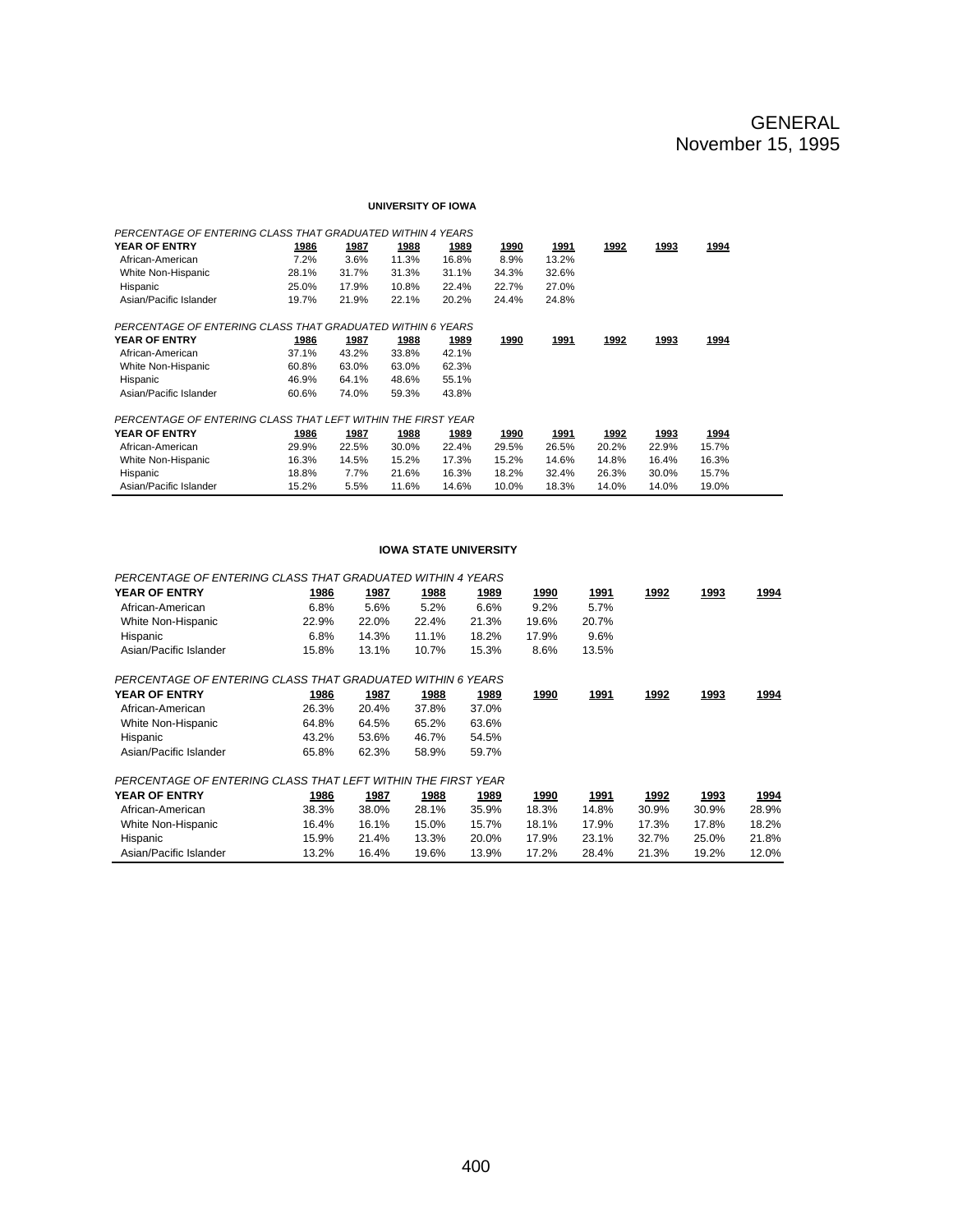|                                                              |       |       |       | UNIVERSITY OF NORTHERN IOWA (Corrected) |       |       |       |       |       |  |
|--------------------------------------------------------------|-------|-------|-------|-----------------------------------------|-------|-------|-------|-------|-------|--|
| PERCENTAGE OF ENTERING CLASS THAT LEFT WITHIN THE FIRST YEAR |       |       |       |                                         |       |       |       |       |       |  |
| YEAR OF ENTRY                                                | 1986  | 1987  | 1988  | 1989                                    | 1990  | 1991  | 1992  | 1993  | 1994  |  |
| African-American                                             | 47.8% | 37.5% | 25.0% | 35.6%                                   | 34.7% | 27.9% | 37.1% | 36.4% | 40.0% |  |
| White Non-Hispanic                                           | 21.3% | 17.3% | 19.5% | 17.4%                                   | 17.2% | 18.3% | 18.0% | 18.8% | 18.2% |  |
| Overall                                                      | 21.4% | 17.4% | 20.2% | 17.9%                                   | 17.5% | 18.4% | 18.7% | 20.0% | 19.3% |  |
| PERCENTAGE OF ENTERING CLASS THAT GRADUATED WITHIN 4 YEARS   |       |       |       |                                         |       |       |       |       |       |  |
| YEAR OF ENTRY                                                | 1986  | 1987  | 1988  | 1989                                    | 1990  | 1991  |       |       |       |  |
| African-American                                             | 4.3%  | 0.0%  | 0.0%  | 2.2%                                    | 4.1%  | 4.7%  |       |       |       |  |
| White Non-Hispanic                                           | 30.5% | 32.1% | 29.1% | 25.8%                                   | 24.9% | 24.8% |       |       |       |  |
| Overall                                                      | 30.2% | 31.2% | 27.8% | 24.9%                                   | 24.3% | 24.0% |       |       |       |  |
| PERCENTAGE OF ENTERING CLASS THAT GRADUATED WITHIN 6 YEARS   |       |       |       |                                         |       |       |       |       |       |  |
| YEAR OF ENTRY                                                | 1986  | 1987  | 1988  | 1989                                    |       |       |       |       |       |  |
| African-American                                             | 26.1% | 16.7% | 16.7% | 31.1%                                   |       |       |       |       |       |  |
| White Non-Hispanic                                           | 60.4% | 52.3% | 62.2% | 63.2%                                   |       |       |       |       |       |  |
| Overall                                                      | 59.8% | 61.2% | 60.4% | 61.9%                                   |       |       |       |       |       |  |

Research Associate Via reviewed the information contained in the student persistence report. He noted that the University of Iowa's one-year persistence rate for minority students matched that of white students for the entering class of 1994. With regard to graduation rates, he said improvements will not happen dramatically. There was still reason to be concerned about graduation rates for African Americans and Hispanics.

President Pomerantz asked if there were any statistics on minority faculty. Research Associate Via responded that there are statistics which are provided to the Board in an annual governance report that deals with that subject.

President Pomerantz suggested the Regents be presented with a correlation between minority faculty retention and minority student persistence. Deputy Executive Director Barak stated that the Board receives in February the annual governance report on minority faculty retention.

Regent Smith asked that each of the universities provide the requested information concerning minority faculty and students. President Pomerantz stated that in February the Board would be provided with the requested information on a comprehensive basis.

Acting Provost Becker stated that the major concern with minority students is persistence. If minority students can be retained on the campus for 4 years, the graduation rates increase greatly. He said the University of Iowa hired a special support services director this year whose responsibility is increasing persistence. If the Regents would like to hear from him at a future meeting, university officials would make the arrangements.

President Jischke stated that Iowa State University officials are trying to increase to 70 percent the university's 6-year graduation rate. In comparing Iowa State University with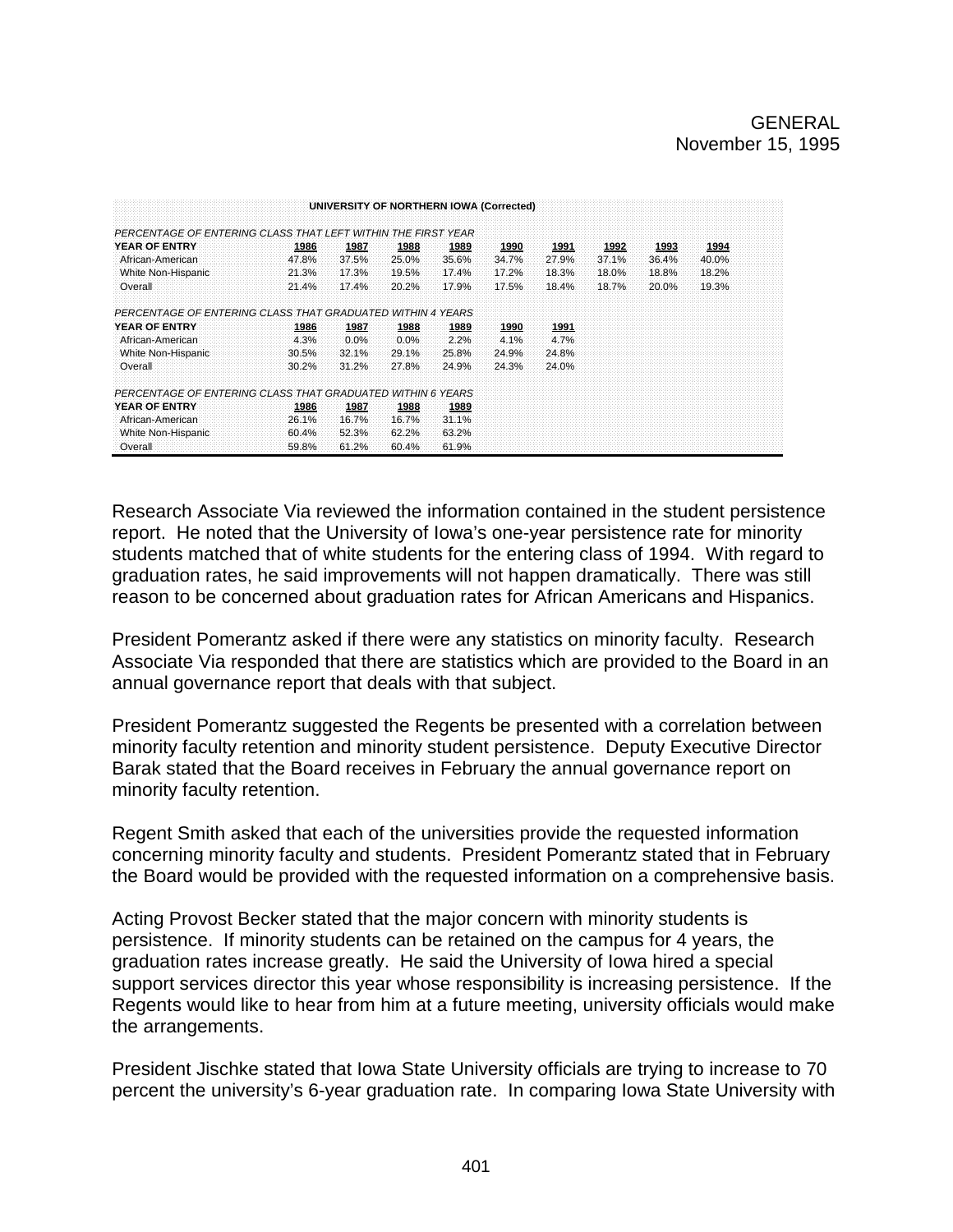other land grant universities, an interesting pattern can be seen. Four-year retention rates for Iowa State University are a little low but 6-year graduation rates are on the high side. He said those comparisons indicate that given the quality of the students at Iowa State University, its graduation rates are competitive nationally. With regard to the 4-year retention rates being a little lower and the 6-year rates a little higher than the national average, he said it was partially because family incomes in Iowa are somewhat below the national average. For that and other reasons, many of the students are working.

Iowa State University officials have engaged in a number of new initiatives to address student persistence. President Jischke stated that Iowa State University officials have refocused responsibilities in the provost's office for activities that support undergraduates. Resources have been reallocated toward lower division courses. University officials have mounted a major scholarship campaign and expanded the work of the Center for Teaching Excellence.

With regard to the retention of minority students, President Jischke stated that Iowa State University officials have developed a plan to strengthen African American studies. They are also working in the residence halls where students spend much of their time. The university is embarking on an experiment to engage all employees in an educational exercise called Succeeding with Students, in part as a recognition that it is the whole community that creates the environment in which students learn. He suggested it might be interesting for the Board to hear the results of these efforts as they progress. University officials have undertaken a number of experiments to change how employees interact with undergraduates.

President Jischke stated that another effort taking place at Iowa State University was called BEST -- Biology Education Success Team. Twenty to 25 biology students are kept together in classes and the residence halls thereby creating a learning community. He said there is evidence that those students are doing better in class. He noted that BEST was an illustration of a faculty-driven initiative to enhance the success of freshmen.

Regent Newlin referred to President Jischke's earlier comment that initiatives relative to persistence have required reallocation of resources. He asked how much money was reallocated.

President Jischke responded that for the last three years roughly one-half of the resources over which university officials had discretion went into undergraduate education. Each year they have had discretion over \$5 million after salary policy; therefore, the amount of funds that were directed toward undergraduate education was in the range of \$7 million to \$10 million. If the amount of private funding and capital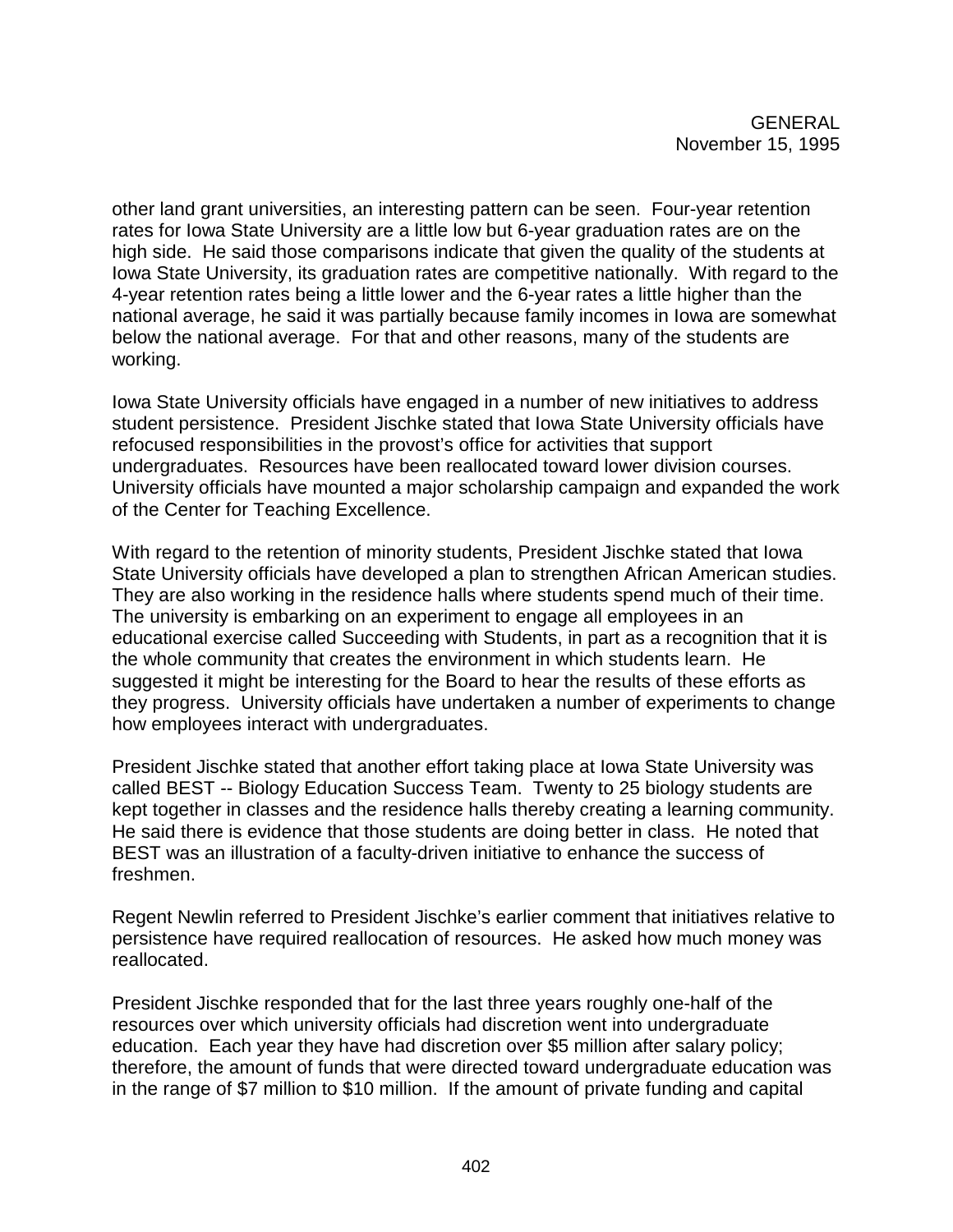investments were included, the amount dedicated to undergraduate education would double or triple.

President Pomerantz stated that the reallocation and rededication of funds was consistent with the strategic planning process.

ACTION: President Pomerantz stated the Board received the report, by general consent.

**REPORT OF THE BANKING COMMITTEE**. The Board Office recommended the Board accept the report of the Banking Committee and approve the financing of the Iowa State University Memorial Union Remodel, the modification of the investment policy, and approval of Walter Scott's hedging policy.

Regent Dorr stated that at the Banking Committee meeting, which was held immediately prior to the Board meeting, the Banking Committee members reviewed and approved a proposed modification to the Regents' investment policy. He said the Banking Committee recommended the Board take final action to approve the financing of the Iowa State University Memorial Union Remodel. The Banking Committee received investment and cash management reports for the quarter ended September 30, 1995, and an internal audit report and a bond fund audit report from Iowa State University.

MOTION: Regent Dorr moved to accept the report of the Banking Committee, approve the modification of the investment policy, and approve Walter Scott's hedging policy. Regent Smith seconded the motion. MOTION CARRIED UNANIMOUSLY.

(Note: Approval of the financing of the Iowa State University Memorial Union Remodel can be found under the Iowa State University portion of these Minutes, page 442.)

**ANNUAL REPORT ON PURCHASING**. The Board Office recommended (1) that the Board receive the annual reports on purchasing activity at the Regent institutions, (2) that the institutions be encouraged to continue to explore additional joint purchasing opportunities with other Regent institutions, other State agencies and smaller governmental entities, and (3) that the institutions be encouraged to continue to explore ways to expand purchases from Iowa State Industries.

For FY 1995, purchases processed through Central Purchasing were \$349.4 million, compared to \$350.5 million in FY 1994.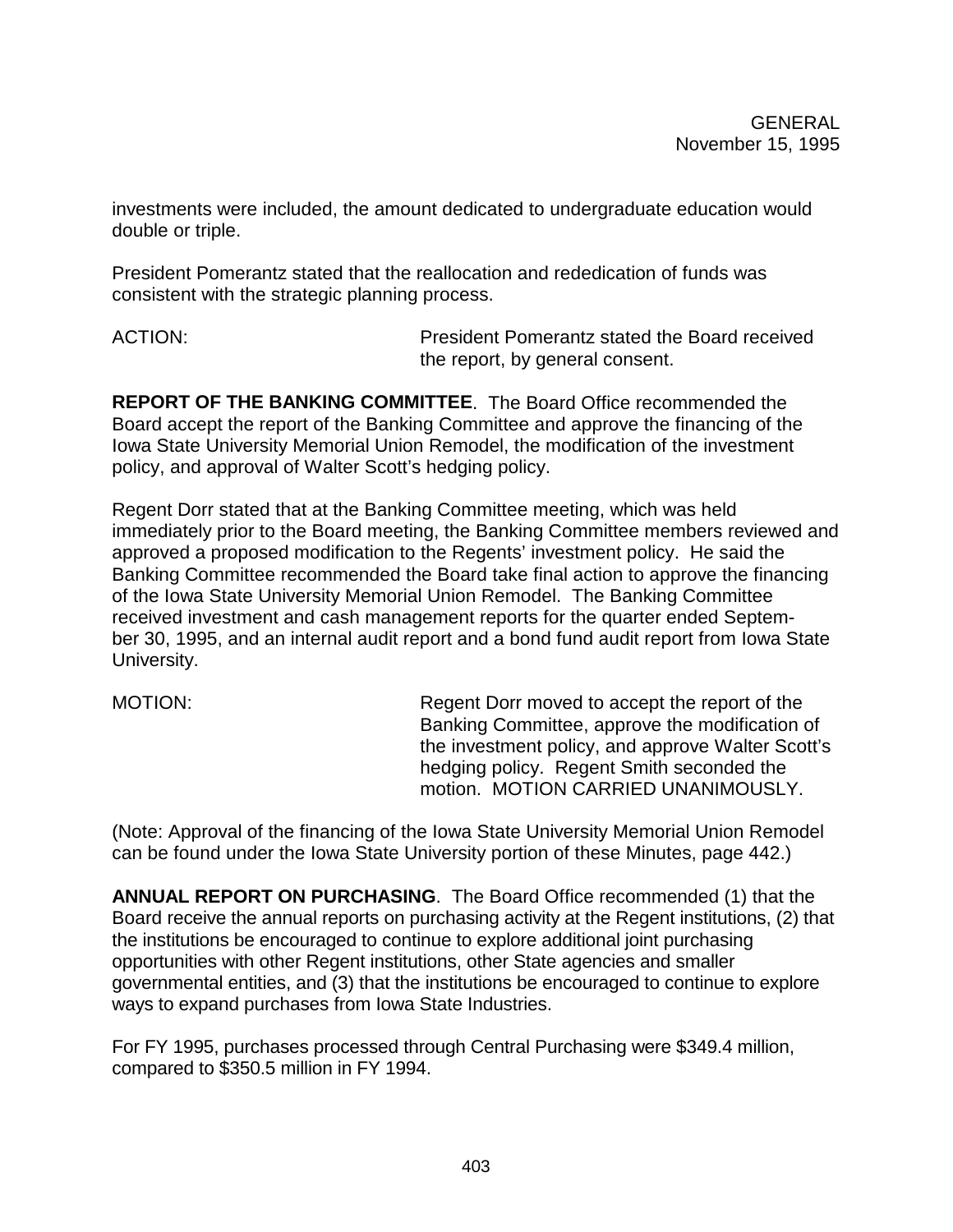There were 103,372 purchase orders written in FY 1995, down 5.1 percent from 108,915 in FY 1994. The decrease was partially due to the use of procurement credit cards.

Cash discounts increased 1.5 percent, from \$1,126,941 in FY 1994 to \$1,143,571 in FY 1995. Cash discounts increased at each campus except for the University of Northern Iowa; the decrease was attributed to fewer vendors operating with cash discount terms.

During the last three years, the Board has implemented most of the 1992 MGT recommendations.

The Regent institutions have continued their efforts in the area of joint procurement. Purchases under joint Regent contracts during FY 1995 increased over 80 percent from FY 1994. For the future, Iowa State University and the University of Iowa are working on a joint office furniture contract and Iowa State University is developing a joint PCB disposal contract.

Internal auditors at Regent universities continue to monitor institutional purchasing activities.

Regent universities have established areas for comparisons with cohort institutions. During the past fiscal year Iowa State University participated in a benchmarking survey prepared by the National Association of College and University Business Officers (NACUBO).

Other MGT recommendations have not been pursued by the Board because of statutory limitations. MGT recommended the universities, as an incentive for savings, be allowed to carry forward unexpended funds or a percentage into the next year. MGT recommended that Regent institutions be permitted provisionally to certify Targeted Small Businesses.

In FY 1995 \$211,848,591 or 60.6 percent of the purchases processed through Regent central purchasing operations were purchased from Iowa businesses, which represented a slight decrease from the 60.9 percent purchased from Iowa businesses in FY 1994. Purchases from Iowa-based businesses increased at the University of Iowa and the University of Northern Iowa. Purchases from Iowa-based businesses decreased at Iowa State University, Iowa School for the Deaf, and Iowa Braille and Sight Saving School.

The percentage purchased from Iowa-based businesses ranges from 76.2 percent at Iowa Braille and Sight Saving School to 53.6 percent at the University of Northern Iowa.

Regent institutions identified 8,471 Iowa small businesses and made contacts that resulted in 32,871 awards totaling \$64,153,632. The volume of purchases from Iowa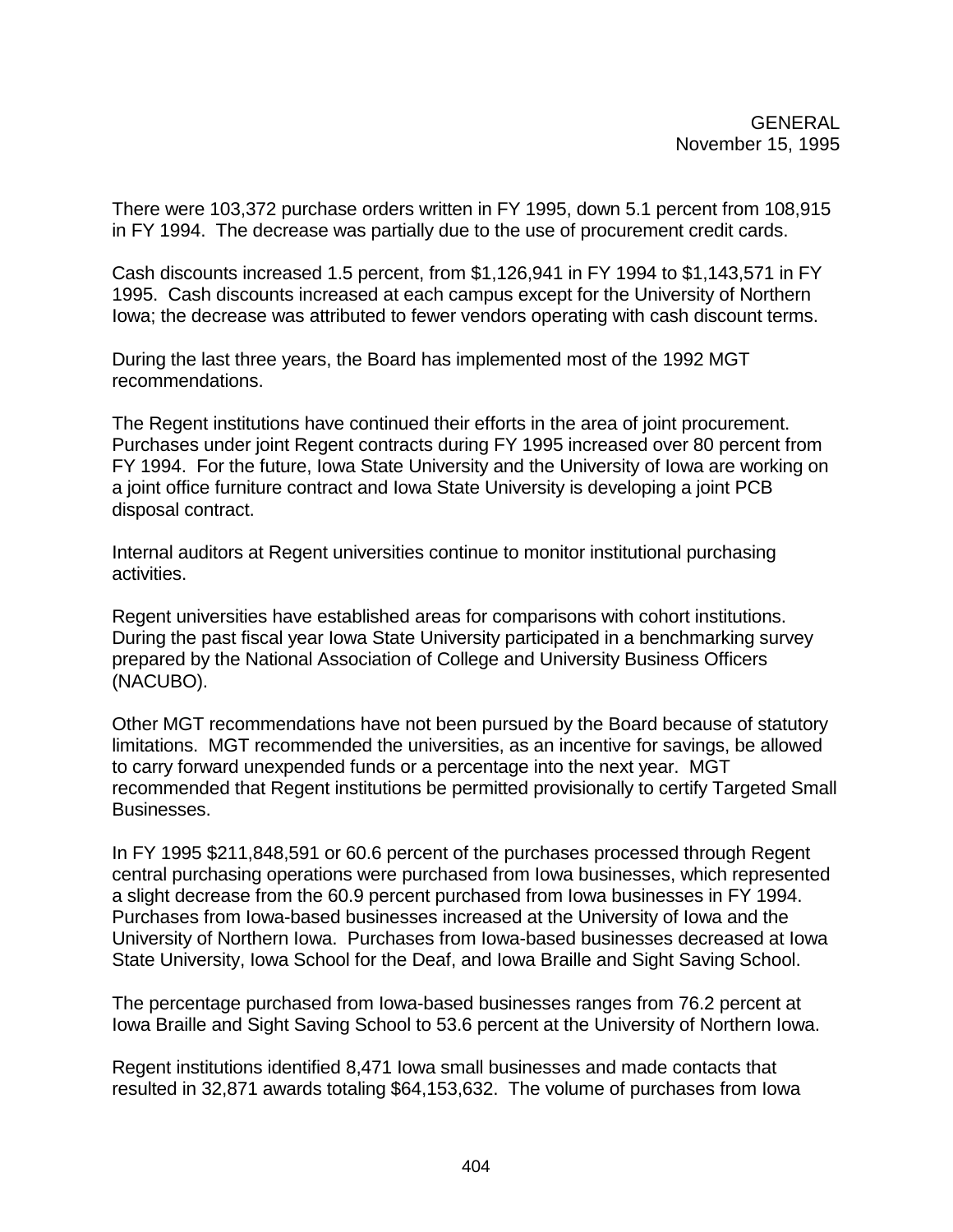small businesses decreased by a total of \$2,719,435, or 4.1 percent from FY 1994. The University of Iowa reported an increase in the dollar amount in this category.

In FY 1995, the Regent institutions reported \$220,878 in orders placed with Prison Industries (IPI), a significant decrease from the \$308,872 in orders placed in FY 1994. During FY 1995 for the University of Iowa, as in FY 1994, there was a continued decrease in building renovation, remodel work, and new construction where IPI furniture could be considered; use of IPI cleaning and housekeeping supplies. signage, etc. continued to be consistent with previous years.

While overall IPI purchases at Iowa State University decreased, furniture purchases in FY 1995 increased 47.6 percent over FY 1994, and purchases of decals, form/ publications, signs, and refinishing all showed small increases. The decrease at Iowa State University was due to the large reupholstering project in FY 1994 due to flood damage in Hilton Coliseum and Scheman Continuing Education Building.

The University of Northern Iowa's purchases from Prison Industries increased over FY 1994. Iowa School for the Deaf and Iowa Braille and Sight Saving School are continuing their efforts to purchase more IPI products through investigation of products offered and meeting with IPI representatives; the special schools also purchased IPI products through Iowa State University.

Purchases from Educational and Institutional Cooperative Services, Inc. (E&I Coop), the largest buying cooperative serving higher education, totaled \$2.1 million in FY 1995, which represented an 11.0 percent decrease from FY 1994.

Regent Tyrrell stated that there had been some perception in the past that when a new building is built the architect specifies materials for the building which may not be available in the state of Iowa. He asked if progress was being made in that area.

Vice President True stated that one of the best ways to deal with that issue is to have good Iowa architects involved in the front-end of a construction project to make sure that Iowa products are part of the mix.

President Pomerantz said the issue of competitiveness for Iowa firms comes up from time to time. Substantial improvement has been made.

Regent Newlin referred to the issue of cost avoidance which was indicated to total \$1.5 million to \$2 million, which he assumed was on an annual basis. He asked whether they could expect to save that amount every year. Director Houseworth responded that some of the cost avoidance was for one-time savings and others were annual savings.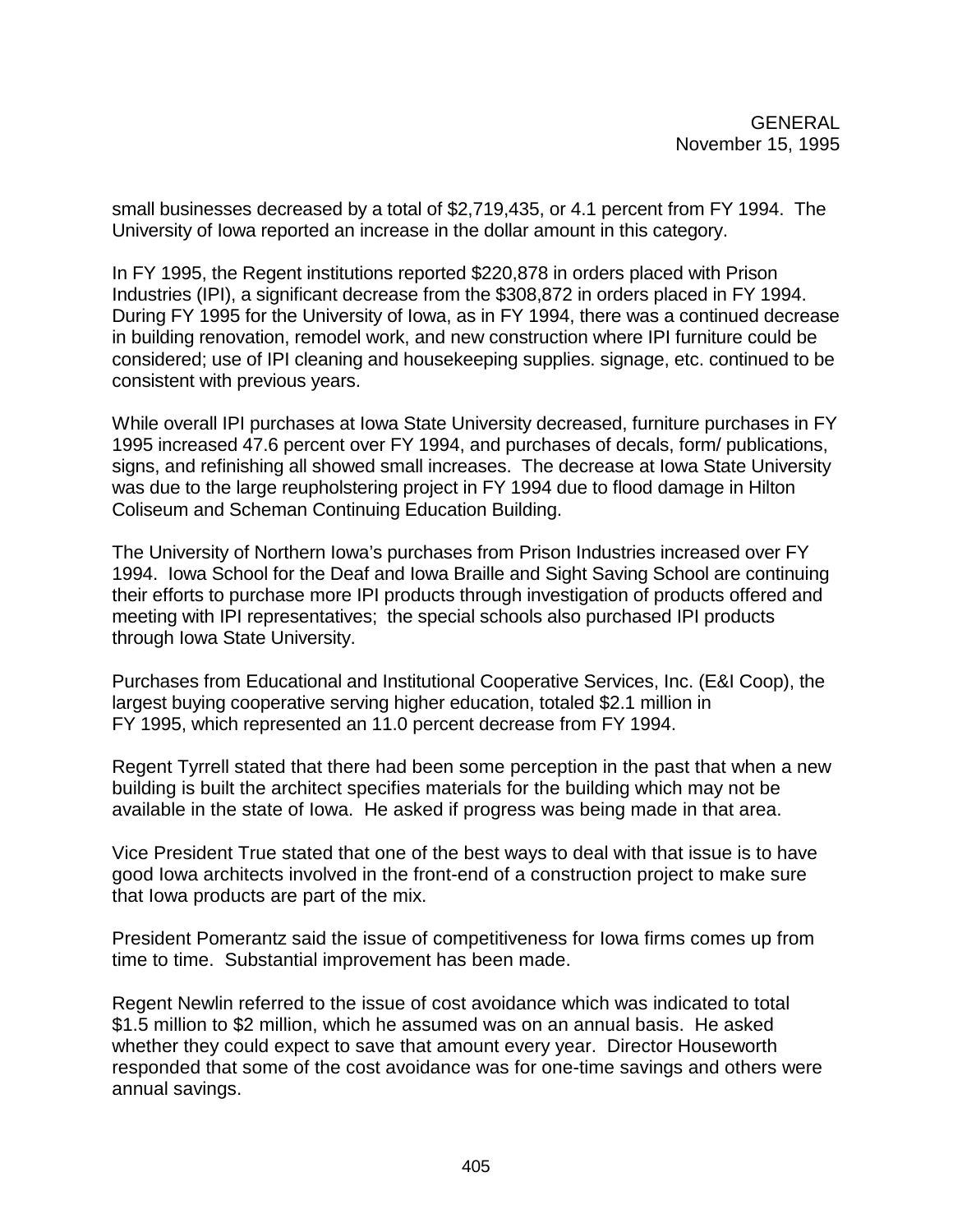Vice President Madden stated that the goal was to continue those efforts. Iowa State University officials were looking at a variety of ways to cooperate in that effort. In Ames university officials have an ongoing dialogue with the Iowa Department of Transportation. The Department of Transportation and the university continue to develop arrangements cooperatively to buy tires and vehicles. University officials utilize the Federal government's GSA purchasing opportunities. He noted that the Board of Regents hired a consultant to look at the Regent institutions' purchasing practices and make recommendations, which was done.

Vice President True stated that the University of Iowa utilizes pricing reductions offered by the university hospital consortium. University officials are also practicing just-in-time purchasing which reduces inventory and improves prices. He said the Regents could expect to see more of that in the future.

MOTION: Regent Dorr moved (1) that the Board receive the annual reports on purchasing activity at the Regent institutions, (2) that the institutions be encouraged to continue to explore additional joint purchasing opportunities with other Regent institutions, other State agencies and smaller governmental entities, and (3) that the institutions be encouraged to continue to explore ways to expand purchases from Iowa State Industries. Regent Kennedy seconded the motion. MOTION CARRIED UNANIMOUSLY.

**PROPOSALS FOR LEGISLATIVE PROGRAM**. The Board Office recommended the Board (1) give preliminary consideration to the item noted below for inclusion in the Board of Regents legislative program and (2) request that any other suggestions for inclusion in the legislative program be provided to the Board Office so that those can be included in the legislative memo for the December Board meeting.

There is a need for legislation in Iowa to address the growing problem of academic credential fraud with the misrepresentation of academic transcripts. In the past, access to professional printing equipment was required and historically academic record information (courses, grades, hours of credit, degrees earned, etc.) was hand posted; later information was entered by typewriter and then through a variety of machinegenerated batch operations.

Desktop publishing software has resulted in a flood of fraudulent credential products that appear equal in quality and sometimes surpass an institution's legitimate product; the requirement of human intervention has been decreased.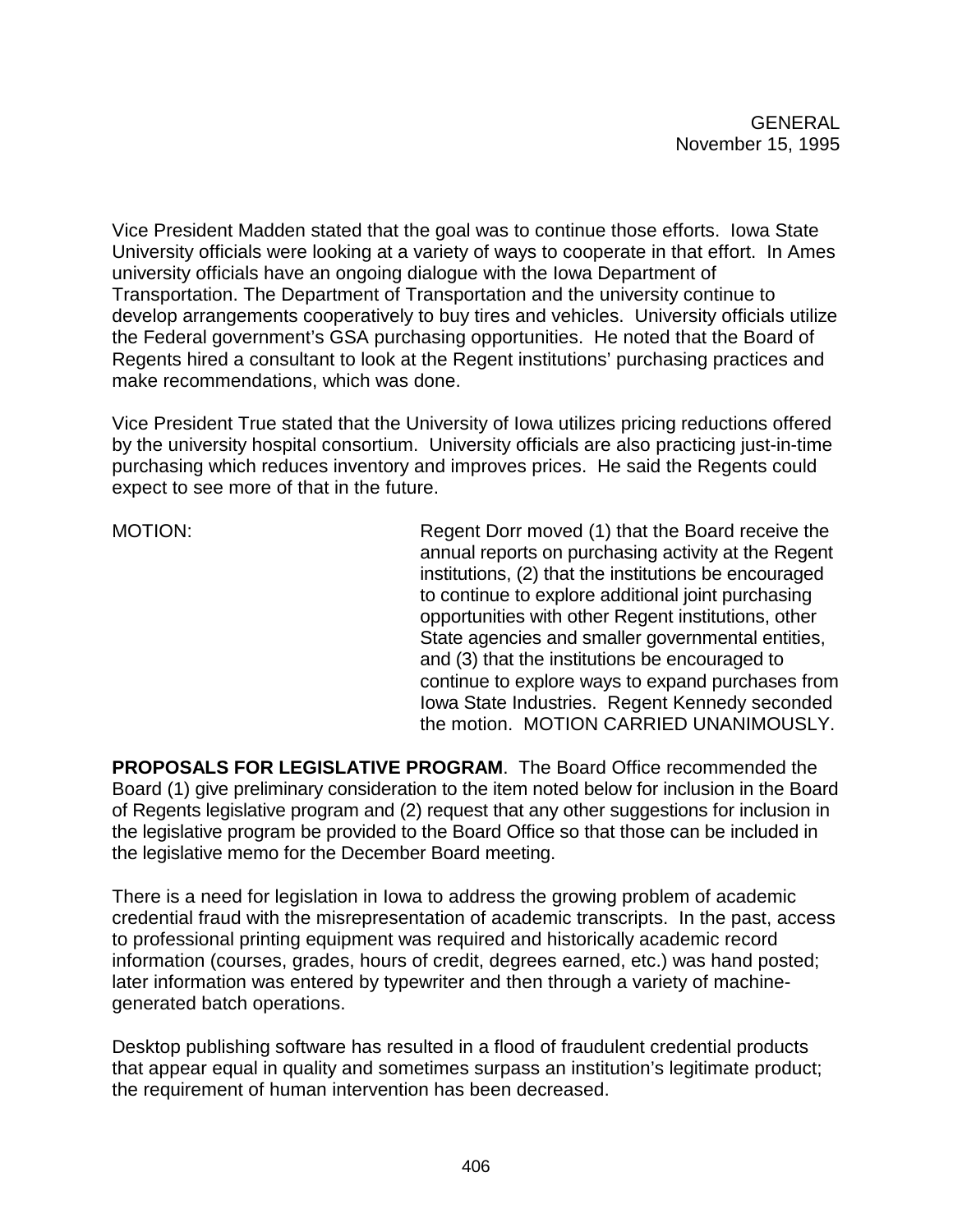University and college officials have been striving to make the transcript more secure through a variety of methods; however, academic fraud is often also associated with the diploma.

Without specific laws outlining the threat of prosecution and punishment, education institutions and employers in Iowa are not able to do much other than suspend a student or fire an employee when the fraud becomes known.

MOTION: Regent Mahood moved to (1) give preliminary consideration to the item noted for inclusion in the Board of Regents legislative program and (2) request that any other suggestions for inclusion in the legislative program be provided to the Board Office so that those can be included in the legislative memo for the December Board meeting. Regent Pellett seconded the motion. MOTION CARRIED UNANIMOUSLY.

**ANNUAL GOVERNANCE REPORT ON TECHNOLOGY TRANSFER**. The Board Office recommended the Board receive the progress report from the Regent institutions on meeting the goals of the Strategic Plan for Technology Transfer and Economic Development.

The Strategic Plan for Technology Transfer and Economic Development at the Regent institutions was approved by the Board of Regents at the November 1991 Board meeting. This is a progress report that is required by statute to be reported to the legislature by December 1, 1995. The reports were modified to include some information requested by Regent Dorr.

The update report represents an important status report on an aspect of university contributions to economic development of the state of Iowa. The following is a report of the actions being taken at the universities to address the technology transfer goals.

# UNIVERSITY OF IOWA

The University of Iowa's complete report is on file in the Board Office. The report includes the actions for each of the four goals listed.

Goal 1: Increase the role the UI can play in recruiting firms to the state, creating new firms, and strengthening existing Iowa firms.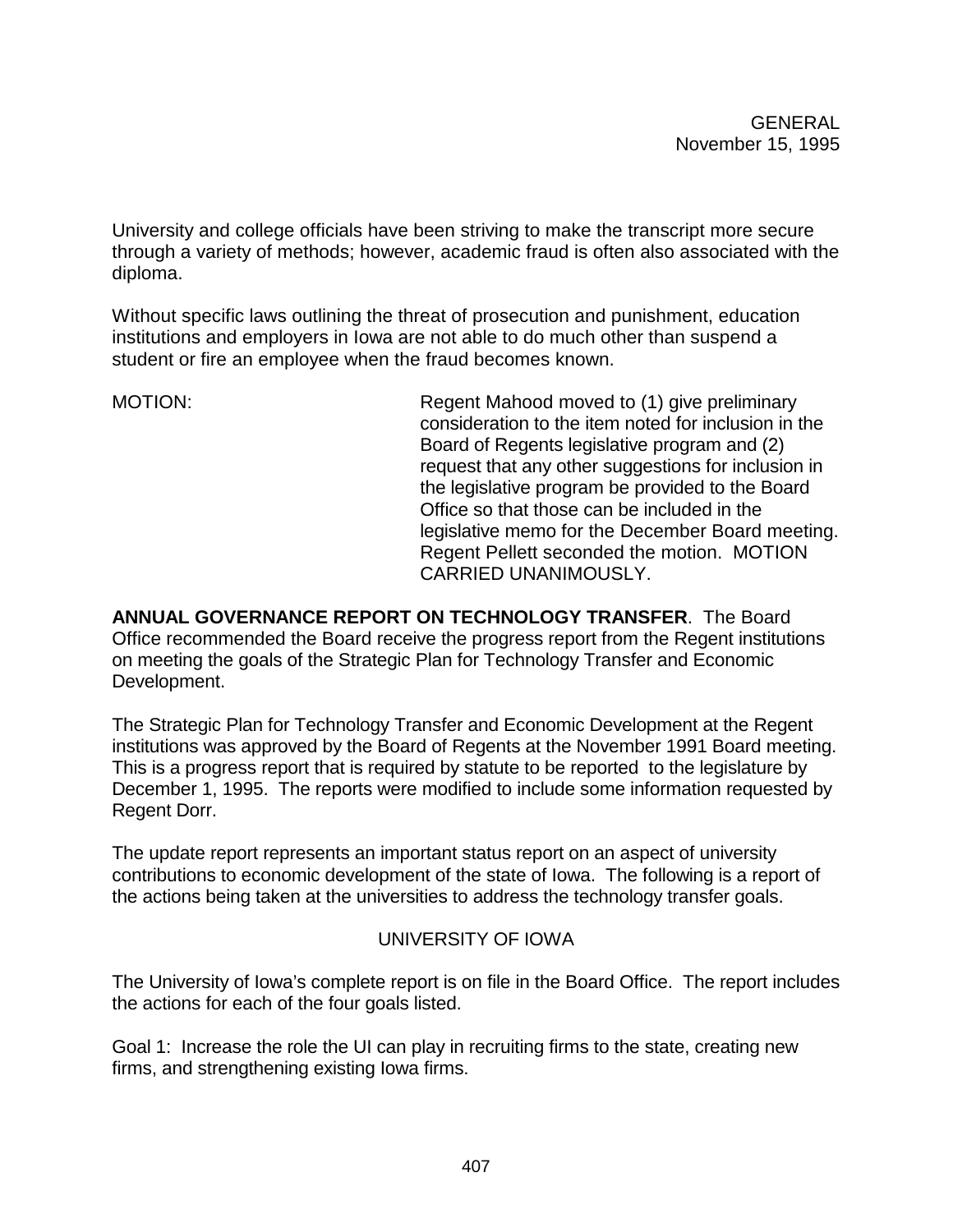Goal 2: Provide a research base--consistent with academic planning--that will increase opportunities for technology transfer.

Goal 3: Provide an educational base appropriate to the growth needs of Iowa's future work force.

Goal 4: Improve the academic vitality of the University of Iowa by extending relationships with the private sector and coalitions involving both the public and private sectors. IOWA STATE UNIVERSITY

Iowa State University's complete report is on file in the Board Office.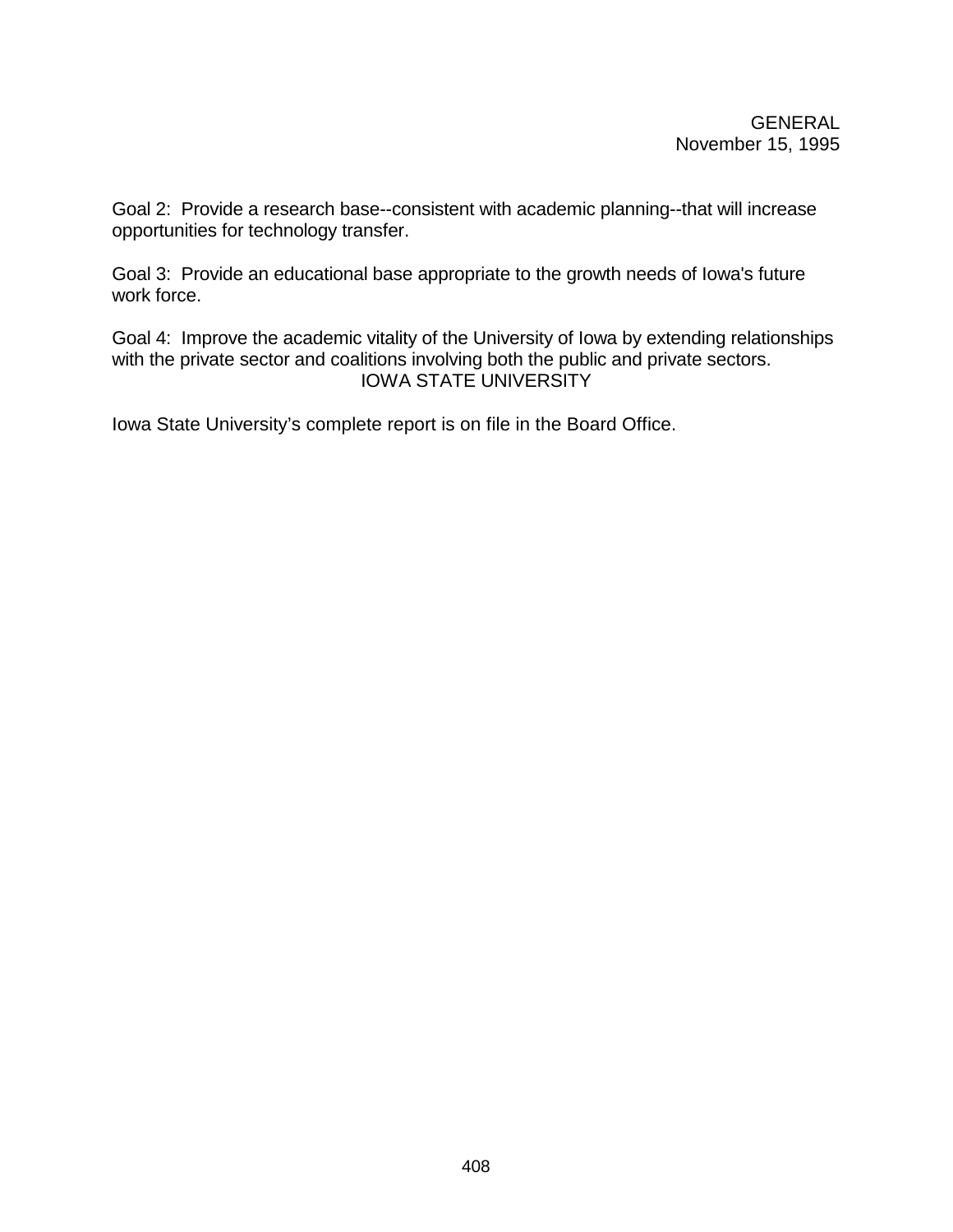# *Objectives:* Diversifying Iowa's Economy

| <b>ISURF Invention and Patent Activities</b>                                                                      |                |             |                  |      |      |      |      |      |
|-------------------------------------------------------------------------------------------------------------------|----------------|-------------|------------------|------|------|------|------|------|
|                                                                                                                   |                |             |                  |      |      |      |      |      |
| Category*                                                                                                         | <b>FY88</b>    | <b>FY89</b> | FY <sub>90</sub> | FY91 | FY92 | FY93 | FY94 | FY95 |
| Annual Activities:                                                                                                |                |             |                  |      |      |      |      |      |
| <b>Disclosures Received</b>                                                                                       | 76             | 118         | 98               | 112  | 123  | 146  | 139  | 141  |
| <b>New Applications Filed</b>                                                                                     | 38             | 49          | 55               | 47   | 56   | 69   | 81   | 73   |
| <b>Patents Issued</b>                                                                                             | 15             | 25          | 30               | 35   | 33   | 22   | 41   | 34   |
| <b>Agreements Signed</b>                                                                                          | $\overline{0}$ | 3           | 12               | 27   | 35   | 35   | 94   | 145  |
| <b>Inventions Licensed/Optioned (First</b><br>Time)                                                               | 7              | 3           | 21               | 25   | 27   | 66   | 33   | 54   |
| <b>Portfolio Status:</b>                                                                                          |                |             |                  |      |      |      |      |      |
| <b>Active Disclosures</b>                                                                                         | 119            | 156         | 184              | 242  | 289  | 370  | 305  | 334  |
| <b>Applications in Progress</b>                                                                                   | 60             | 76          | 98               | 94   | 100  | 117  | 130  | 157  |
| <b>Active Patents</b>                                                                                             | 242            | 234         | 247              | 249  | 260  | 265  | 272  | 277  |
| <b>Active License/Option Agreements</b>                                                                           | 20             | 19          | 27               | 46   | 72   | 94   | 171  | 283  |
| *Numbers include inventions assigned to ISURF through activities such as collaborative research and in-licensing. |                |             |                  |      |      |      |      |      |

Companies whose formation was based in part on technology arising at Iowa State University are listed below.The nature of their business is also indicated.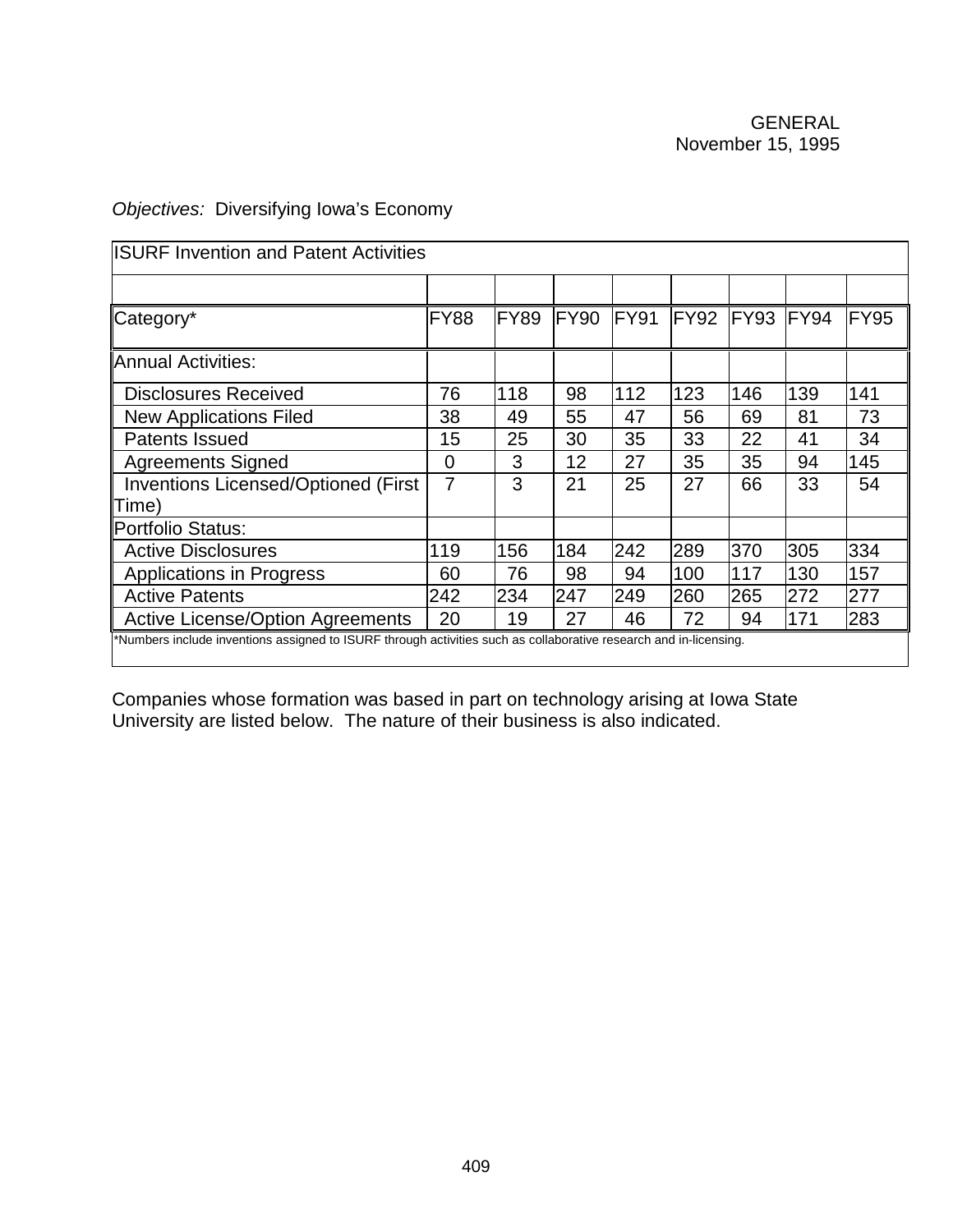#### COMPANIES THAT HAVE FORMED DUE TO ISU TECHNOLOGY

| Date                                                                             |              |              |                                                                                                                                                                                                                                                        |
|----------------------------------------------------------------------------------|--------------|--------------|--------------------------------------------------------------------------------------------------------------------------------------------------------------------------------------------------------------------------------------------------------|
| Name of Company                                                                  | Formed       |              | Specialization                                                                                                                                                                                                                                         |
| Adaptivation, Inc.<br>Amtak, Inc.<br>instrumentation                             | 1992<br>1995 |              | Adaptive medical devices<br>Nondestructive evaluation                                                                                                                                                                                                  |
| Arete Software Company<br>processes (closed in 1995)                             | 1993         |              | Software for manufacturing                                                                                                                                                                                                                             |
| Bioforce Laboratory<br>(probes)                                                  | 1994         |              | Atomic force microscopy                                                                                                                                                                                                                                |
| CETAC Technologies<br>Cimtechnologies                                            | 1991<br>1988 |              | Analytical instruments<br>Computer implemented                                                                                                                                                                                                         |
| manufacturing<br>8VA Corporation                                                 | 1994         |              | Thermal management components                                                                                                                                                                                                                          |
| Edge Technologies, Inc.<br>commercialization                                     | 1987         |              | Evaluates technologies for                                                                                                                                                                                                                             |
| Etrema Products, Inc.<br>Edge Materials, Inc.<br>(closed in 1991)                |              | 1987<br>1990 | Terfenol-D<br>Nondestructive evaluation                                                                                                                                                                                                                |
| Ames Specialty Metals<br>(closed in 1993)                                        |              |              | 1990 Permanent magnet materials                                                                                                                                                                                                                        |
| Engineering Animation, Inc.<br>visualization                                     |              |              | 1990 - 1990 - 1990 - 1990 - 1990 - 1990 - 1990 - 1990 - 1990 - 1990 - 1990 - 1990 - 1990 - 1990 - 1990 - 1990 - 1990 - 1990 - 1990 - 1990 - 1990 - 1990 - 1990 - 1990 - 1990 - 1990 - 1990 - 1990 - 1990 - 1990 - 1990 - 1990 -<br>Scientific computer |
| Full Spectrum<br>Intellitech Inc.                                                |              |              | 1991 Laser fiber optics<br>Heartland Software 1986 Computer graphics software<br>1994 Software for                                                                                                                                                     |
| nondestructive evaluation<br>Iowa Thin Film Technologies 1988<br>Larock Organics |              |              | Thin film solar cells<br>1992 Organic forms of palladium                                                                                                                                                                                               |
| Metabolic Technologies, Inc. 1990 Natural biological<br>compounds                |              |              |                                                                                                                                                                                                                                                        |
| Molecular Express Inc.<br>laboratory products                                    | 1994         |              | Research and testing of                                                                                                                                                                                                                                |
| MTEC Photoacoustics, Inc.<br>Pefftronics                                         | 1995         | 1984         | Photoacoustic cells<br>Audio processing                                                                                                                                                                                                                |
| Pioneer Precision Coatings<br>(closed in 1994)                                   |              |              | 1993 Hard coating surfaces                                                                                                                                                                                                                             |
| Potter Solar Services<br>Prototype Engineering<br>in 1995)                       |              | 1992         | 1993 Electric Motors<br>Sensors for pilots (closed                                                                                                                                                                                                     |
| RESIFT, Inc.<br>microsequencing small proteins                                   | 1994         |              | Ultra-high sensitivity in                                                                                                                                                                                                                              |
| and peptides<br>Veterinary Resources, Inc.<br>products                           |              | 1993         | Testing new animal health                                                                                                                                                                                                                              |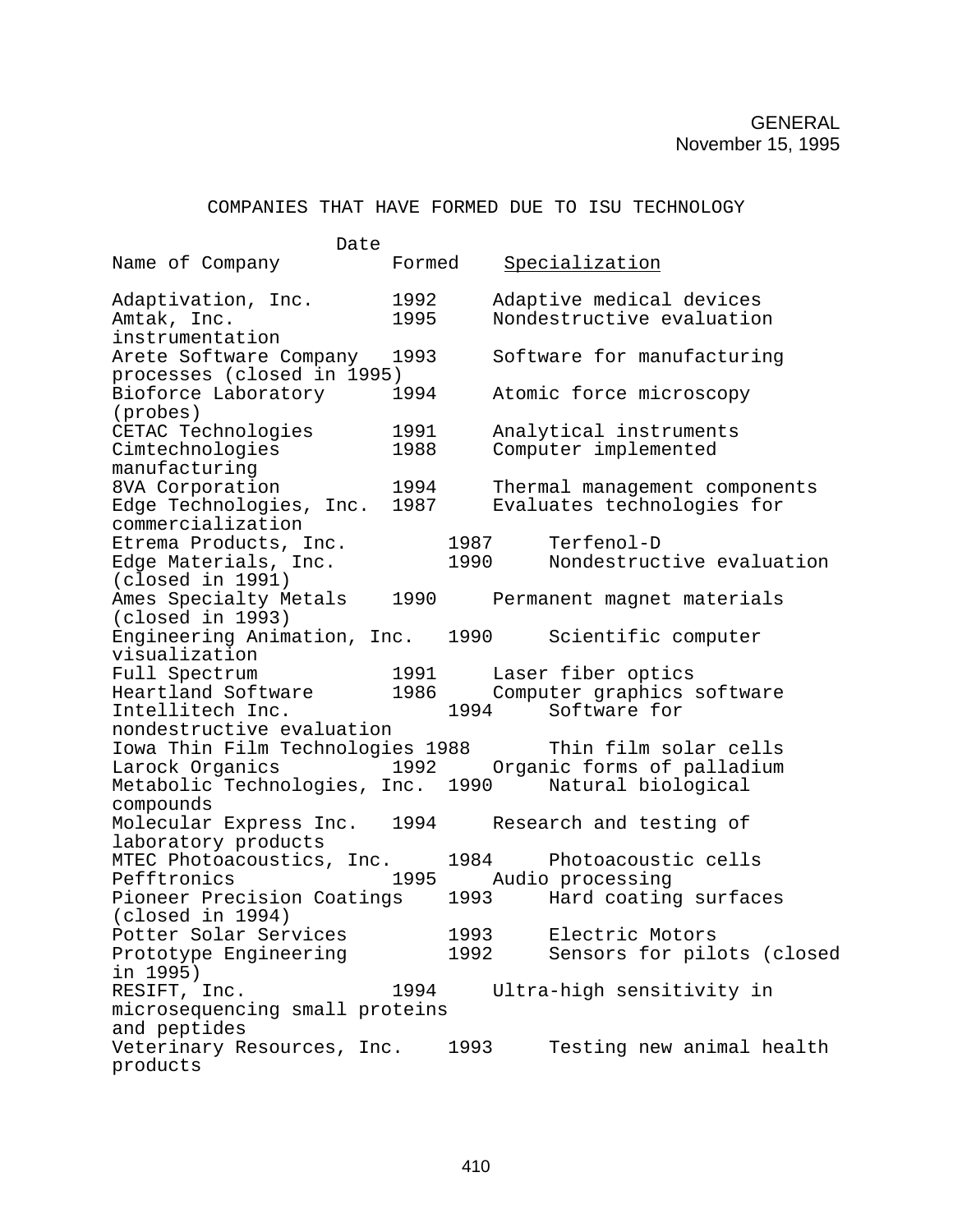# UNIVERSITY OF NORTHERN IOWA

The University of Northern Iowa's complete report is on file in the Board Office. The report includes the actions for each of the four goals listed.

Goal #1: Make significant contributions to the economic vitality of the state by assisting communities, small businesses, and emerging growth sectors of the state's economy.

Goal #2: Participate cooperatively with organizations and participants involved with technology transfer and economic development.

Goal #3: Expand applied research opportunities for faculty to combine their academic knowledge with practical expertise in their field.

Goal #4: Provide students with opportunities to gain practical and technology-related experiences to complement their academic degree studies n all appropriate academic areas.

John Dobson, Associate Vice Provost, Iowa State University, reviewed with the Regents the university's strategic plan for technology transfer, which he said was approved last summer. He noted that there had been a significant increase in patenting and licensing activities.

Executive Assistant to the President Stinchfield reviewed with the Regents the University of Northern Iowa's strategic plan for technology transfer.

Regent Dorr asked how long the Iowa Waste Reduction Center had been in existence at the University of Northern Iowa. Executive Assistant to the President Stinchfield responded that the center was created in 1988.

Regent Dorr questioned the net economic benefit of the center to the state of Iowa. He said Cherokee County was paying \$80,000/year in 1990 for the handling of solid waste regulatory requirements. The county now is required to pay more than \$480,000/year. He hoped that there was significant economic benefit to the state from the center.

Executive Assistant to the President Stinchfield stated that the purpose of the waste reduction center was to ultimately reduce the amount of revenues coming from landfill fees. The center has certainly done that and reduced costs.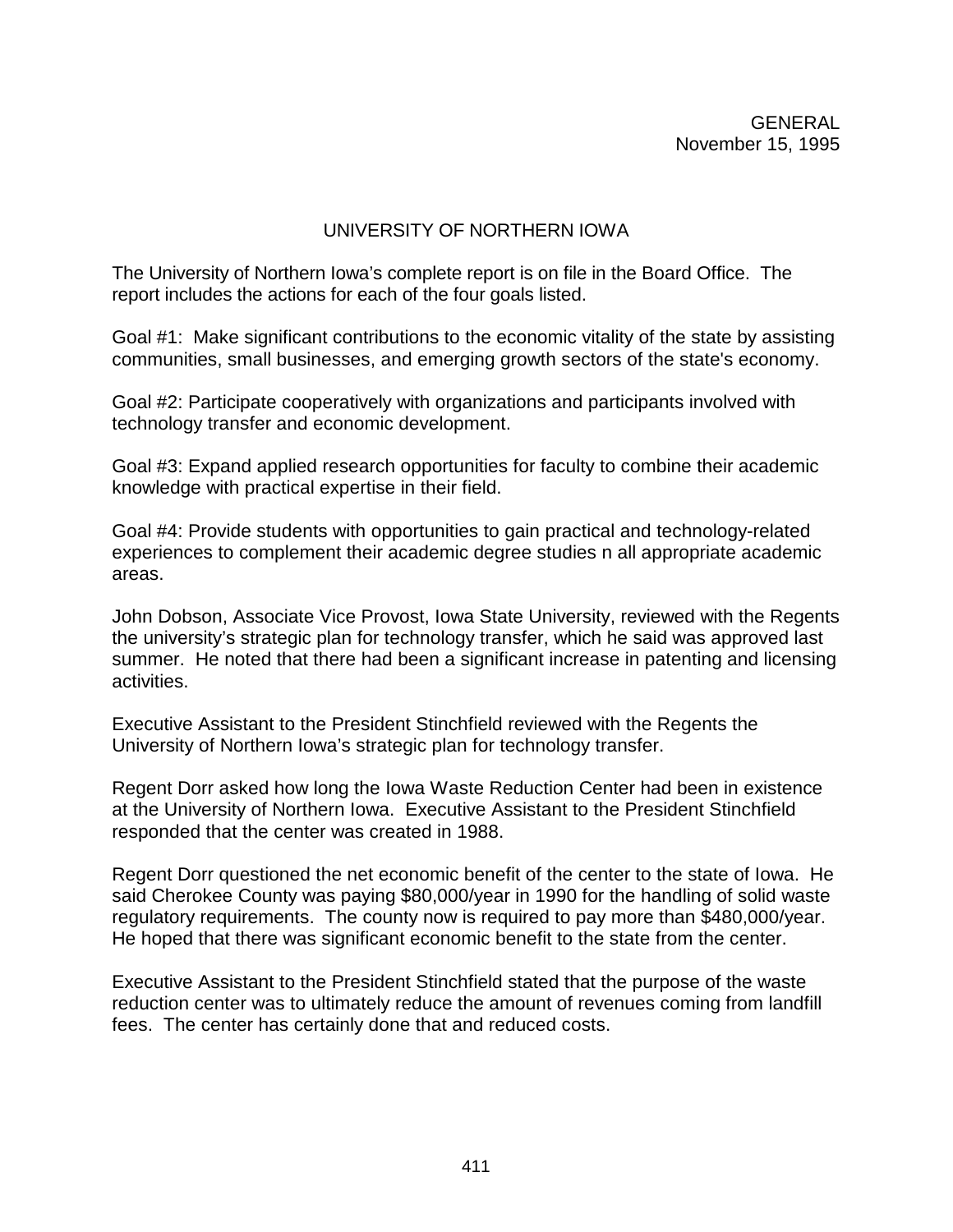Regent Dorr said he was not talking about landfill fees but rather about increased regulatory costs that ultimately have to be covered by landfill fees. Those kinds of environmental resources must pay some significant dividends.

President Pomerantz noted that the Board Office had reported that the center was the best in the nation in lowering costs. Regent Dorr responded that it better be when considering the amount of money being spent for the center.

Associate Vice President Willard reviewed with the Regents the technology transfer efforts at the University of Iowa.

Regent Dorr referred to the public-private partnerships that are evolving out of these efforts to create economic growth. He asked to what extent consideration had been given to the idea that these efforts are being built on a cumulative pool of basic research that was performed in a more traditional sense in previous years. To what extent are these technology transfer efforts detracting from the ability to do basic research 20 to 30 years from now? Is there a risk that in order to enhance these shortterm economic activities that we are detracting from basic research?

Associate Vice President Willard responded that the question was also posed by the American Association of University Professors in 1962. Over 30 years ago the association produced a report that addressed scientific research which was being accomplished at a remarkable rate, in part because of the competition with the Soviet Union but also because university research was becoming very significant to industry. The association produced a set of guidelines which has been used in the academic community and built upon over the years. The guiding principles were essentially that collaborative relationships with industry should be built on a very clear and well-defined academic and research mission.

During the 1980s the report was built upon by the American Association of Medical Colleges and other professional associations to create a set of ethical guidelines that protect research integrity. Associate Vice President Willard said the effort continues to this day. The National Institutes of Health and the National Science Foundation both mandate that universities have in place a clearly-defined set of policies that deal with conflict of interest to keep separate the faculty's role as faculty members and educators from any role they may have that is related to a spin-off company.

Regent Dorr stated that his concern was whether decisions were being made based on technology transfer and economic development instead of basic research.

President Pomerantz stated that the private sector is moving away from conducting research so the universities are filling the void. The ability to transfer technology to the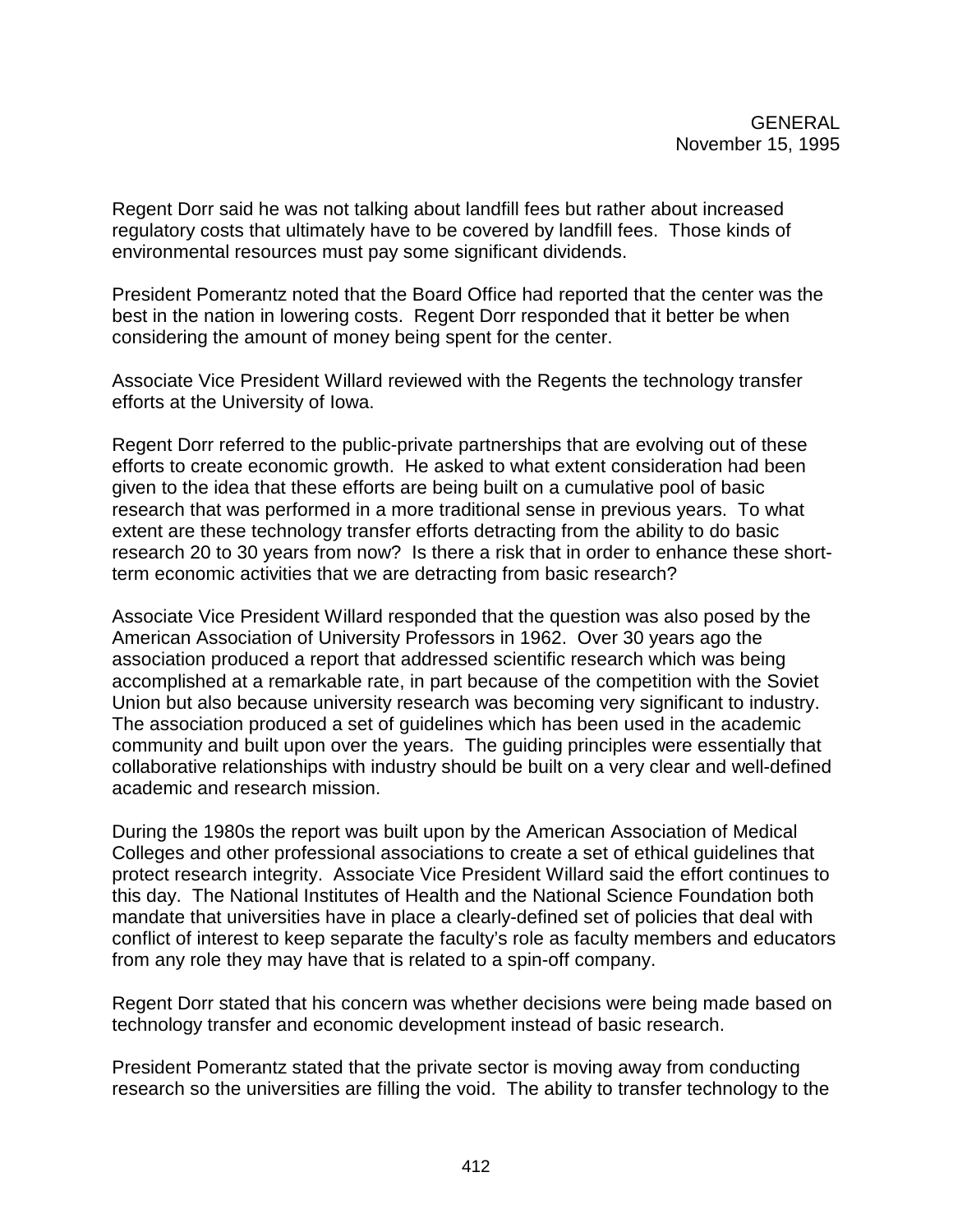private sector should have an ethical backdrop. He suggested that in the next century the economic development modus operandi will be that incentives given to economic development entities will be supplanted and transferred to basic research development technology which gets transferred to the private sector. He believes that university communities over time will foster much larger industrial parks and offer much higher employment opportunities in a way we have not yet even talked about.

President Jischke stated that rather than identifying types of research as basic or applied he would describe them as investigator-driven research, that which grows out of the ideas and interests of the people performing the research, versus research that is more strategically directed in its goals by others outside the research establishment. He said the balance between those two types of research is an issue that is of concern to many people in the university. Most faculty would like to see more support for investigator-driven research. He said the outcomes of investigator-driven research are less clear; however, history shows that some very good results come from investigatordriven research. From a policy perspective, he said the public must ultimately believe that investigator-driven research will pay off. The public must have faith that these investments have promise. A certain balance between basic and investigator-driven research is key to sustaining the public's support.

President Jischke said history shows that the public will invest in research when it believes in the pay off, such as the motivation of the cold war and for medical research. He said support for basic research alone cannot be gained if attention is not paid to its ultimate impact on society.

Regent Newlin asked President Jischke how he thought research funding was going to fare in the Federal budget discussions currently underway. President Jischke responded that appropriations for research directly related to agriculture were supported in the initial discussions last year. He said that in the discussions about the farm bill there seems to be a consensus that continued national investment in research related to agriculture is wise. Support for the National Science Foundation has remained relatively strong. There is uncertainty about what will happen in some of the more mission-oriented agencies like the Department of Commerce, Environmental Protection Agency, and the Department of Defense. President Jischke believes the country has absolutely no choice about funding research because it is absolutely crucial to the advancement of society in terms of its security, its health, its intellectual vitality and its cultural vitality.

President Jischke stated that the rest of the world seems to understand the importance of research to the United States. The rest of the world believes this country has the best universities and the best research establishments bar none. He said that approximately a month ago Iowa State University hosted a meeting that involved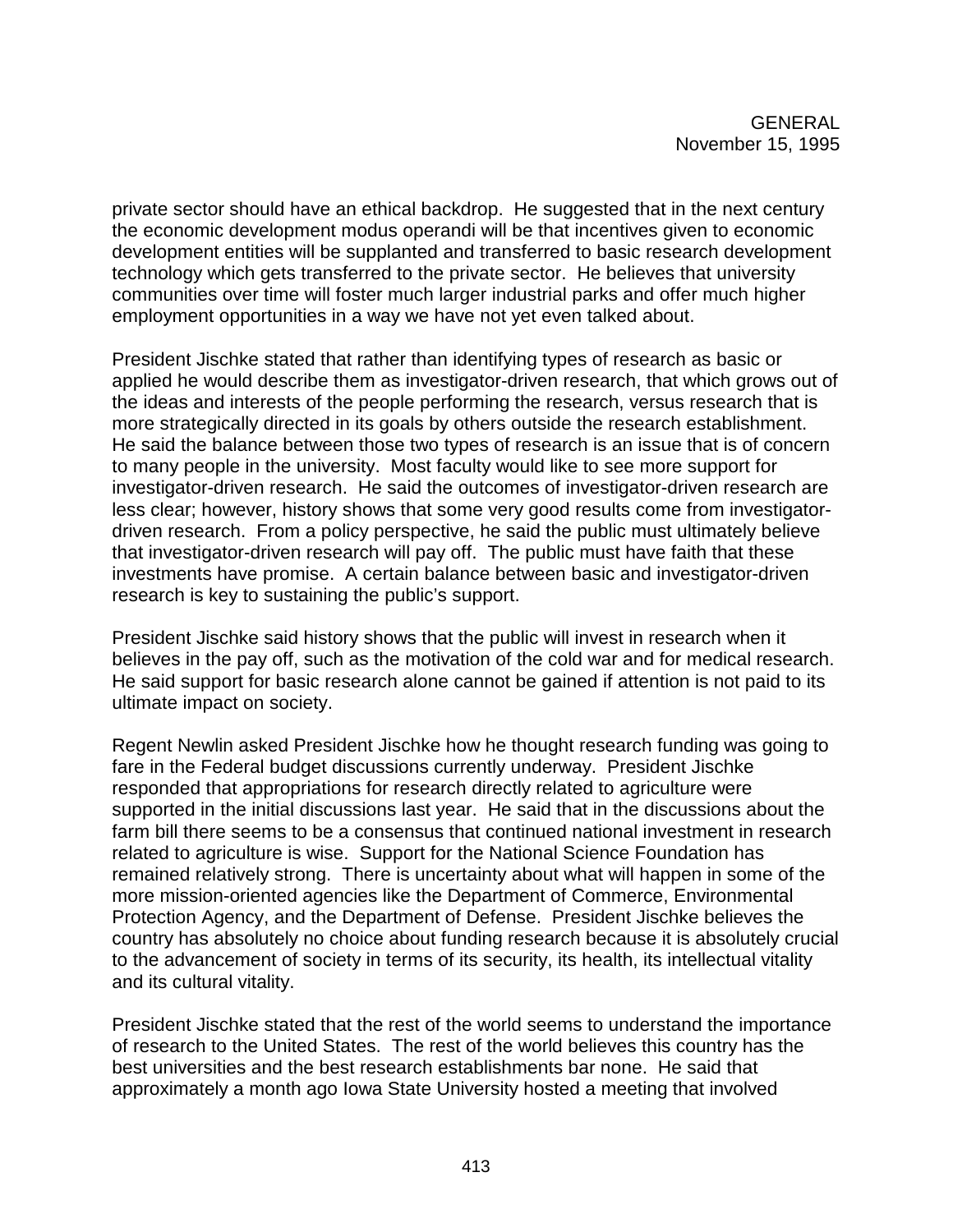scientists from the People's Republic of China including the President of the National Academy of Sciences of China. He said China was looking to the United States concerning how to deal with investments in research because the U.S. will set the tone for the world.

Regent Dorr cautioned that the country cannot build research on the old paradigm. Universities are not the sole source of new knowledge. There is a risk of wearing out the tax payers' support.

President Jischke responded that there was no question that there was an issue of balance. He said society has to continually be shown that research pays off.

Associate Vice President Willard stated that funding cuts to the National Institutes of Health, the National Science Foundation, and the National Aeronautics and Space Association would have a direct impact on universities. He noted that a coalition of major industrial leaders is asking the Federal government to continue its support of university-based research. Within the downsizing and streamlining of the National Aeronautics and Space Association university research has been pretty well protected, in part because of industrial support.

With regard to the National Advanced Driving Simulator, which is to be located at the University of Iowa's research park, Associate Vice President Willard stated that \$2 million in new funding had been recommended by Congress and was on the President's desk to be signed.

Regent Newlin referred to the format which the Board Office used for identifying goals, strategies and action steps for this docket item, and said it was excellent. He appreciated the ease with which he was able to follow step-by-step in the implementation of the strategic plan.

Regent Tyrrell stated that although corporate research was a small percentage of the research that is done at the Regent institutions, they must perform some applied research or they will not function as an effective institution for our state.

ACTION: President Pomerantz stated the Board received the progress report from the Regent institutions on meeting the goals of the Strategic Plan for Technology Transfer and Economic Development, by general consent.

**ANNUAL GOVERNANCE REPORT ON FIRE AND ENVIRONMENTAL SAFETY**. The Board Office recommended the Board (1) receive the annual report on fire and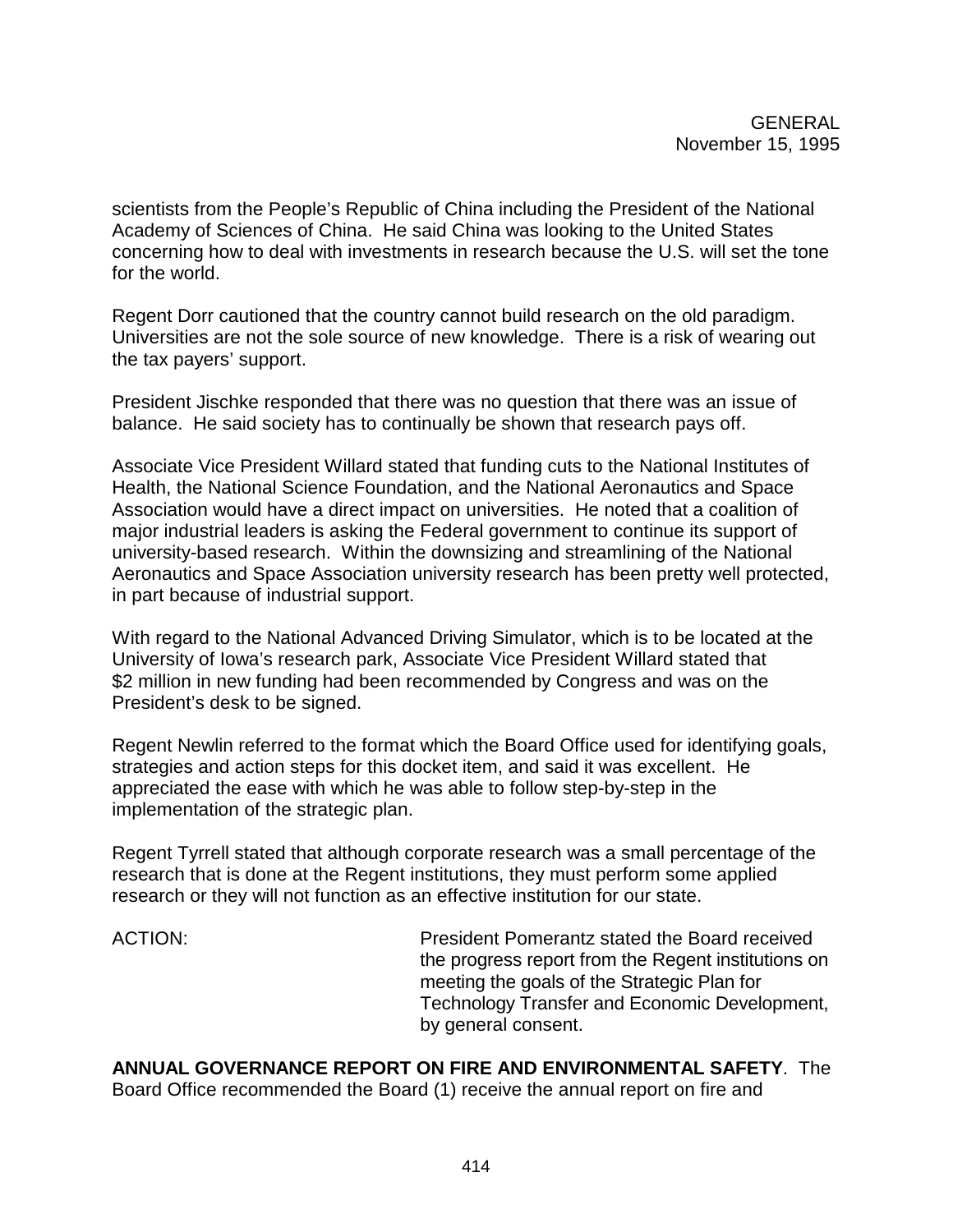environmental safety and (2) encourage the institutions to continue to correct identified deficiencies in as expeditious a manner as possible within the limits of available funding.

Since FY 1993, fire safety projects totaling \$8.6 million have been completed; projects totaling \$6.4 million are planned for or will be continued in FY 1996.

The University of Iowa has made a major commitment of building repair funds and income from treasurer's temporary investments to correct fire safety deficiencies.

FY 1996 planned expenditures will correct a number of the currently-identified deficiencies. In addition, fire and environmental safety deficiencies have been and are corrected as part of major renovation projects.

Recent major renovation projects which have or are in the process of correcting fire safety deficiencies include:

- SUI Schaeffer Hall Renovation
- SUI Gilmore Hall Renovation
- SUI Phillips Hall Renovation
- ISU Catt Hall Renovation
- ISU Gilman Hall Renovation Phase 3
- UNI Seerley Hall Renovation
- UNI Wright Hall Renovation

While substantial progress has been and is being made to correct deficiencies, changing safety standards, aging buildings and changes in building usage will require continuing capital commitments for fire and environmental safety.

To address these deficiencies, the Board's Five-Year Capital Plan (FY 1997 - FY 2001) includes \$10.5 million for fire and environmental safety projects. Of this amount, the sum of \$2.2 million is requested for both FY 1997 and FY 1998. In addition, major remodeling projects included in the Board's five-year plan include within their scopes the correction of fire safety deficiencies.

The University of Iowa estimates that its major renovation projects in the plan include \$2.4 million in fire safety components. The University of Iowa Hospitals and Clinics five-year plan (FY 1997 - FY 2001) includes \$7.5 million in fire and environmental safety projects.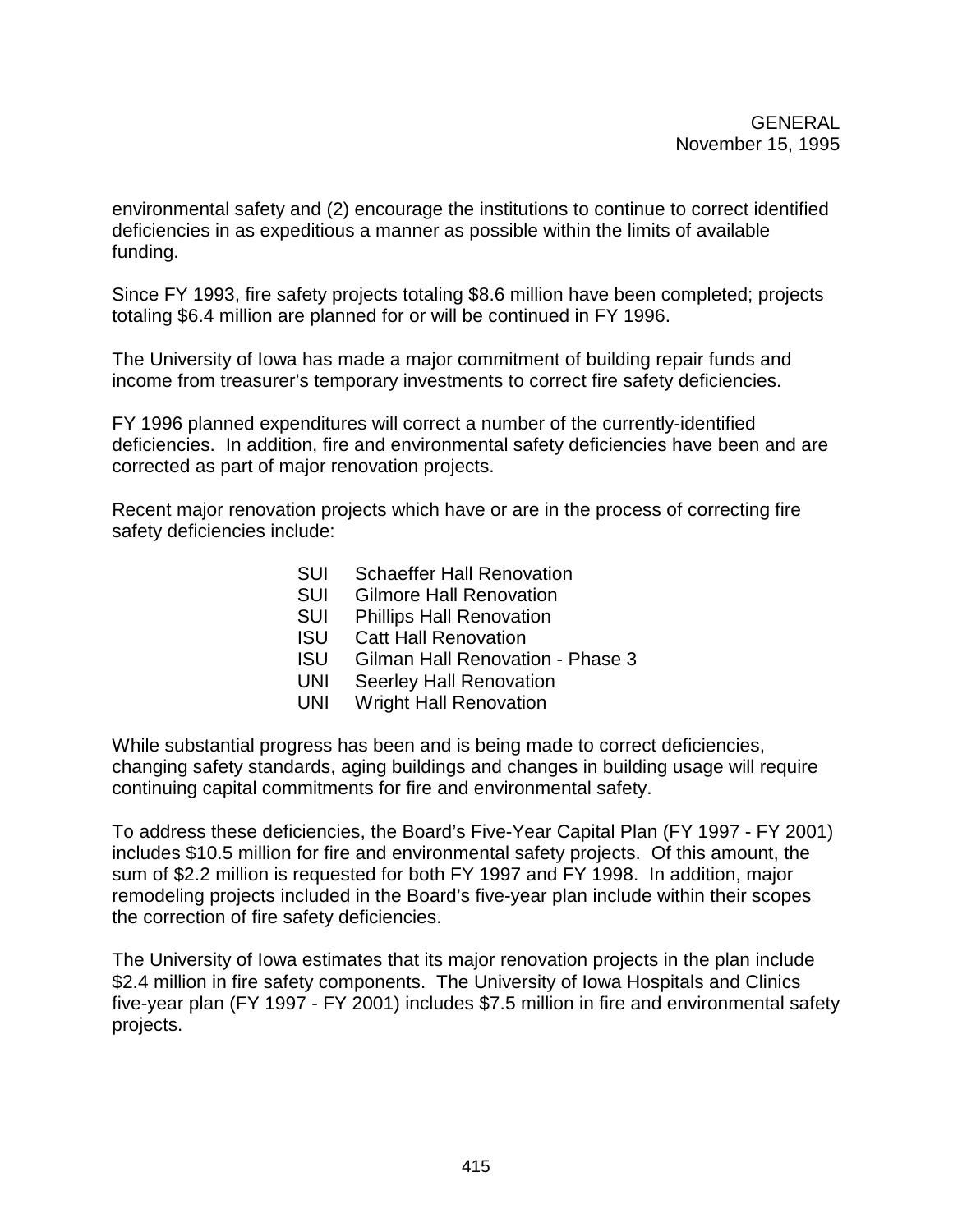The majority of citations in recent State Fire Marshal inspections can be classified as user or maintenance deficiencies. User deficiencies are housekeeping or procedural items such as the use of a door stop to prop open a door or storage of an item in a hall. Maintenance items, such as door repairs, which are corrected utilizing physical plant forces and funds are corrected as quickly as possible.

Other deficiencies, the correction of which requires an outlay of funds beyond the capability of physical plant maintenance funds, are prioritized. Appropriations are requested from the State to fund improvements that are beyond the capability of the operating budget; operating budget resources available to correct items are limited because of the competing demand for funds among fire safety, deferred maintenance, and building renewal.

Each Regent institution cooperates with the State Fire Marshal in establishing fire safety priorities, and each institution has a systematic method for determining the priority of fire safety improvements to be undertaken.

The University of Iowa is utilizing, for some buildings, an approach that prioritizes projects in terms of each building's overall fire safety rather than on the basis of each individual deficiency within each building. This approach is proactive, identifying comprehensive building fire safety issues, rather than reactive to specific violations. Under this approach, fire safety in existing buildings is assessed to determine the best way to provide protection equivalent to current code requirements (an equivalent level of life safety). The university is currently using this approach to provide fire safety improvements in nine buildings.

Within the last year Iowa State University has revised the method used to prioritize fire safety projects. Fire safety deficiencies noted by the Fire Marshal are ranked at the top of the list; remaining projects are ranked according to a risk rating priority method.

The Board Office and the institutions continue to work with the State Fire Marshal to identify and prioritize necessary facility modifications to ensure that buildings are made as safe as possible in a cost effective manner.

In addition to fire safety deficiencies identified by the State Fire Marshal, funding is needed for projects identified by campus personnel and for environmental safety deficiencies. Iowa State University has estimated the cost of correcting these deficiencies at more than \$5.7 million.

Environmental safety issues addressed in the institutional reports include asbestos, lead, underground storage tanks, polychlorinated biphenyl's (PCB's), radon, and chlorofluorocarbons (CFCs).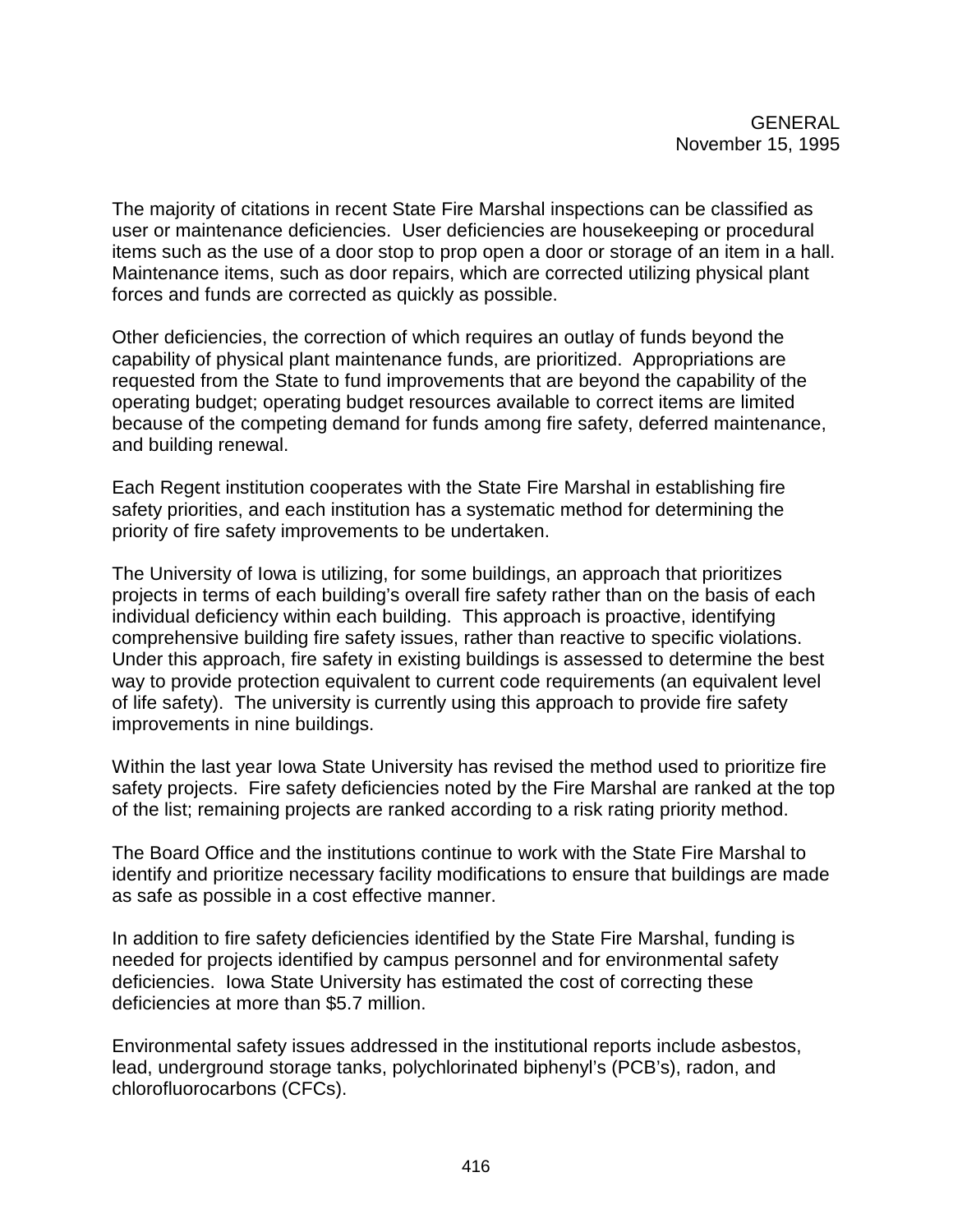In August 1994 the Occupational Safety and Health Administration (OSHA) promulgated new regulations covering asbestos abatement activities. The new standards took effect October 1, 1995, and increase the restrictions on construction activities, abatement actions and require identification signage on asbestos-containing building materials.

In May 1993 OSHA issued new lead safety standards addressing workplace activities and practices that involve potential employee exposure to lead. Many remodeling and renovation projects of old buildings will involve the potential for lead paint removal; these require compliance with new OSHA lead abatement regulations.

The Governor and General Assembly have been supportive of institutional efforts to correct fire and environmental safety deficiencies. The 1990 General Assembly authorized \$6 million in Academic Building Revenue Bonds to complete fire and environmental safety projects at the three universities. The 74th General Assembly provided \$20 million in bonding authorization for the universities' FY 1992 capital program for deferred maintenance, fire and environmental safety, equipment and utility projects. The 1994 General Assembly provided \$2,004,901 in bonding authorization for the universities for fire and environmental safety and deferred maintenance. The 1995 General Assembly appropriated funds for fire and environmental safety, renovation or deferred maintenance.

The University of Iowa and Iowa State University have each allocated \$1 million of each institution's \$2 million appropriation to fire and environmental safety projects. Iowa School for the Deaf will use its \$50,000 appropriation for continued installation of a campus-wide visual alert system.

Associate Director Racki provided the Regents with an overview of the report.

Regent Tyrrell stated that a couple of years ago Iowa State University was cited by the State Fire Marshal for some fire and environmental safety problems. He asked if those concerns had been remedied and the inspectors satisfied with the university's responsiveness.

Associate Director Racki responded that the university was up to date regarding inspections. She referred to tables provided in the docket materials which summarized the latest inspections by the State Fire Marshal. The information showed the deficiencies that are being corrected and will be corrected in the future and the projects that still need additional funding to address corrections.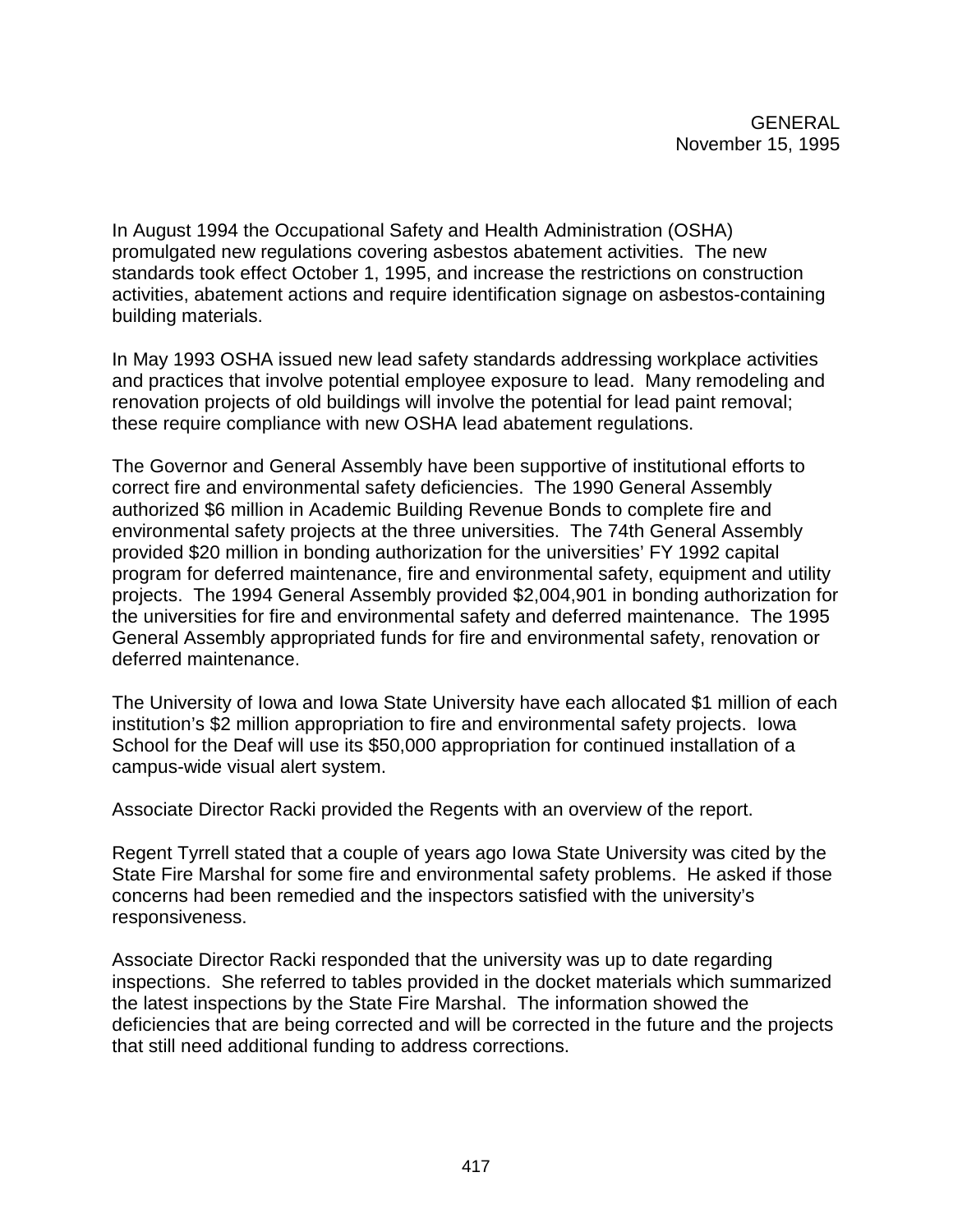President Pomerantz stated that fire safety and deferred maintenance are high priorities in the Regents' legislative program.

Regent Pellett asked whether the Regent institutions were at a point where it would not be necessary to sell bonds in order to finance these types of projects. President Pomerantz responded that bonding was not a popular concept right now so, hopefully, the Regents will receive appropriations for those purposes.

MOTION: Regent Tyrrell moved to (1) receive the annual report on fire and environmental safety and (2) encourage the institutions to continue to correct identified deficiencies in as expeditious a manner as possible within the limits of available funding. Regent Smith seconded the motion. MOTION CARRIED UNANIMOUSLY.

**ANNUAL GOVERNANCE REPORT ON DEFERRED MAINTENANCE**. The Board Office recommended the Board (1) receive the annual report on deferred maintenance and (2) encourage the institutions to continue to correct identified deficiencies within the limits of available resources.

The estimated amount of deferred maintenance on the campuses is \$68.4 million as summarized below:

| (\$ thousands)   |            |               |            |            |              |            |  |  |  |
|------------------|------------|---------------|------------|------------|--------------|------------|--|--|--|
|                  | <u>SUI</u> | <b>ISU</b>    | UNI        | <u>ISD</u> | <b>IBSSS</b> | Total      |  |  |  |
| <b>Buildings</b> | \$12,032.1 | $$13,794.8**$ | \$17,341.0 | \$1,193.0  | \$427.5      | \$44,788.4 |  |  |  |
| <b>Utilities</b> | 10,400.0   | 12,442.5      | 500.0      | 265.0      | 0.0          | 23,607.5   |  |  |  |
| Total            | \$22,432.1 | \$26,237.3    | \$17,841.0 | \$1,458.0  | \$427.5      | \$68,395.9 |  |  |  |

Deferred Maintenance\*

\* Does not include deferred maintenance to be incorporated into major renovations included in the Board's Five-Year Capital Program, FY 1997-FY 2001. The University of Iowa estimates that \$8.4 million in deferred maintenance will be included in the major renovation projects. Iowa State University totals do not include \$7.2 million for the Gilman Hall Addition Systems Upgrade, which is a separate capital project, and \$1.0 million for the Coover Hall Remodel which is included in the five-year capital plan. The University of Northern Iowa totals do not include \$3.9 million in deferred maintenance included in major renovation projects in the Board's Five-Year Capital Plan.

\*\* High priority needs; the university estimates an additional \$13.5 million in near-term needs.

Almost fifty percent of the identified need will be corrected through funding of the Board's Five-Year Capital Program which includes \$33.3 million for correction of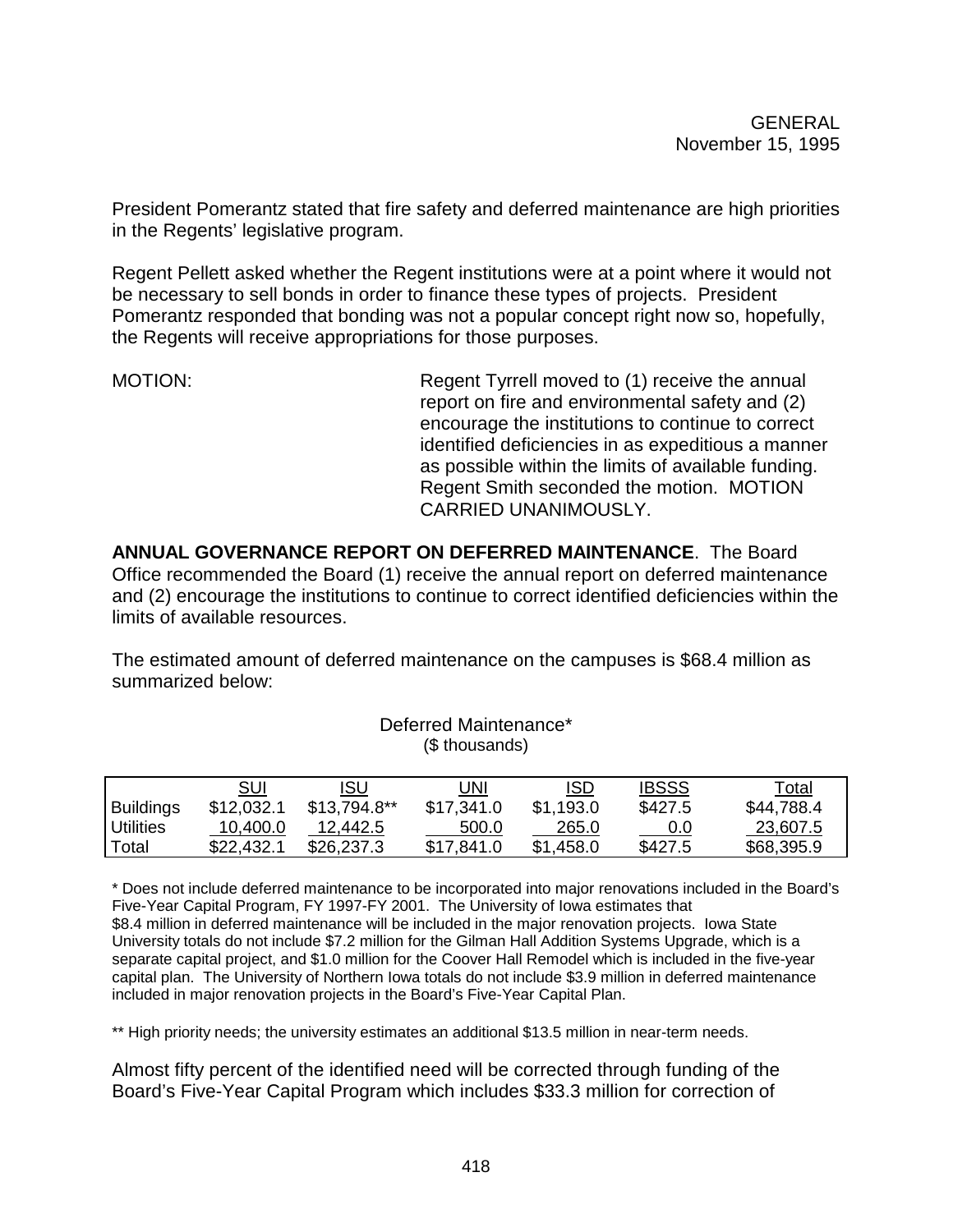deferred maintenance. Of the \$33.3 million, the sum of \$3.1 million is requested for both FY 1997 and FY 1998.

The institutional totals above do not include the correction of deferred maintenance which will be incorporated into major remodeling projects included in the Board's approved capital program, FY 1997 - FY 2001.

Associate Director Racki reviewed the report with the Regents.

Regent Tyrrell stated it was his recollection that the University of Northern Iowa had the least amount of deferred maintenance of the three Regent universities; however, this report indicated that its deferred maintenance needs were higher than those of the other universities. Was there a difference in the categorization of deferred maintenance?

Associate Director Racki responded that there was a difference in how the institutions had recorded the data. Also, the numbers did not include deferred maintenance projects that will be incorporated into major renovations. Additionally, Iowa State University officials had identified its high priority needs, only. Iowa State University officials estimated an additional \$13.5 million in near-term deferred maintenance needs.

Regent Tyrrell stated that he has trouble following how deferred maintenance is figured from year to year. President Pomerantz said the reason it was difficult to follow was because there was no standard format. Some items are moved from deferred maintenance to the capital program from year to year.

Regent Tyrrell suggest that in the future when this report comes to the Board, the report indicate what has happened since the last report, how much more deferred maintenance has been accumulated, how much more maintenance has been declared deferred, what has been addressed in the capital program and fire safety program, etc., so the Regents can relate to the information with which they were provided the previous year.

MOTION: Regent Dorr moved to (1) receive the annual report on deferred maintenance and (2) encourage the institutions to continue to correct identified deficiencies within the limits of available resources. Regent Pellett seconded the motion. MOTION CARRIED UNANIMOUSLY.

**INSURANCE AND RETIREMENT PROGRAMS**. The Board Office recommended the Board (1) receive the annual governance report of insurance and retirement programs for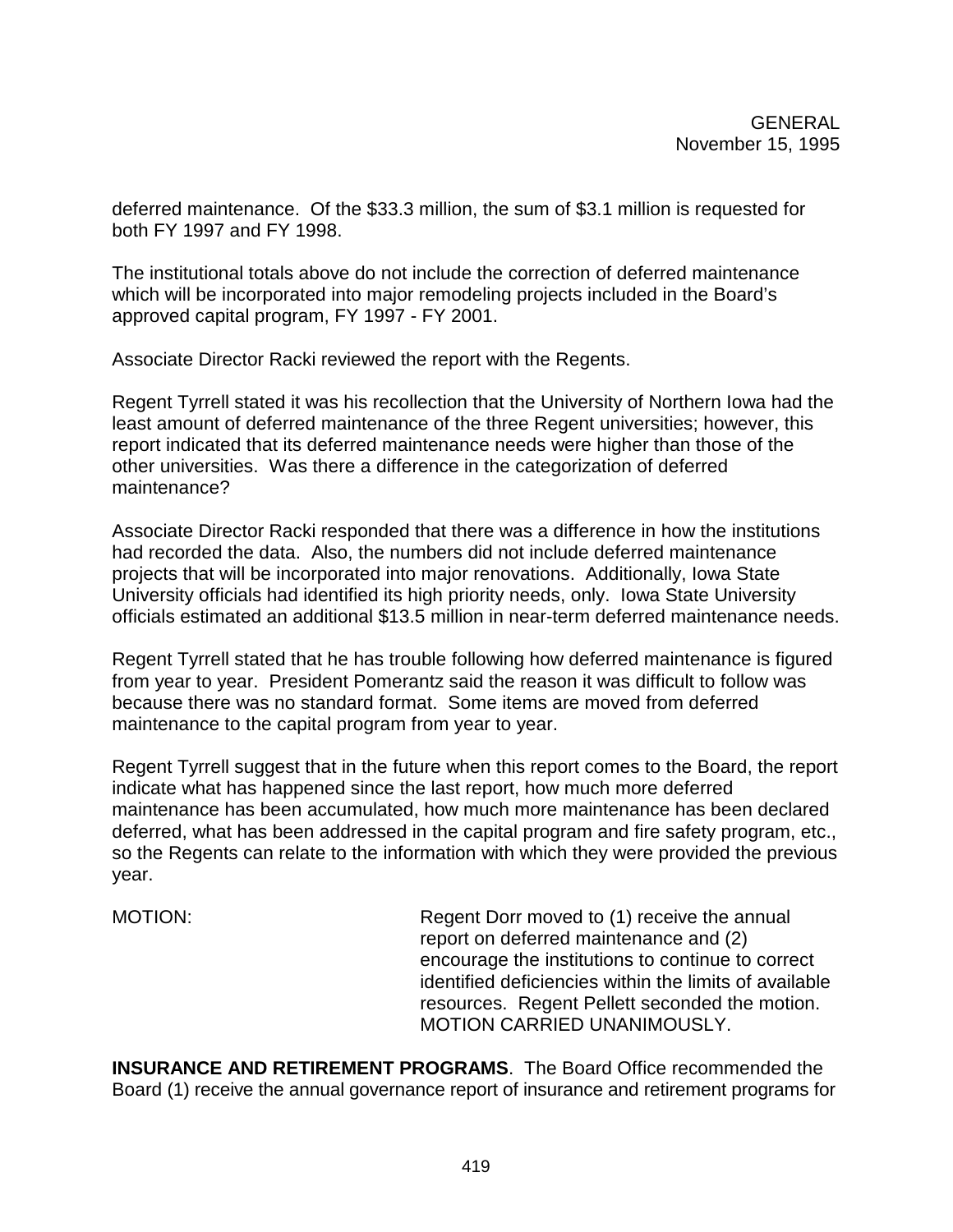fiscal year 1995, (2) approve participation of employees at the Iowa School for the Deaf and Iowa Braille and Sight Saving School in the TIAA-CREF retirement program effective January 1, 1996. The rate of employer and employee contributions are to be at the current IPERS rates (5.75 percent employer; 3.70 percent employee) with the current IPERS salary cap, and (3) approve topics to be studied during the upcoming year.

# TOTAL FISCAL YEAR 1995 COSTS

| <b>Retirement Plans:</b>                       |                  |
|------------------------------------------------|------------------|
| <b>Social Security</b>                         | \$58,497,379     |
| <b>TIAA/CREF</b>                               | 76,187,654<br>\$ |
| <b>Substitute Plans</b>                        | \$<br>346,055    |
| <b>IPERS</b>                                   | \$<br>1,919,593  |
| Federal                                        | \$<br>1,248,813  |
| <b>TIAA/CREF Waiver of Premium</b>             | \$<br>999,751    |
| <b>Unemployment Compensation</b>               | \$<br>650,813    |
| <b>Workers Compensation</b>                    | \$<br>1,498,062  |
| <b>Health Insurance</b>                        | \$<br>59,290,995 |
| Life Insurance                                 | \$<br>4,196,489  |
| Long-term Disability Insurance                 | \$<br>4,262,773  |
| <b>Accidental Death and Dismemberment</b>      | \$<br>153,681    |
| Dental Insurance                               | \$<br>3,817,233  |
| TOTAL                                          | \$213,069,291    |
| Less interest received on cash reserves        |                  |
| maintained by carriers                         | \$<br>6,990,766  |
| $\mathsf{I}(\mathsf{I})\mathsf{I}(\mathsf{A})$ | \$206,078,525    |

Total employer costs for specific programs for fiscal year 1995 were as follows:

Employer and employee costs for health and dental insurance for fiscal year 1995 were:

|            | <b>HEALTH</b>  | <b>DENTAL</b> |
|------------|----------------|---------------|
| Employer   | \$59.3 million | \$3.8 million |
| Employee   | \$10.4 million | \$2.6 million |
| Total cost | \$69.7 million | \$6.4 million |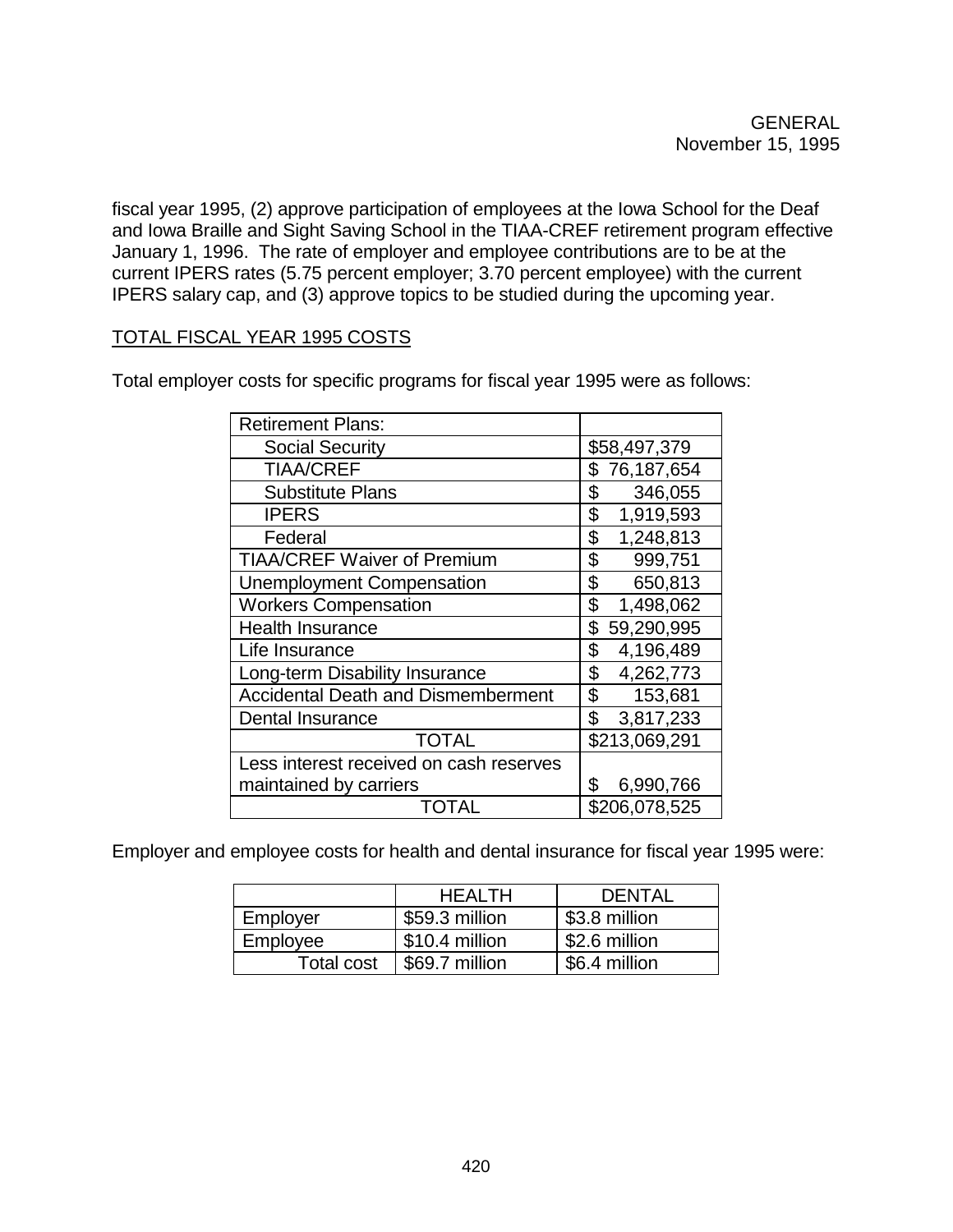# COSTS AS A PERCENT OF PAYROLL

Employer costs of insurance and retirement programs at the three universities ranged from 22.01 percent to 26.64 percent of nonstudent payroll for fiscal year 1995. These figures have stayed relatively constant over the years and continue to be similar to percentages at comparable institutions as reported for comparison institutions by the AAUP.

Employer cost of insurance and retirement programs was 26.70 percent of payroll at the Iowa School for the Deaf and 25.64 percent at the Iowa Braille and Sight Saving School for fiscal year 1995. The percent of payroll spent on insurance and retirement programs at the special schools has remained fairly constant throughout the years.

Board Office cost for insurance and retirement programs for the fiscal year was 21.93 percent of payroll. The Board Office costs, as a percent of payroll, have remained constant in recent years.

# RETIREMENT PROGRAMS

All permanent employees (faculty, professional and scientific, and Regents Merit System staff) of the three state universities and the Board Office with a budgeted annual salary of at least \$7,800 are eligible to participate in the Teachers Insurance and Annuity Association--College Retirement Equities Fund (TIAA-CREF). Eligible employees may choose between TIAA-CREF, an approved substitute plan, or IPERS.

Employees of the special schools participated in the Iowa Public Employees Retirement System (IPERS) during fiscal year 1995. The employees of the Iowa School for the Deaf and Iowa Braille and Sight Saving School are currently covered by IPERS. Approval of the recommended action would allow eligible employees at the special schools effective January 1, 1996, to have the option of selecting between IPERS and TIAA-CREF for their retirement program. The rate of contribution would be at the current IPERS rate which is 5.75 percent for the employer and 3.70 percent for the employee.

Contributions during the year will stop when employees reach the current IPERS cap of \$44,000 in calendar year 1996. The IPERS cap will increase \$3,000 per year until \$55,000 is reached.

Effective July 1, 1994, the community colleges in the state were given the option to choose an alternative retirement program in lieu of IPERS with the stipulation that the contribution rates and salary limitations would not exceed that of IPERS. The change from IPERS to TIAA-CREF with IPERS current contribution rates and salary maximum will be at no cost to the special schools.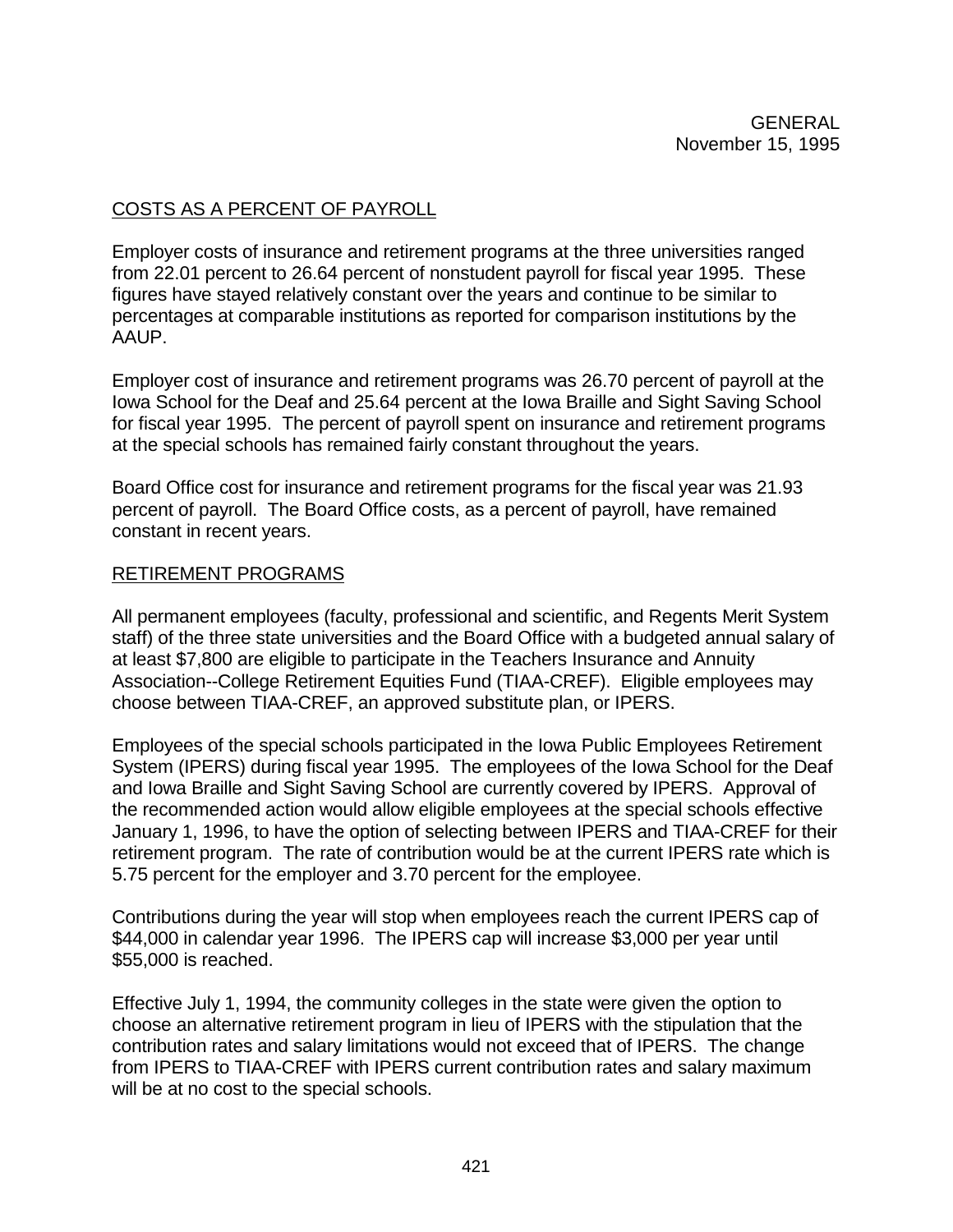# HEALTH AND DENTAL INSURANCE PROGRAMS

Employees of the Board Office, Iowa School for the Deaf, Iowa Braille and Sight Saving School and the Regents Merit System employees in AFSCME bargaining units at the three universities are covered by the State of Iowa health insurance program. Blue Cross/Blue Shield is the carrier for the state programs. Employees covered by the state plans may also choose from a number of HMOs.

There are 12,588 (5,423 single and 7,165 family) health insurance contracts in place.

|            | <b>SINGLE</b> | <b>FAMILY</b> |
|------------|---------------|---------------|
| SUI        | 3,268         | 4,200*        |
| <b>ISU</b> | 1,517         | 2,315         |
| UNI        | 638           | 650           |

\*SUI has three different family options. Employee/spouse (924), employee/children (777), family (2499).

# COST CONTAINMENT FEATURES

The state health insurance plans include a cost containment program requiring precertification of all non-emergency inpatient admissions and outpatient mental health/ substance abuse visits, continued inpatient stay review, individual case management, lifetime caps on infertility treatments and payment reductions for program noncompliance.

The health insurance plans offered by the universities include managed care features such as limitations on mental health treatment, mandatory outpatient treatments, precertification requirements, lifetime caps on infertility treatments, utilization review and selected deductibles and co-insurance requirements.

# FLEXIBLE BENEFIT AND PRE-TAX PROGRAMS

Each of the universities offers faculty, professional and scientific and supervising merit employees variations of flexible benefit programs as well as opportunities for employees to pay their share of benefit costs on a pre-tax basis and establish dependent care and medical expense pre-tax spending accounts.

Pursuant to the state AFSCME Master Agreement, pre-tax payment of health, life and dental insurance is offered to bargaining unit employees at the five Regent institutions. Additionally AFSCME-covered employees at Regent institutions may elect to make pretax reductions in wages which will be paid to an account from which allowable dependent care expenses will be reimbursed.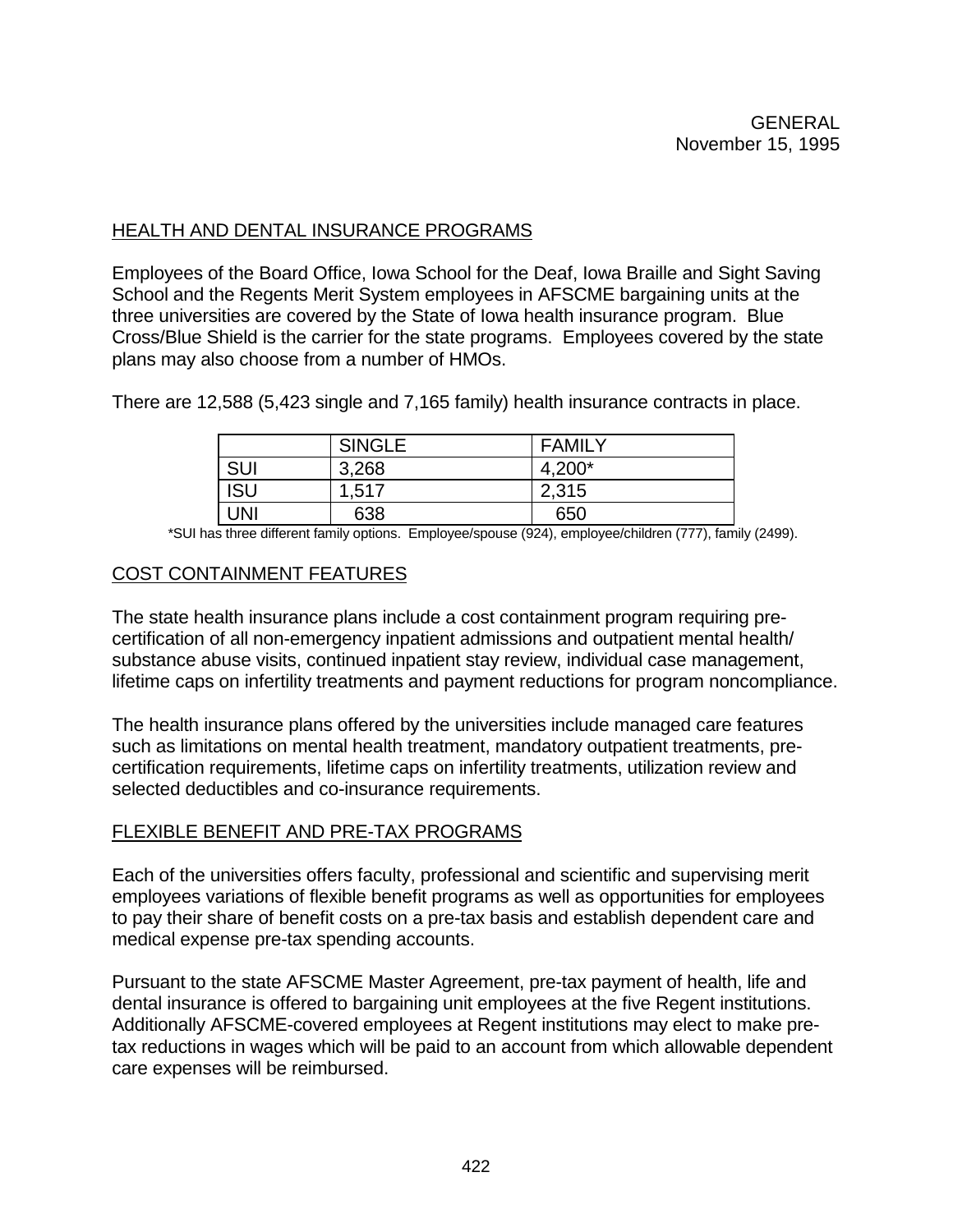## COMPARISON OF BENEFITS

Every other year Ohio State University publishes a comparison of benefit programs in the Big Ten and other similar institutions. Based on this survey Regent institutions continue to offer benefit packages comparable to those provided at peer institutions.

### TOPICS TO BE STUDIED

It was recommended that two topics be studied during the next year.

Undertake an assessment of the possibility of combining the university health insurance plans into a Regent-wide plan covering the faculty (nonorganized) and professional and scientific employees will be studied over the next few months.

Study the early and phased retirement programs which will expire in June 1997. Other early retirement options are also under study.

Regent Tyrrell referred to the cost of benefits as a percentage of payroll, and asked how the average percentage for Regent institutions compared with those of industry and with those of other institutions of higher education.

Director Williams responded that a comparison had not been made with industry. With regard to other higher education institutions, he said the percentages were comparable.

Regent Dorr said he preferred that item (2) of the recommendation action be acted on separate from items (1) and (3).

| <b>MOTION:</b> | Regent Dorr moved to distinguish recommended<br>action (2) from recommended actions (1) and (3).<br>Regent Kennedy seconded the motion. MOTION<br><b>CARRIED UNANIMOUSLY.</b>                                                                                        |
|----------------|----------------------------------------------------------------------------------------------------------------------------------------------------------------------------------------------------------------------------------------------------------------------|
| MOTION:        | Regent Dorr moved to (1) receive the annual<br>governance report of insurance and retirement<br>programs for fiscal year 1995 and (3) approve<br>topics to be studied during the upcoming year.<br>Regent Newlin seconded the motion. MOTION<br>CARRIED UNANIMOUSLY. |
| <b>MOTION:</b> | Regent Dorr moved to disapprove recommended<br>action (2): participation of employees at the lowa<br>School for the Deaf and Iowa Braille and Sight                                                                                                                  |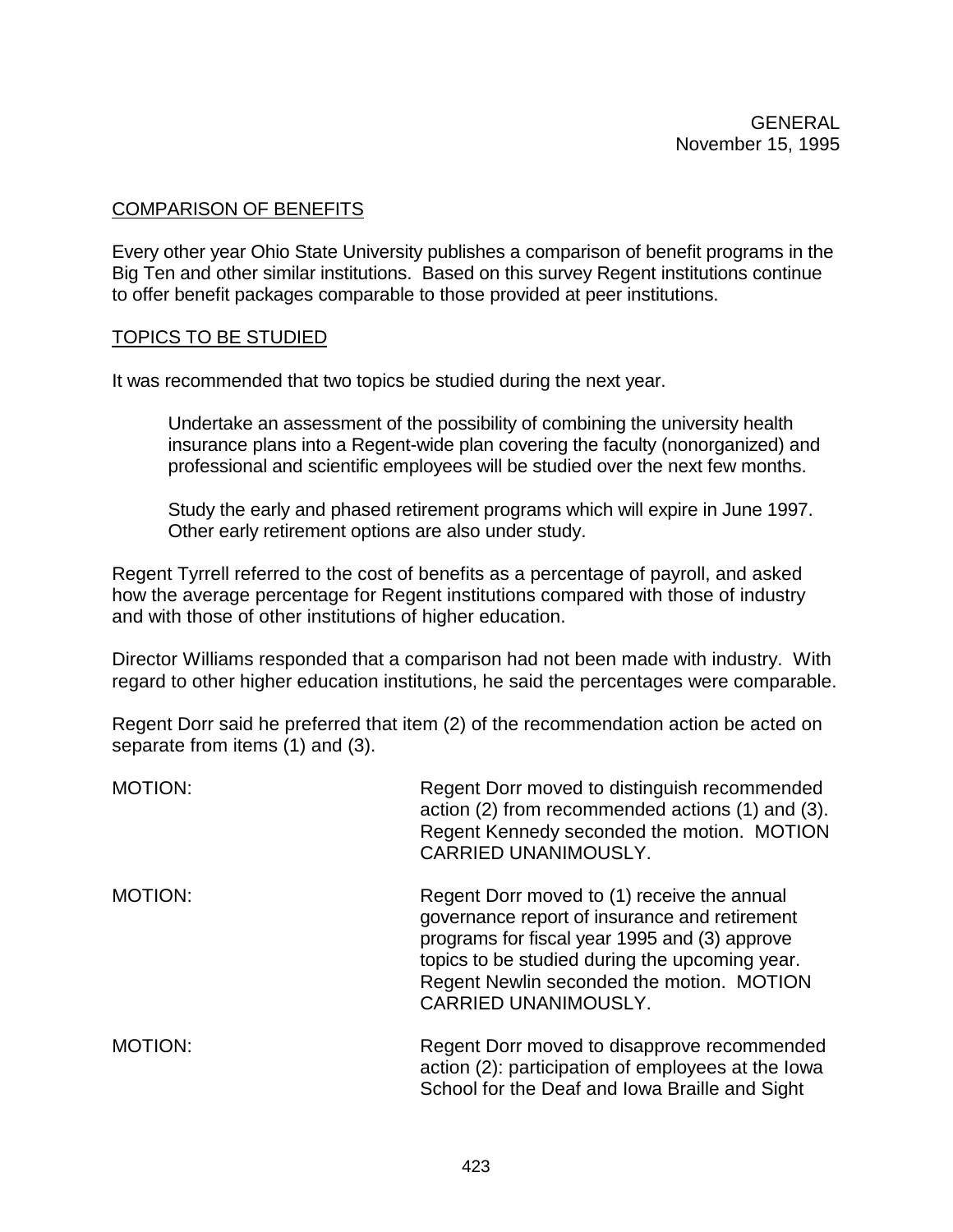Saving School in the TIAA-CREF retirement program effective January 1, 1996. The rate of employer and employee contributions are to be at the current IPERS rates (5.75 percent employer; 3.70 percent employee) with the current IPERS salary cap.

President Pomerantz asked for a second to the motion. Hearing none:

PRESIDENT POMERANTZ DECLARED THAT THE MOTION FAILED FOR LACK OF A SECOND.

MOTION: Regent Newlin moved (2): to approve participation of employees at the Iowa School for the Deaf and Iowa Braille and Sight Saving School in the TIAA-CREF retirement program effective January 1, 1996. The rate of employer and employee contributions are to be at the current IPERS rates (5.75 percent employer; 3.70 percent employee) with the current IPERS salary cap. Regent Mahood seconded the motion.

Regent Pellett asked why the change was being recommended at this time. President Pomerantz responded that it was to make the special schools' benefits consistent with benefits of other Regent institutions.

Regent Dorr stated that the special schools were a different set of institutions from the universities. He expressed concern about making available to employees of the special schools benefits which are available to community college employees. He said the policy change would lead over into K-12 education, that it was not a prudent policy and that he opposed it.

| <b>VOTE ON THE MOTION:</b> | MOTION CARRIED WITH REGENTS DORR AND |
|----------------------------|--------------------------------------|
|                            | KENNEDY VOTING "NO".                 |

**BOARD OFFICE PERSONNEL TRANSACTIONS**. The Board Office recommended the Board ratify the Register of Personnel Transactions which included the following items:

Resignation: JANET PRESSEY, Associate Director, Business and Finance, effective November 3, 1995.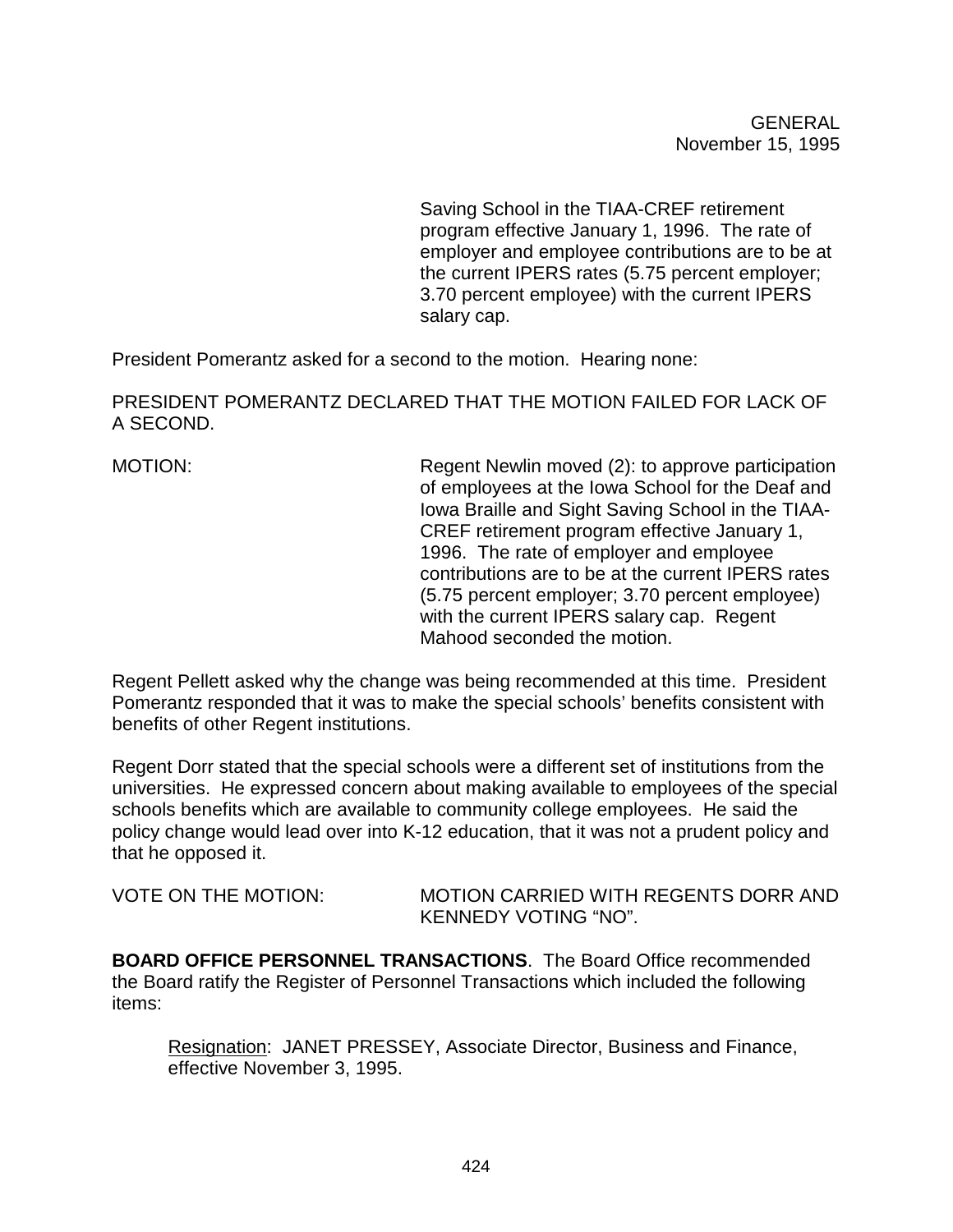MOTION: Regent Dorr moved to ratify the Register of Personnel Transactions, as presented. Regent Smith seconded the motion. MOTION CARRIED UNANIMOUSLY.

# **STATUS REPORT ON THE BOARD OFFICE BUDGET FOR FISCAL YEAR 1996**.

The Board Office recommended the Board receive the report.

Anticipated expenditures were expected to be very close to the budgeted amount for fiscal year 1996.

ACTION: The report was received by consent.

**BOARD MEETINGS SCHEDULE**. The Board Office recommended the Board approve the Board Meetings Schedule.

| December 13-14, 1995 | <b>Hotel Fort Des Moines</b>         | Des Moines         |
|----------------------|--------------------------------------|--------------------|
| January 17, 1996     | Telephonic                           |                    |
| February 21-22       | University of Iowa                   | <b>Iowa City</b>   |
| <b>March 20-21</b>   | University of Northern Iowa          | <b>Cedar Falls</b> |
| April 17-18          | <b>Iowa State University</b>         | Ames               |
| May 15 (p.m.)        | Iowa Braille and Sight Saving School | Vinton             |
| <b>May 16</b>        | University of Iowa                   | <b>Iowa City</b>   |
| June 19-20           | University of Northern Iowa          | <b>Cedar Falls</b> |
| <b>July 17-18</b>    | <b>Iowa State University</b>         | Ames               |
| September 18-19      | University of Iowa                   | <b>Iowa City</b>   |
| October 16-17        | University of Northern Iowa          | <b>Cedar Falls</b> |
| November 20-21       | <b>Iowa State University</b>         | Ames               |
| December 11          | To be Determined                     | Des Moines         |

ACTION: The Board Meetings Schedule was approved, by consent.

President Pomerantz then asked Board members and institutional officials if there were additional general or miscellaneous items for discussion. There were none.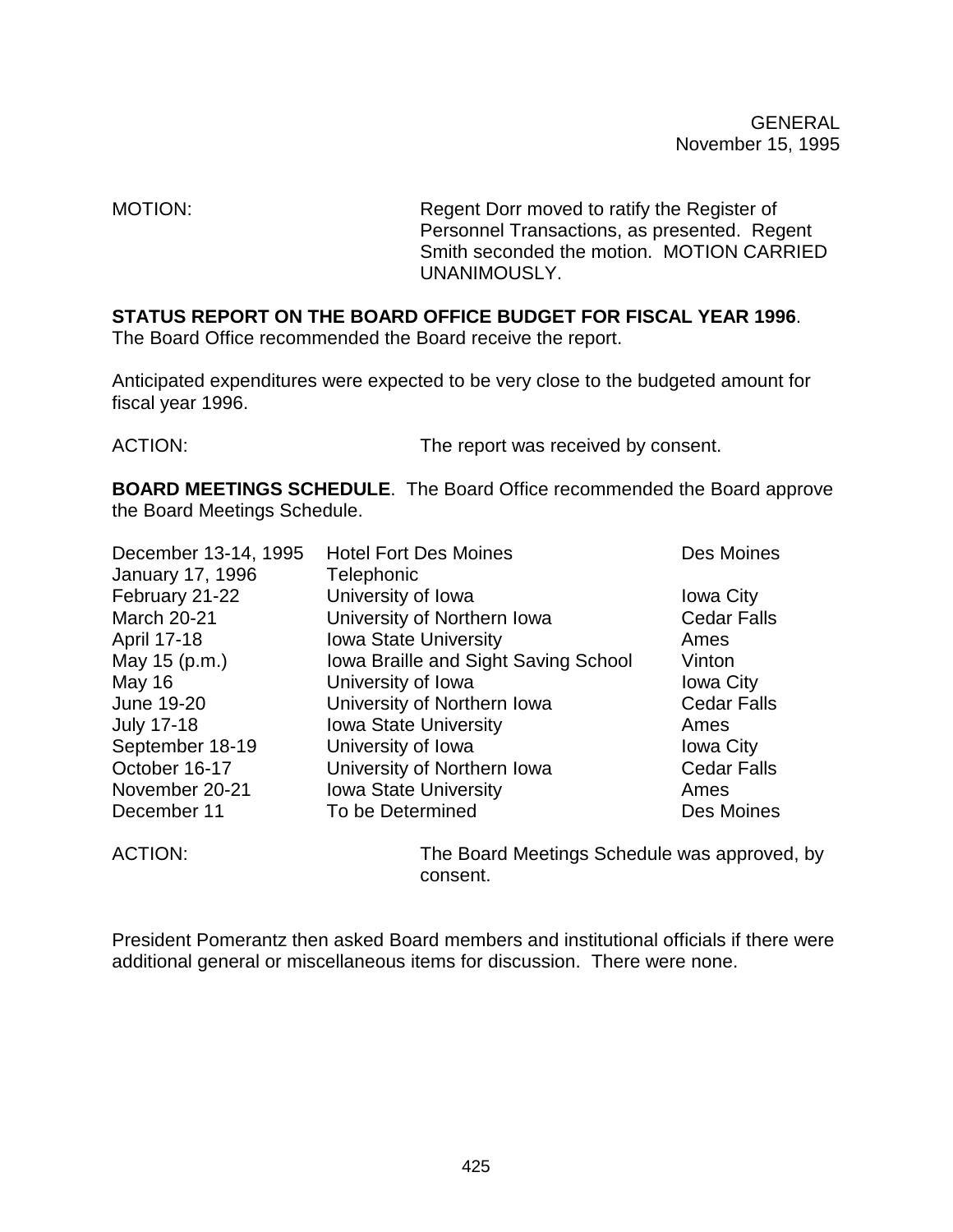# STATE UNIVERSITY OF IOWA

The following business pertaining to the State University of Iowa was transacted on Wednesday, November 15, 1995.

**RATIFICATION OF PERSONNEL TRANSACTIONS**. The Board Office recommended the Board ratify personnel transactions, as follows:

Register of Personnel Changes for September 1995.

MOTION: Regent Dorr moved to ratify personnel transactions, as presented. Regent Smith seconded the motion. MOTION CARRIED UNANIMOUSLY.

**REGISTER OF CAPITAL IMPROVEMENT BUSINESS TRANSACTIONS**. The Board Office recommended the Board approve the university's capital register.

PERMISSION TO PROCEED WITH PROJECT PLANNING

Museum of Art Remodeling

University officials requested permission to proceed with planning for the remodeling of approximately 19,953 gross square feet of space in the Alumni Center for future use by the Museum of Art. The Alumni Center space, which is presently occupied by the University of Iowa Foundation, Alumni Association and Alumni Records, will be reassigned to the Museum of Art when the Alumni Center occupants are relocated to the Levitt Center for University Advancement. The university estimates that the Alumni Center space will be vacant and ready for remodeling within the next two years.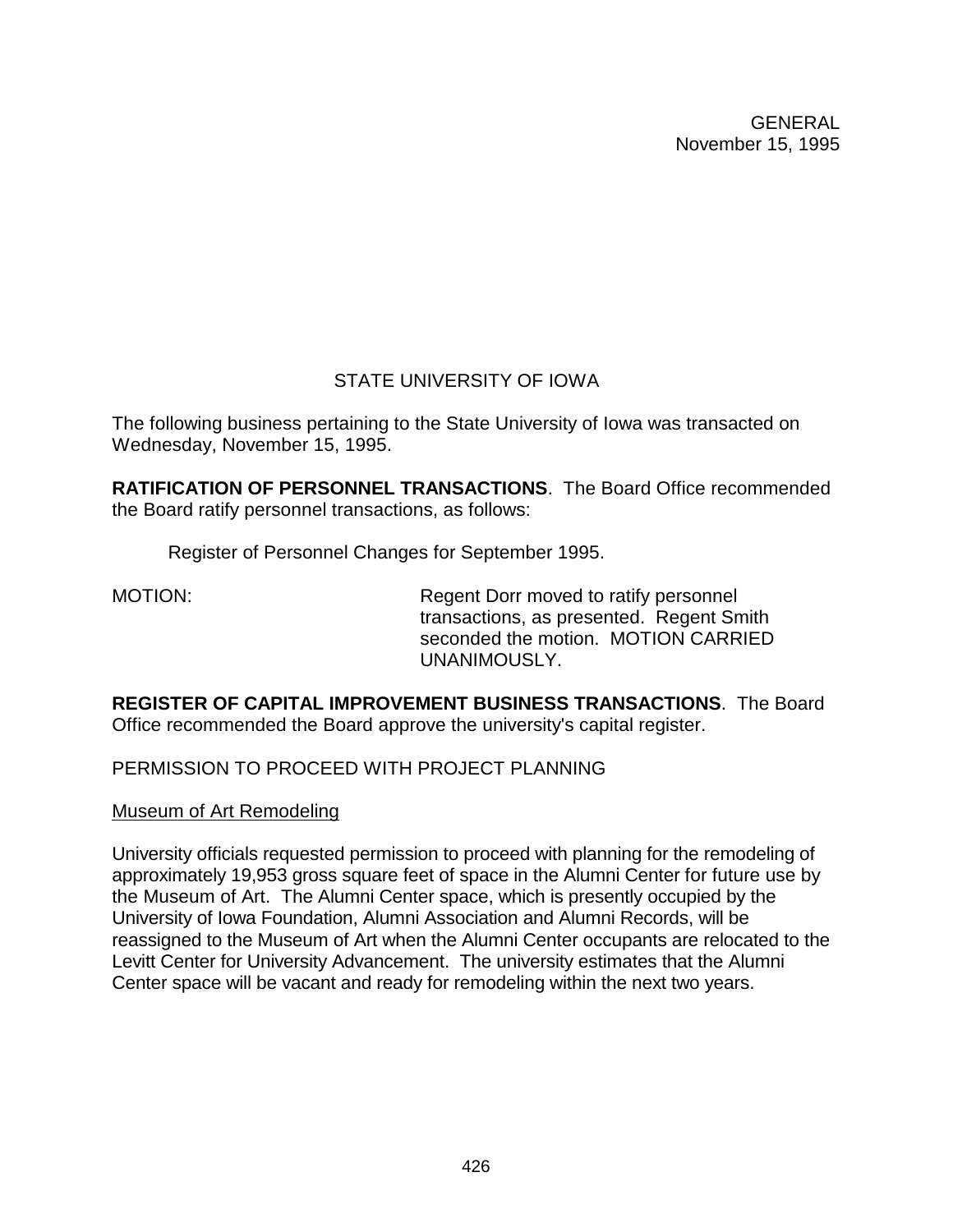# PROJECT DESCRIPTIONS AND BUDGETS

# Hillcrest Residence Hall--Renovate Secondary Electrical System \$1,515,770 Source of Funds: Dormitory Improvement Reserves

# Preliminary Budget

| Construction                          | \$1,223,120 |
|---------------------------------------|-------------|
| Design, Inspection and Administration |             |
| Consultant                            | 129,400     |
| <b>Architect/Engineering Services</b> | 40,950      |
| Contingencies                         | 122,300     |
| TOTAL                                 | \$1,515,770 |

University officials requested approval of the project description and budget. The university is proceeding with improvements to both the interior and exterior electrical systems serving Hillcrest Residence Hall to remove deficiencies and respond to anticipated increased electrical demand. The existing interior electrical system is made up of five separate systems installed between 1937 and 1957. Three of these are twophase systems and all are obsolete. The current project will replace these systems with a single, three-phase system designed to be compatible with the new building primary (exterior) service. The new system will be designed to meet growing electrical demands in the building, including personal computers and room air conditioners. The project will be phased over three summers to minimize disruption to occupants.

Oakdale Boulevard Extension \$430,000 Source of Funds: Institutional Roads Funds

# Preliminary Budget

| Construction                          | \$350,000 |
|---------------------------------------|-----------|
| Design, Inspection and Administration | 45,000    |
| Contingencies                         | 35,000    |
| <b>TOTAL</b>                          | \$430,000 |

University officials requested approval of a project description and budget to extend the entrance drive to the Oakdale Campus and Oakdale Research Park. The drive will be extended eastward approximately 1,500 feet to connect to proposed improvements of the City of Coralville road system. This project is included in the Six Year Institutional Roads Program for 1996-2001 which was approved by the Board in July 1995.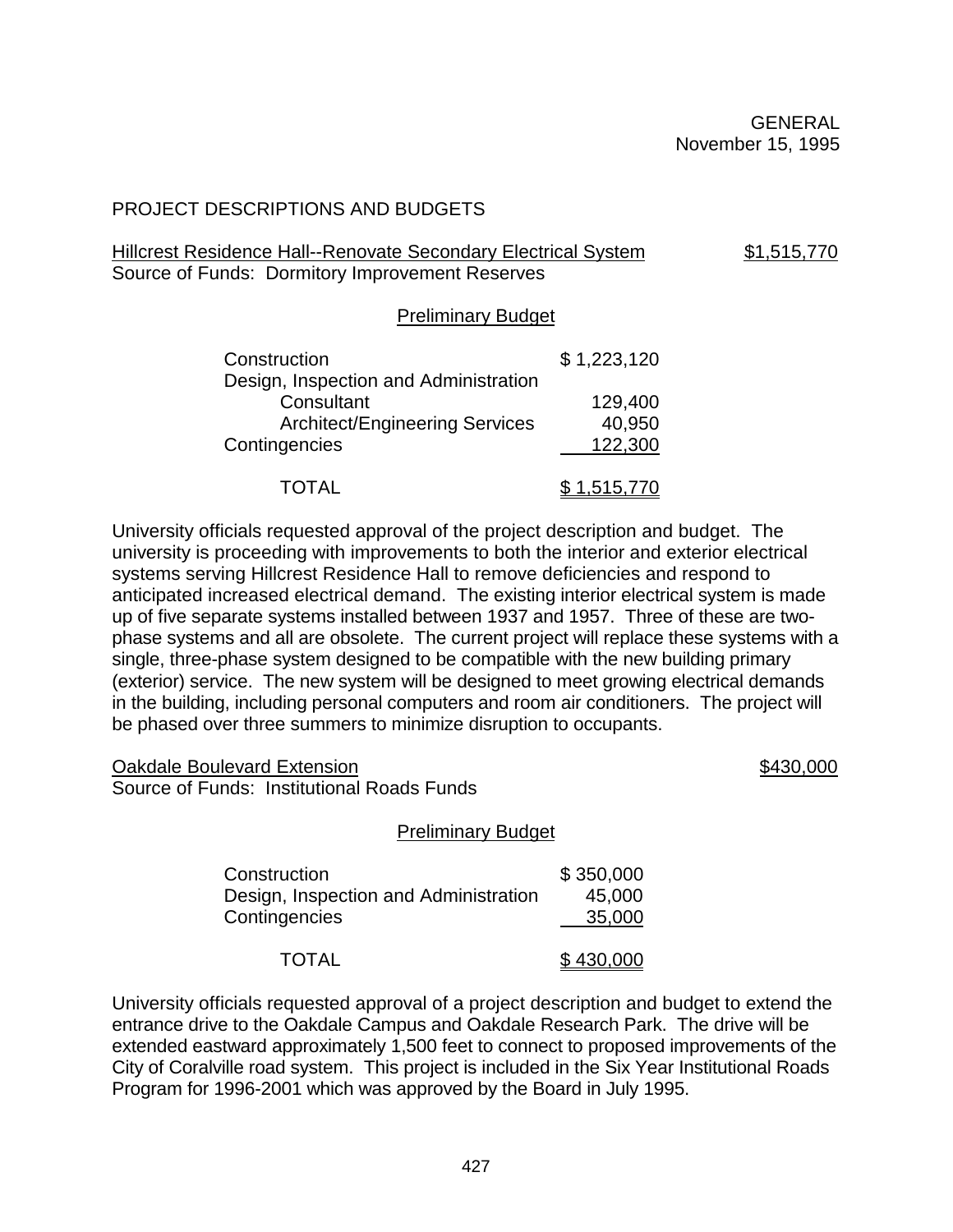\* \* \* \* \* \* \*

## Levitt Center for University Advancement Christian Coriginal Budget \$17,831,000

Revised Budget

### \$18,826,000

### Project Budget

|                                            | Original<br><b>Budget</b><br><b>July 1994</b> | <b>Revised</b><br><b>Budget</b><br>Nov. 1995 |
|--------------------------------------------|-----------------------------------------------|----------------------------------------------|
| Construction:                              |                                               |                                              |
| <b>Building</b>                            | \$13,825,000                                  | \$15,750,000                                 |
| <b>Utility Extensions</b>                  | 440,000                                       | 440,000                                      |
| Design, Inspection and Administration      |                                               |                                              |
| Consultant                                 | 1,500,000                                     | 1,500,000                                    |
| <b>Architectural/Engineering Services</b>  | 640,000                                       | 640,000                                      |
| Art in State Buildings                     | 86,000                                        | 86,000                                       |
| Contingencies                              | 1,340,000                                     | 410,000                                      |
| <b>TOTAL</b>                               | \$17,831,000                                  | \$18,826,000                                 |
| Source of Funds:                           |                                               |                                              |
| <b>Center for University Advancement</b>   |                                               |                                              |
| <b>Revenue Bonds</b>                       | \$12,000,000                                  | \$12,000,000                                 |
| Gifts to the University of Iowa Foundation | 5,831,000                                     | 6,826,000                                    |
|                                            | <u>\$17,831,000</u>                           | <u>\$18,826,000</u>                          |

University officials requested approval of a revised project budget to allow award of the construction contract. Four bids were received on November 7, 1995. The low bid of \$15,890,000 exceeded the engineering estimate of \$14,060,000 by approximately 13 percent. The low bid also exceeded the construction budget of \$13,825,000.

University officials considered the four bids to be competitive with a range of less than 7 percent. University officials wish to proceed with award of the construction contract to the low bidder, Mid-America Construction Company of Iowa, for the base bid of \$15,890,000 and deduct Alternate #2 in the amount of \$140,000, for a total award of \$15,750,000.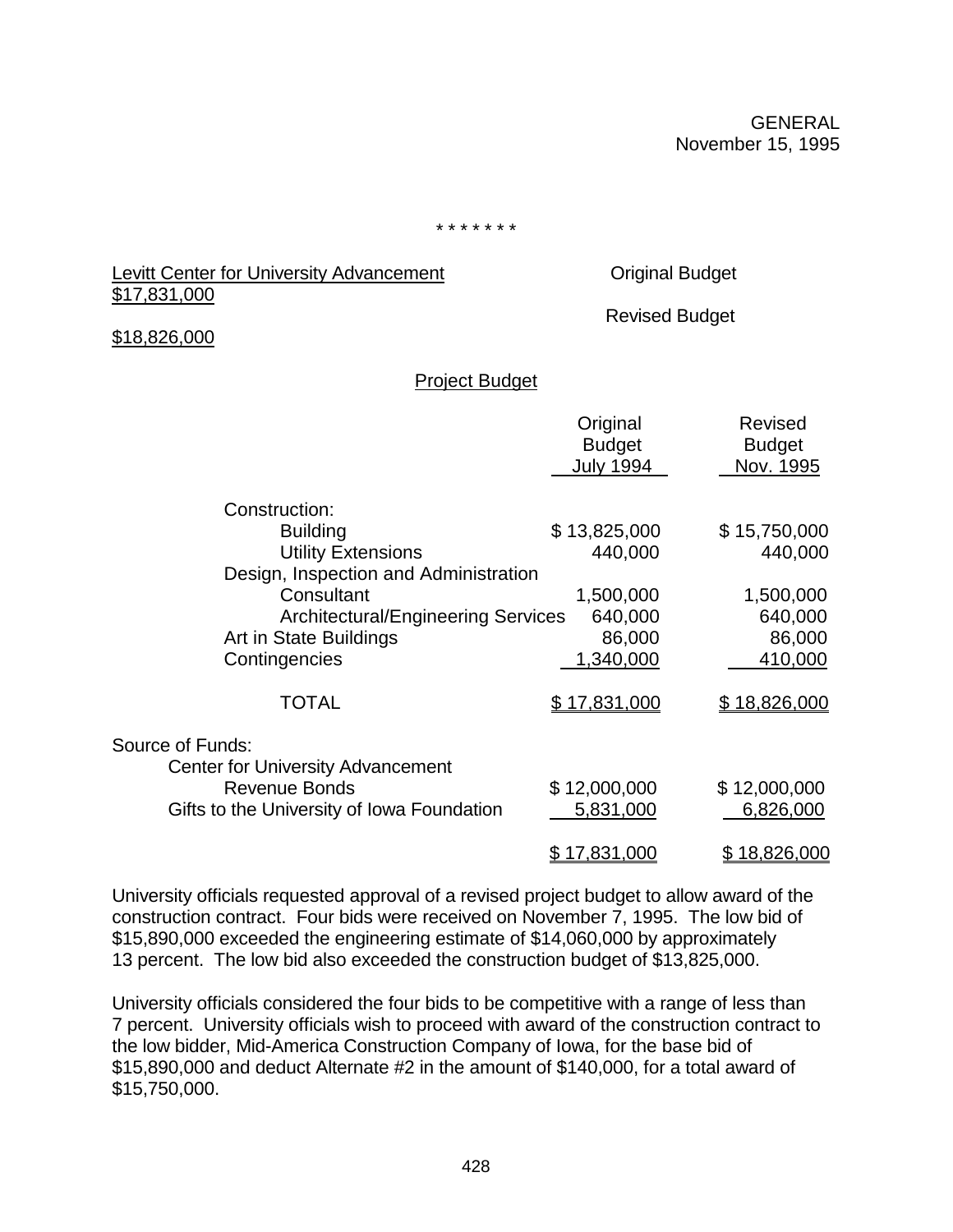Alternate #2 will provide savings in the exterior finish of the building by substituting Indiana limestone for Anamosa limestone.

\* \* \* \* \* \* \*

University officials reported seven new projects with budgets of less than \$250,000. The titles, source of funds and estimated budgets for the projects were listed in the register prepared by the university.

\* \* \* \* \* \* \*

# ARCHITECT/ENGINEER AGREEMENTS

Biomedical Research and Education Building and Related Capital  $$335,500$ Planning at the Health Sciences Center Payette Associates, Boston, MA

The agreement provides for a master plan that will identify program requirements for medical education and research, investigate options for the use of College of Medicine and UIHC space, establish costs for the renovation of space for new uses, describe the conceptual design and budget for a new building to meet identified needs not served with existing space, and develop recommendations for improving pedestrian and vehicular circulation and enhancement of the aesthetic appearance of the Health Sciences Center.

The agreement provides for a fee of \$335,500, including reimbursables.

Campus Fiber Optic Network--Project 4  $$313,110$ Shive-Hattery Engineers and Architects, Iowa City, Iowa

University officials requested approval of an agreement with Shive-Hattery Engineers and Architects to provide engineering services for the project. The agreement provides for a fee of \$313,110, including reimbursables.

University Hospitals and Clinics--Carver Pavilion Sprinkler System \$46,700 Improvements--Phase A Design Engineers, Cedar Rapids, Iowa

University officials requested approval to enter into an agreement with Design Engineers to provide design services for the project. The agreement provides for a fee of \$46,700, including reimbursables.

Amendments: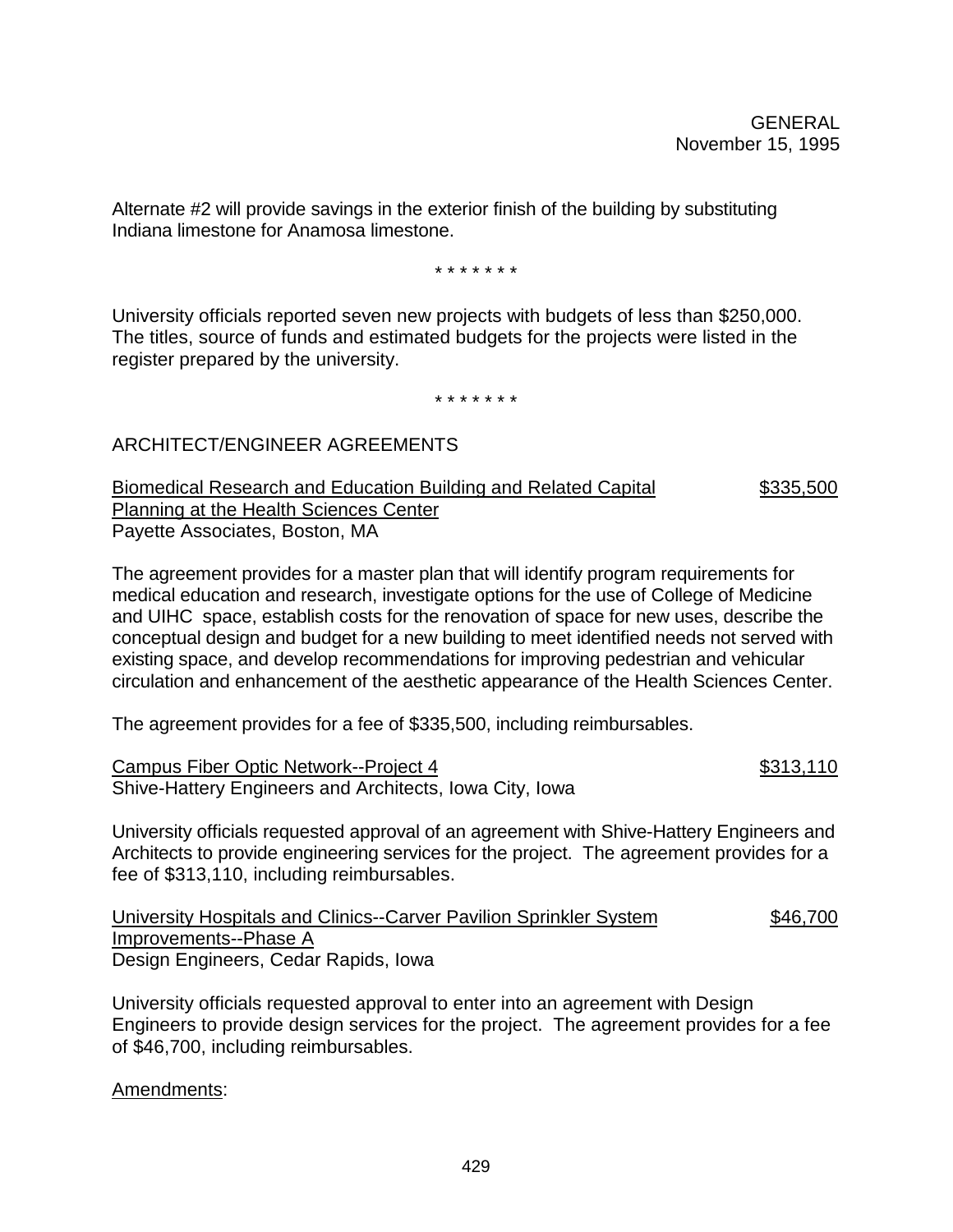### University Hospitals and Clinics--UIHC Back-Up Boiler **\$500** Hansen Lind Meyer, Iowa City, Iowa

# CONSTRUCTION CONTRACTS

Levitt Center for University Advancement Award to: Mid-America Construction Company of Iowa, Iowa City, Iowa

Base Bid of \$15,890,000, less Alternate #2 of \$140,000 =

# TOTAL AWARD OF: \$15,750,000

(4 bids received)

University officials requested award of the construction contract to the low bidder, Mid-America Construction Company of Iowa, in the amount of \$15,750,000.

Arts Campus--Parking Lot 55 Expansion **\$224,818** \$224,818 Award to: Metro Pavers, Inc., Iowa City, Iowa (4 bids received) Bowen Science Building--Diabetes Research Laboratory Remodeling \$145,780 Award to: Aanestad Construction, Iowa City, Iowa (7 bids received)

ACCEPTANCE OF COMPLETED CONSTRUCTION CONTRACTS

Recreation Building--Athletic Facilities Improvement Program--Locker Package Simon Corporation, Middleton, WI

Hawkeye Drive Relocation and Intersection Improvements Metro Pavers, Inc., Iowa City, Iowa

University Hospitals and Clinics--South Pavilion Telecommunications Switchroom Development--Pomerantz Pavilion to Melrose Conduits and Ductbank Meisner Electric, Newton, Iowa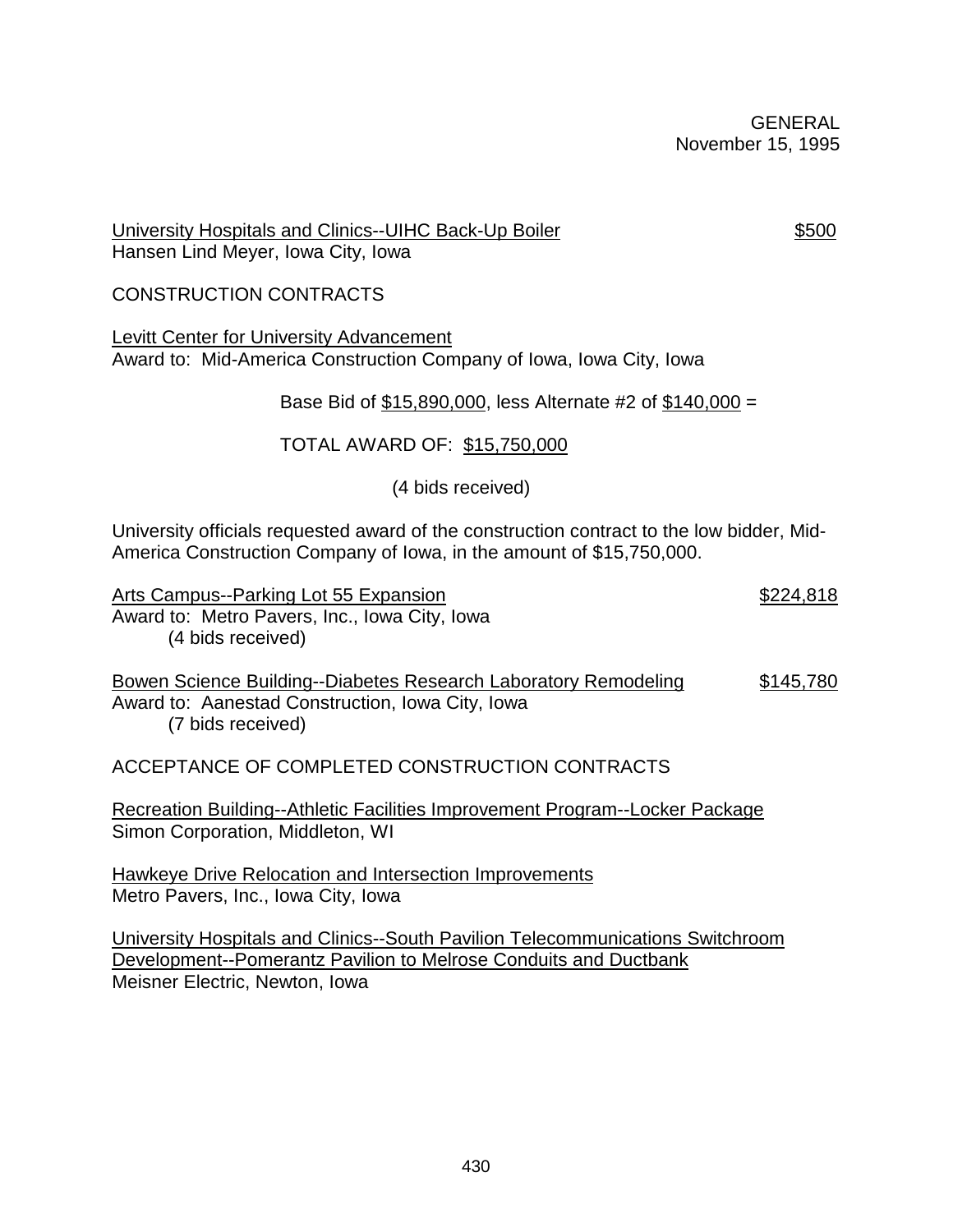FINAL REPORTS

| <b>Pappajohn Business Administration Building</b>    |                                                                                                   | \$32,853,342.73 |
|------------------------------------------------------|---------------------------------------------------------------------------------------------------|-----------------|
| North Capitol Improvements Project                   |                                                                                                   | \$1,000,539.47  |
| North Capitol Improvements Project--Completion Phase |                                                                                                   | \$291,503.12    |
| North Capitol Street Pathway--Construct Pathway      |                                                                                                   | \$290,346.94    |
| <b>MOTION:</b>                                       | Regent Newlin moved to approve the university's<br>capital register, as presented. Regent Kennedy |                 |

**APPROVAL OF LEASES**. The Board Office recommended the Board approve leases, as presented.

UNANIMOUSLY.

University officials requested approval to renew its lease as lessee with Carver Hotel Enterprises for the university's use of 1,220 square feet of office space located in Muscatine, Iowa, at the rate of \$1,030 per month (\$10.13 per square foot, \$12,360 per year) for a two-year term.

University officials requested approval to renew its lease as lessee with Keokuk County Health Center for the university's use of 3,092 square feet of office space located in Sigourney, Iowa, at the rate of \$750 per month (\$2.91 per square foot, \$9,000 per year) for a three-year period.

University officials requested approval of an amendment to its lease as lessee with Dr. V. Warren Swayze for the university's use of an additional 2,600 square feet of office space located in Muscatine, Iowa, for a total of 5,200 square feet, at the rate of \$2,500 per month (\$5.77 per square foot, \$30,000 per year), for a 19-month period.

MOTION: MOTION: Regent Tyrrell moved to approve the leases, as presented. Regent Smith seconded the motion, and upon the roll being called, the following voted: AYE: Dorr, Kennedy, Mahood, Newlin, Pellett, Pomerantz, Smith, Tyrrell. NAY: None. ABSENT: Collins.

seconded the motion. MOTION CARRIED

MOTION CARRIED.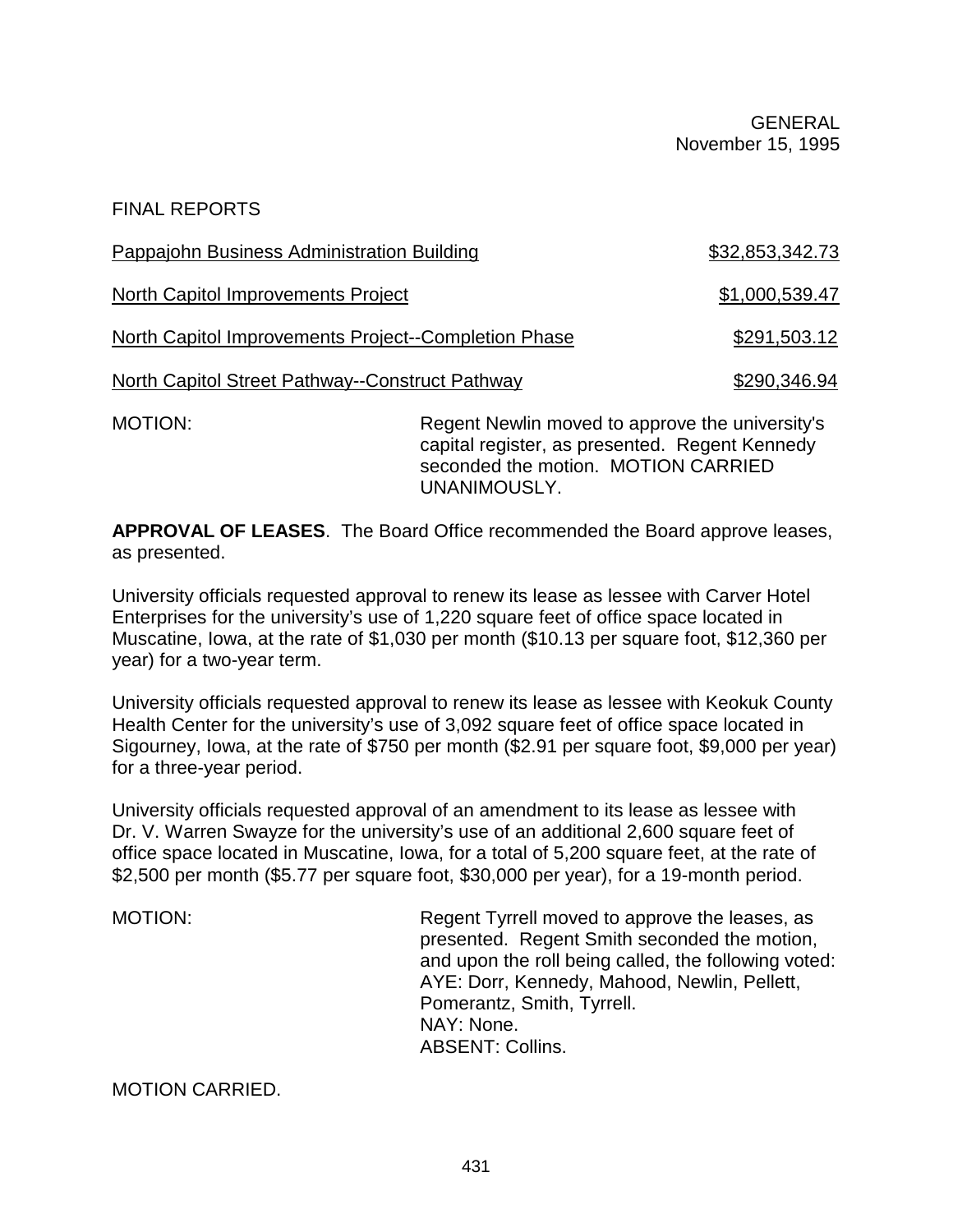President Pomerantz then asked Board members and institutional officials if there were additional items for discussion pertaining to the University of Iowa. There were none.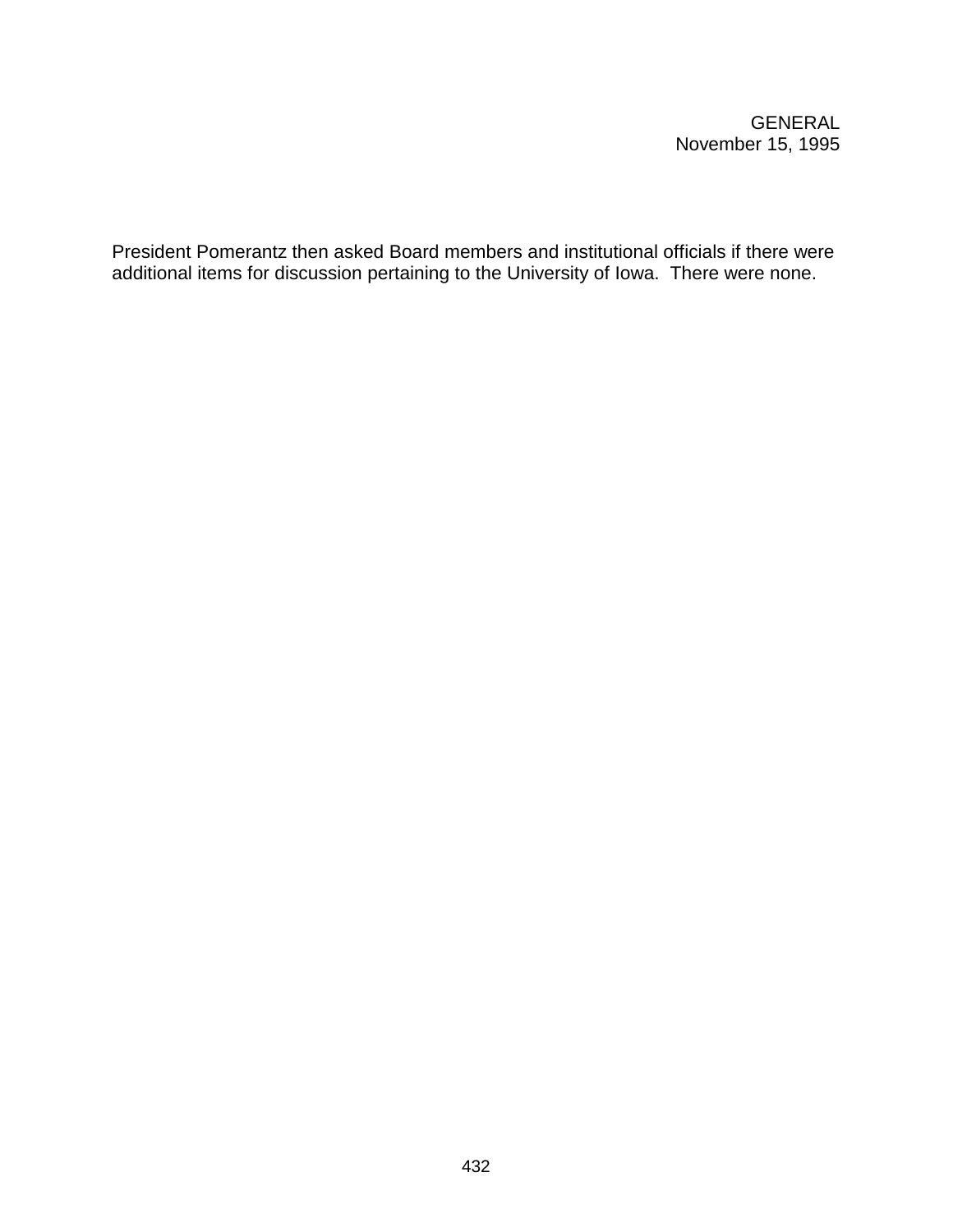# IOWA STATE UNIVERSITY

The following business pertaining to Iowa State University was transacted on Wednesday, November 15, 1995.

**RATIFICATION OF PERSONNEL TRANSACTIONS**. The Board Office recommended the Board approve personnel transactions, as follows:

Register of Personnel Changes for October 1995 which included two requests for early retirement and one request for phased retirement.

MOTION: Regent Dorr moved to approve the university's personnel transactions, as presented. Regent Smith seconded the motion. MOTION CARRIED UNANIMOUSLY.

**APPROVE HONORARY DEGREE FOR DR. D. GALE JOHNSON**. The Board Office recommended the Board approve the Honorary Degree to be awarded to D. Gale Johnson.

Iowa State University officials requested approval that the degree, Doctor of Humane Letters, be awarded to D. Gale Johnson, for his extraordinary achievements in agricultural economics. Dr. D. Gale Johnson holds the Bachelor of Science and Ph.D. degrees from Iowa State University (then Iowa State College). He is a product of the land grant system and has honored its traditions even though spending most of his professional life in a private university.

In keeping with the land grant heritage, Dr. Johnson has been active in extending that knowledge to the pertinent groups in society. One of Dr. Johnson's greatest contributions has been in the international arena where he has researched and published several articles, papers, and books dealing with agriculture in the Soviet Union which have made a major impact on the literature and better understanding of the food producing system in the former U.S.S.R.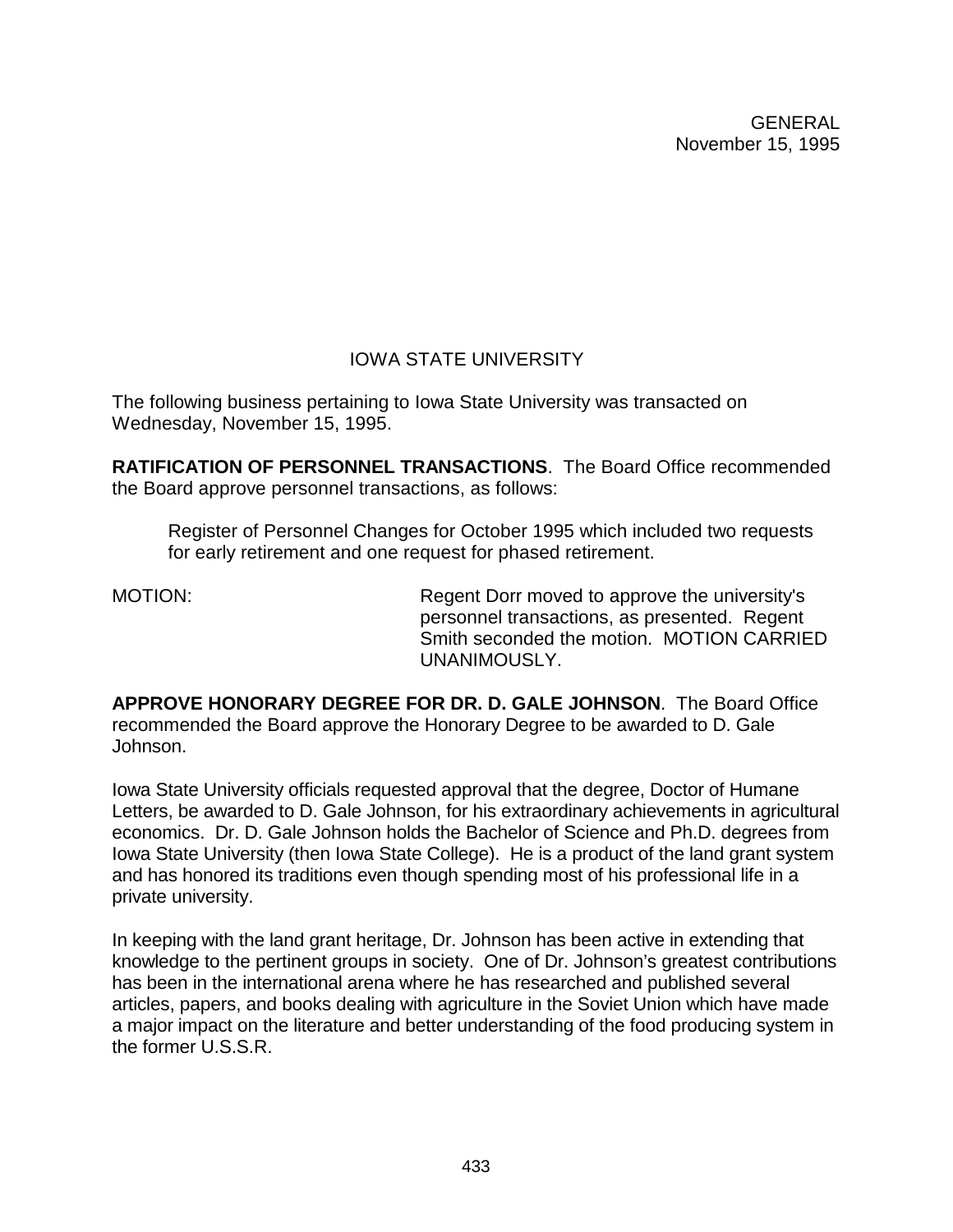Awarding of the honorary degree received the approval of a special committee of the Faculty Senate and Iowa State University administration. The award would be contingent on his being present at the December 1995 commencement ceremony.

President Jischke stated that Professor Johnson is a distinguished educator, scholar and columnist.

MOTION: Regent Dorr moved to approve the Honorary Degree to be awarded to D. Gale Johnson. Regent Kennedy seconded the motion. MOTION CARRIED UNANIMOUSLY.

President Pomerantz asked that Iowa State University officials extend the Regents' congratulations and best wishes.

**REGISTER OF CAPITAL IMPROVEMENT BUSINESS TRANSACTIONS**. The Board Office recommended that the Register of Capital Improvement Business Transactions for Iowa State University be approved.

# PROJECT DESCRIPTIONS AND BUDGETS

Telecommunications--Cable Enhancement--FY 1996 **\$275,000** \$275,000

Source of Funds: Telecommunications Improvement and Extension Funds

# Preliminary Budget

| Contracts                          | \$180,000 |
|------------------------------------|-----------|
| Design Services                    | 36,000    |
| <b>Construction Administration</b> | 1,500     |
| <b>University Services</b>         | 3,000     |
| <b>Miscellaneous</b>               | 500       |
| <b>Utility Extensions</b>          | 3,000     |
| <b>Telecommunications</b>          | 16,000    |
| <b>Project Reserve</b>             | 35,000    |
| <b>TOTAL</b>                       | \$275,000 |

University officials requested approval of a project description and budget to correct deficiencies in the university telecommunications system. This will be the first of several projects to address various deficiencies in the system.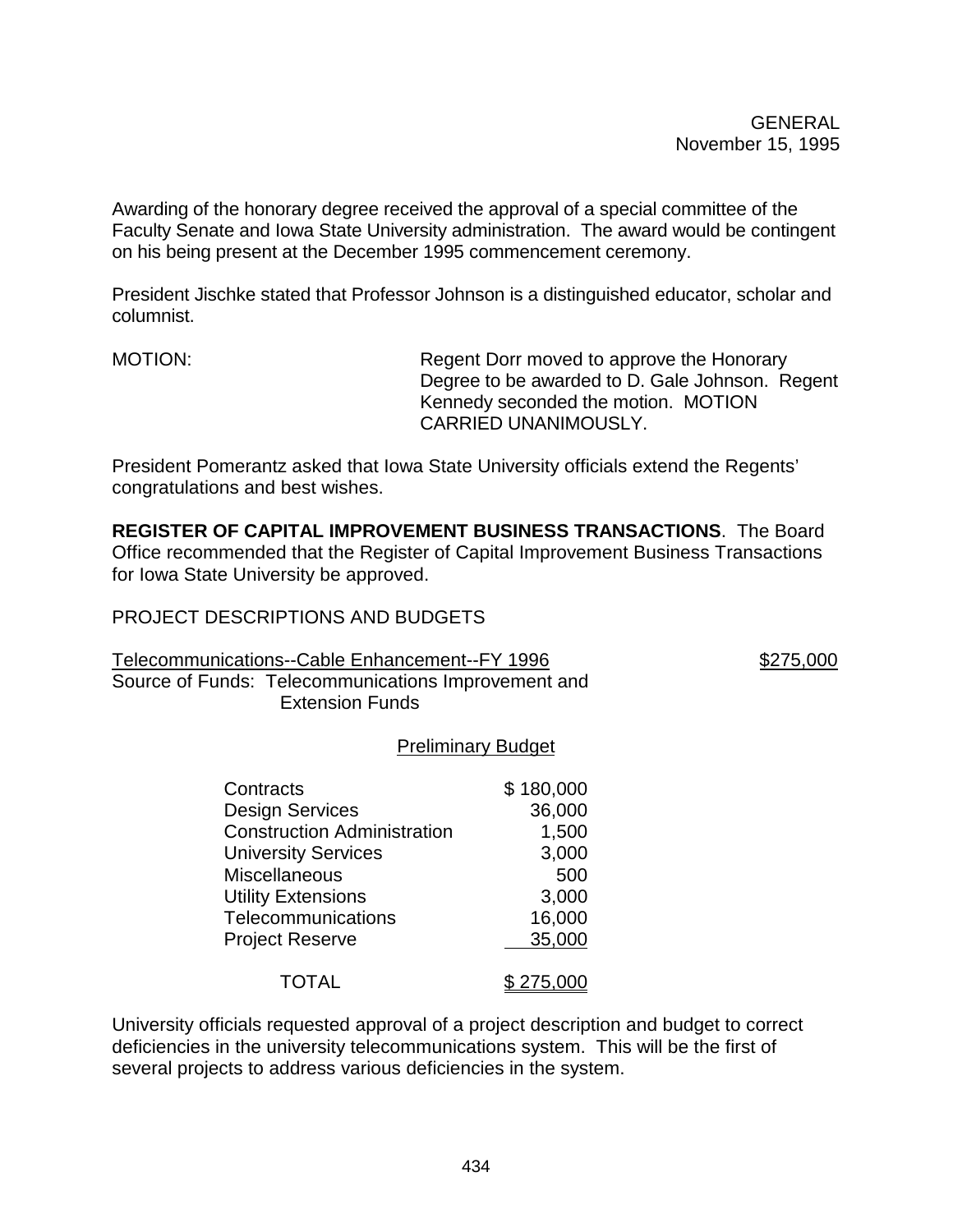University officials prioritized the list of telecommunication improvements. The first project will correct deficiencies in new and existing underground raceways between Black Engineering Building and Gilman Hall. The project will include the installation of single mode fiber and a combination of additional multi-mode fiber and copper cables. The new raceway system will be installed between Black Engineering and the Durham Center to remain remote from existing systems and to avoid conflicts with direct buried steam lines. The remainder of the new cables will be installed in the existing raceway system where these conflicts do not exist.

#### \* \* \* \* \* \* \*

University officials submitted three amended project budgets for approval by the Board. The budgets were being amended to reflect changes in the amounts of Academic Building Revenue Bonds and Utility Repairs to fund the projects.

Fire Safety Improvements--FY 1991 May 1994 Budget \$2,310,000

Amended Budget

\$2,310,000

### Project Budget

|                                                                                                                                                                                                     | <b>Budget</b><br>Approved<br>May 1994                                         | Amended<br><b>Budget</b><br>Nov. 1995                                         |
|-----------------------------------------------------------------------------------------------------------------------------------------------------------------------------------------------------|-------------------------------------------------------------------------------|-------------------------------------------------------------------------------|
| Contracts<br><b>Design Services</b><br><b>Environmental Health and Safety</b><br><b>Construction Administration</b><br><b>University Services</b><br><b>Miscellaneous</b><br><b>Project Reserve</b> | 627,508<br>\$<br>355,521<br>36,575<br>35,228<br>1,057,099<br>5,000<br>193,069 | \$<br>537,417<br>377,013<br>36,575<br>35,278<br>1,143,297<br>9,770<br>170,650 |
| <b>TOTAL</b>                                                                                                                                                                                        | \$2,310,000                                                                   | \$2.310,000                                                                   |
| Source of Funds:<br><b>Academic Building Revenue Bonds</b><br><b>Utility Repairs</b>                                                                                                                | \$2,310,000                                                                   | \$2,034,600<br>275,400                                                        |
| TOTAL                                                                                                                                                                                               | \$ 2 <u>,310,000</u>                                                          | <u>\$2,310,000</u>                                                            |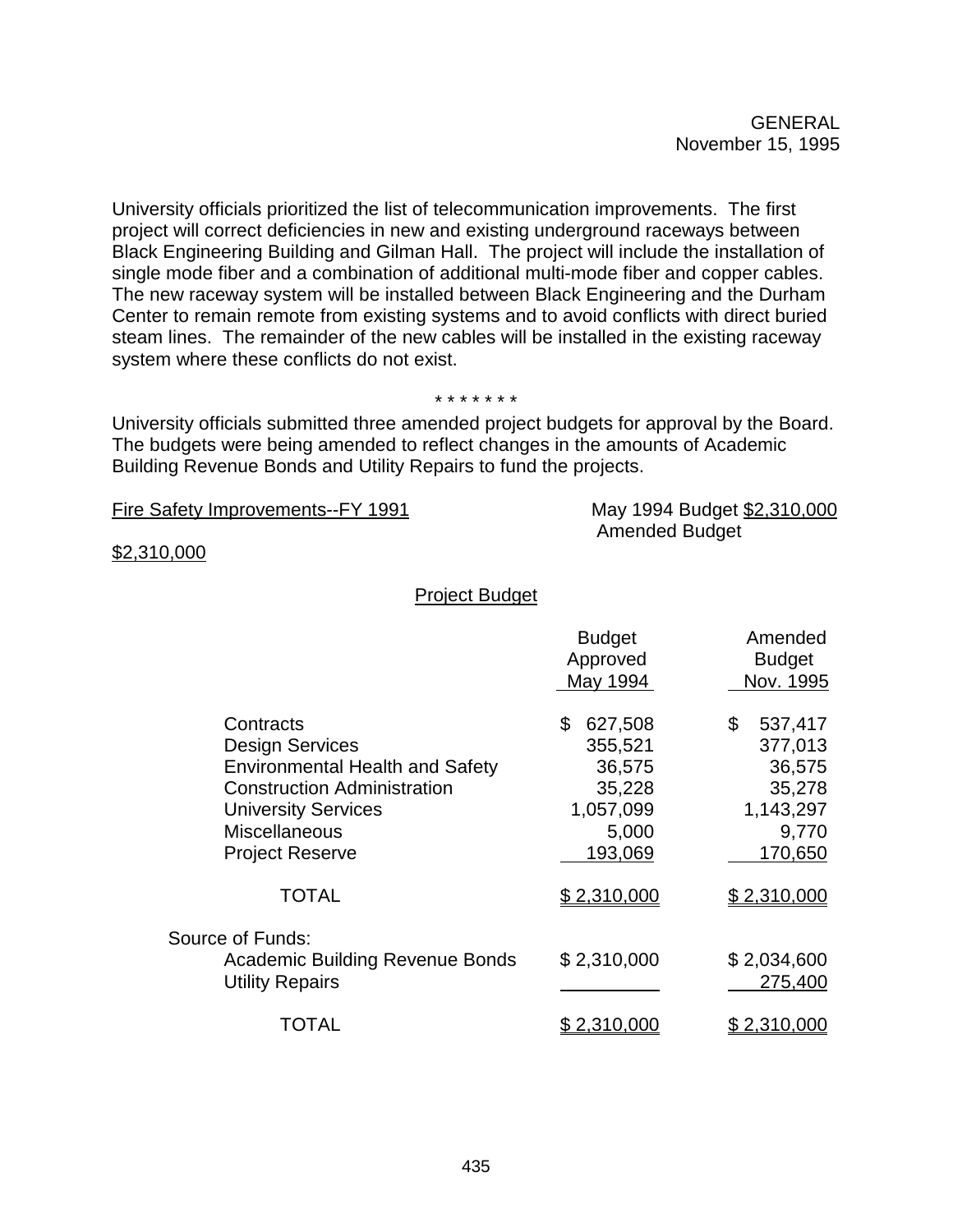# Utilities--Northwest Campus 13,800 Volt Feeder

Original Budget \$700,000<br>Amended Budget \$700,000

Project Budget

|                                        | Original                    | Amended                    |
|----------------------------------------|-----------------------------|----------------------------|
|                                        | <b>Budget</b><br>April 1994 | <b>Budget</b><br>Nov. 1995 |
|                                        |                             |                            |
| Contracts                              | \$540,000                   | \$520,635                  |
| <b>Design Services</b>                 | 68,000                      | 67,900                     |
| <b>Construction Administration</b>     | 4,000                       | 7,545                      |
| <b>University Services</b>             | 5,000                       | 5,000                      |
| <b>Miscellaneous</b>                   | 2,000                       | 2,000                      |
| Landscaping                            | 1,000                       | 1,000                      |
| <b>Utility Extensions</b>              | 20,000                      | 45,920                     |
| <b>Project Reserve</b>                 | 60,000                      | 50,000                     |
| TOTAL                                  | \$700,000                   | \$700,000                  |
| Source of Funds:                       |                             |                            |
| <b>Academic Building Revenue Bonds</b> |                             | \$144,532                  |
| <b>Utility Repairs</b>                 | \$700,000                   | 555,468                    |
| TOTAL                                  | 700,000                     | 700,000                    |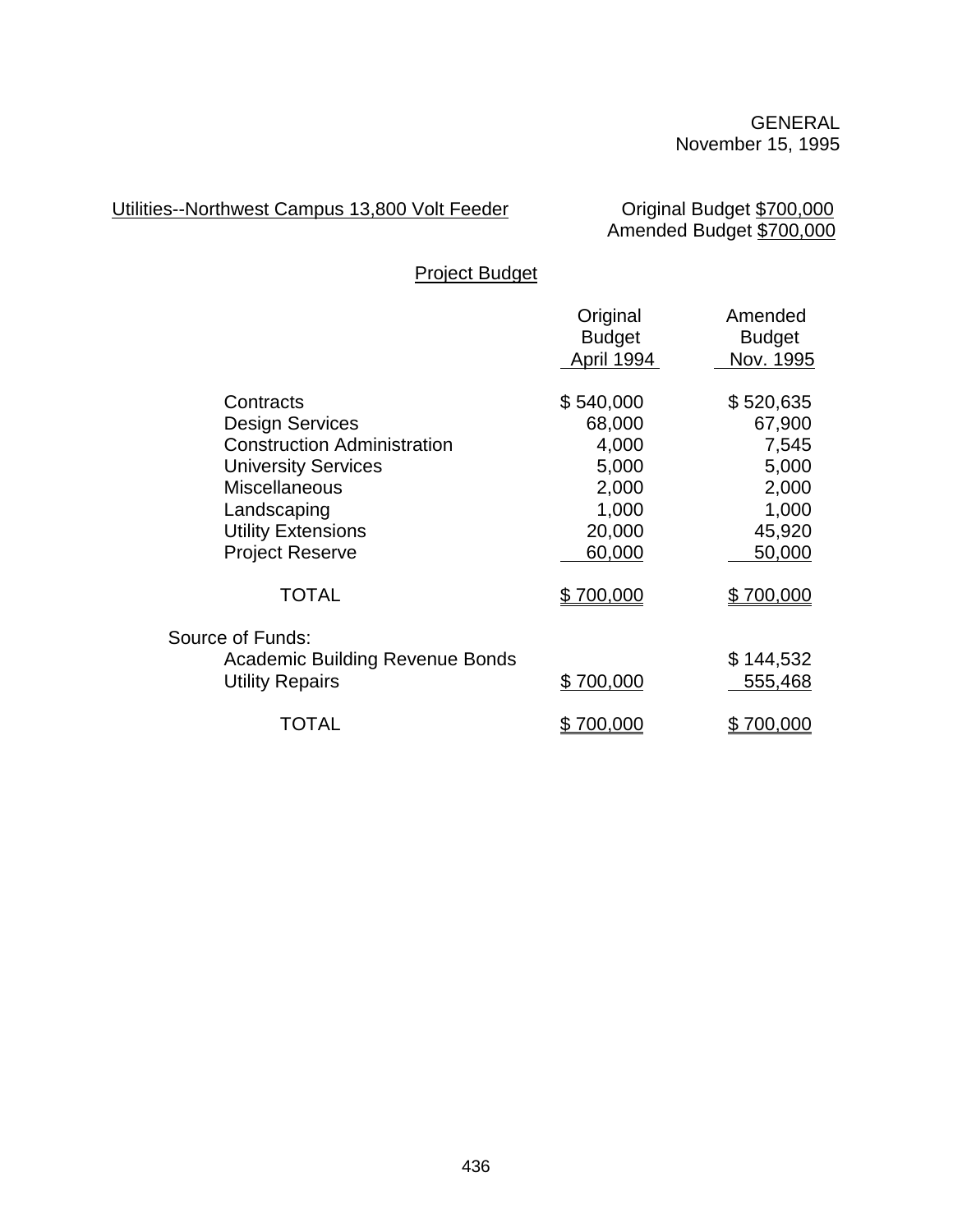# Utilities--Increased Chilled Water Capacity--Phase I

 July 1991 Budget \$2,739,900 Amended Budget

#### \$2,739,900

## Project Budget

| <b>Budget</b><br>Approved<br><b>July 1991</b> | Amended<br><b>Budget</b><br>Nov. 1995 |
|-----------------------------------------------|---------------------------------------|
| \$2,200,000                                   | \$1,641,982                           |
| 295,000                                       | 286,841                               |
| 55,000                                        | 58,530                                |
| 20,000                                        | 612,432                               |
| 5,000                                         | 8,000                                 |
|                                               | 12,000                                |
|                                               | 111,550                               |
| 164,900                                       | 8,565                                 |
| \$2,739,900                                   | \$2,739,900                           |
|                                               |                                       |
|                                               | \$2,674,278                           |
|                                               | 65,622                                |
| <u>2,739,900</u>                              | <u>\$2,739,900</u>                    |
|                                               | \$2,739,900                           |

\* \* \* \* \* \* \*

University officials reported four new projects with budgets of less than \$250,000. The titles, source of funds and estimated budgets for the projects were listed in the register prepared by the university.

\* \* \* \* \* \* \*

ARCHITECT/ENGINEER AGREEMENTS

Utilities--Heating Plant--Replace Chiller No. 1 Refrigerant Condenser \$23,305 Construction and Design Services, Olathe, KS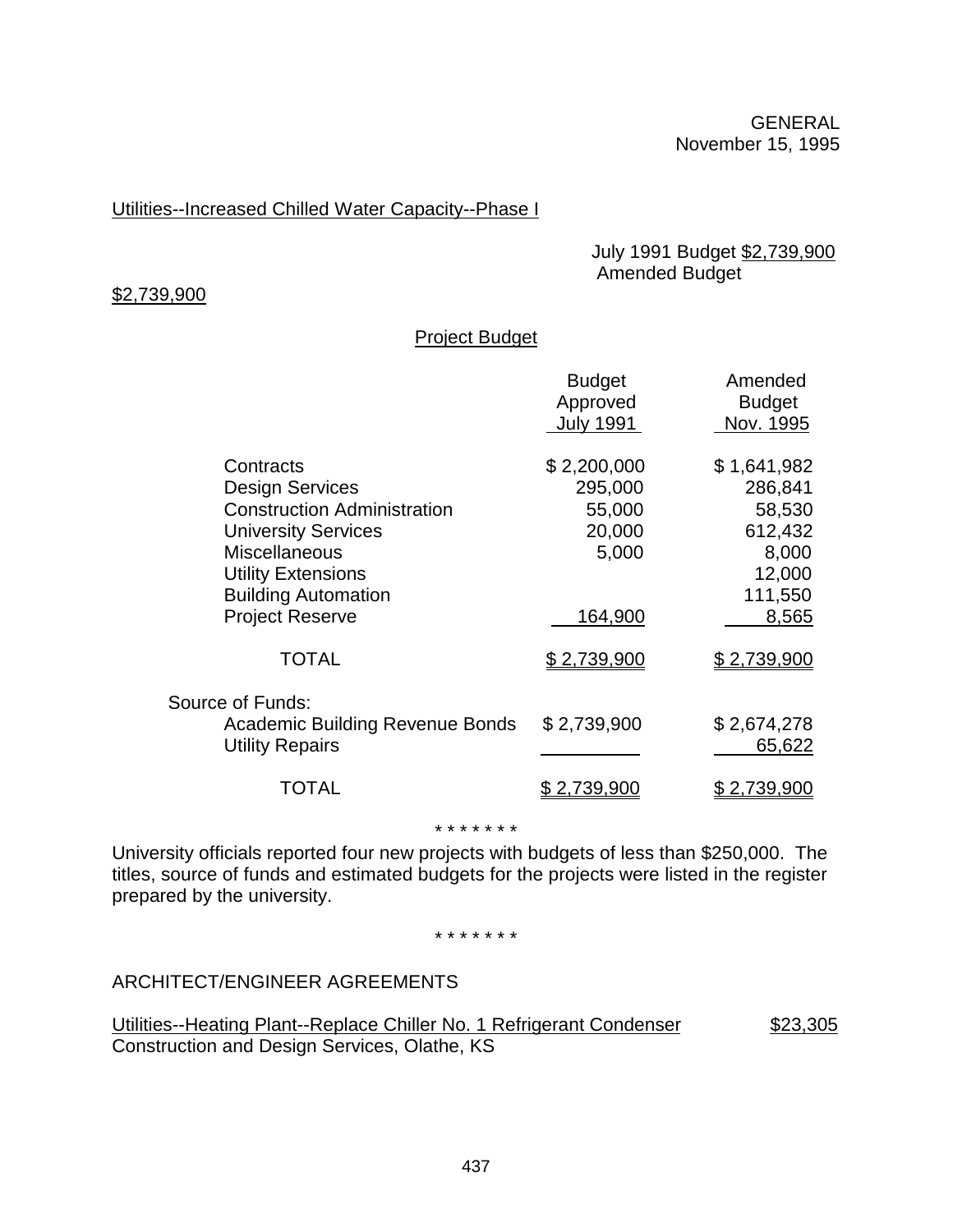University officials requested approval to enter into an agreement with Construction and Design Services, Inc., to provide engineering services for the project. The agreement provides for a fee of \$23,305, including reimbursables.

## Amendments:

Bilsland Swine Breeding Farm--Renovation Facilities--Phase I  $$10,000$ Curry-Wille and Associates, Ames, Iowa

University officials requested approval of Amendment #2 in the amount of \$10,000 to the agreement with Curry-Wille and Associates for the redesign of the project. The project was bid in August; one bid, which exceeded the engineering estimate, was received. The project scope was reduced, eliminating a farrowing room and a nursery room. The facility has also been split into two buildings.

Amendment No. 2 will not result in an increase in the total project budget.

Gilman Hall Renovation--Phase 3 \$24,090 Wehner Pattschull and Pfiffner, Iowa City, Iowa

University officials requested approval of Amendment #5 in the amount of \$24,090 to the agreement with Wehner Pattschull and Pfiffner for the redesign of the first floor utilities. The amendment provides for rerouting utilities into overhead racks above ceilings and in continuous electrical wall moldings at a cost of \$13,090. The amendment will also provide for additional mechanical and electrical services including a fire alarm and snow melt system at the south entrance at a cost of \$11,000.

Amendment No. 5 will not result in an increase in the total project budget.

| Veterinary Medicine--Energy Conservation Remodeling<br>KJWW Engineering Consultants, Rock Island, IL            | \$5,130  |
|-----------------------------------------------------------------------------------------------------------------|----------|
| Iowa State Center--Soffit Restoration<br>Simonson and Associates, Des Moines, Iowa                              | \$1,769  |
| Parks Library--Room 430--Conservation and Restoration Laboratory<br>Thorson Brom Broshar Snyder, Waterloo, Iowa | \$2,521  |
| Laboratory of Mechanics Remodeling<br>Wehner Pattschull and Pfiffner, Waterloo, Iowa                            | \$1,500  |
| Dairy Industry--Addition and Renovation--Phase 3                                                                | \$21.560 |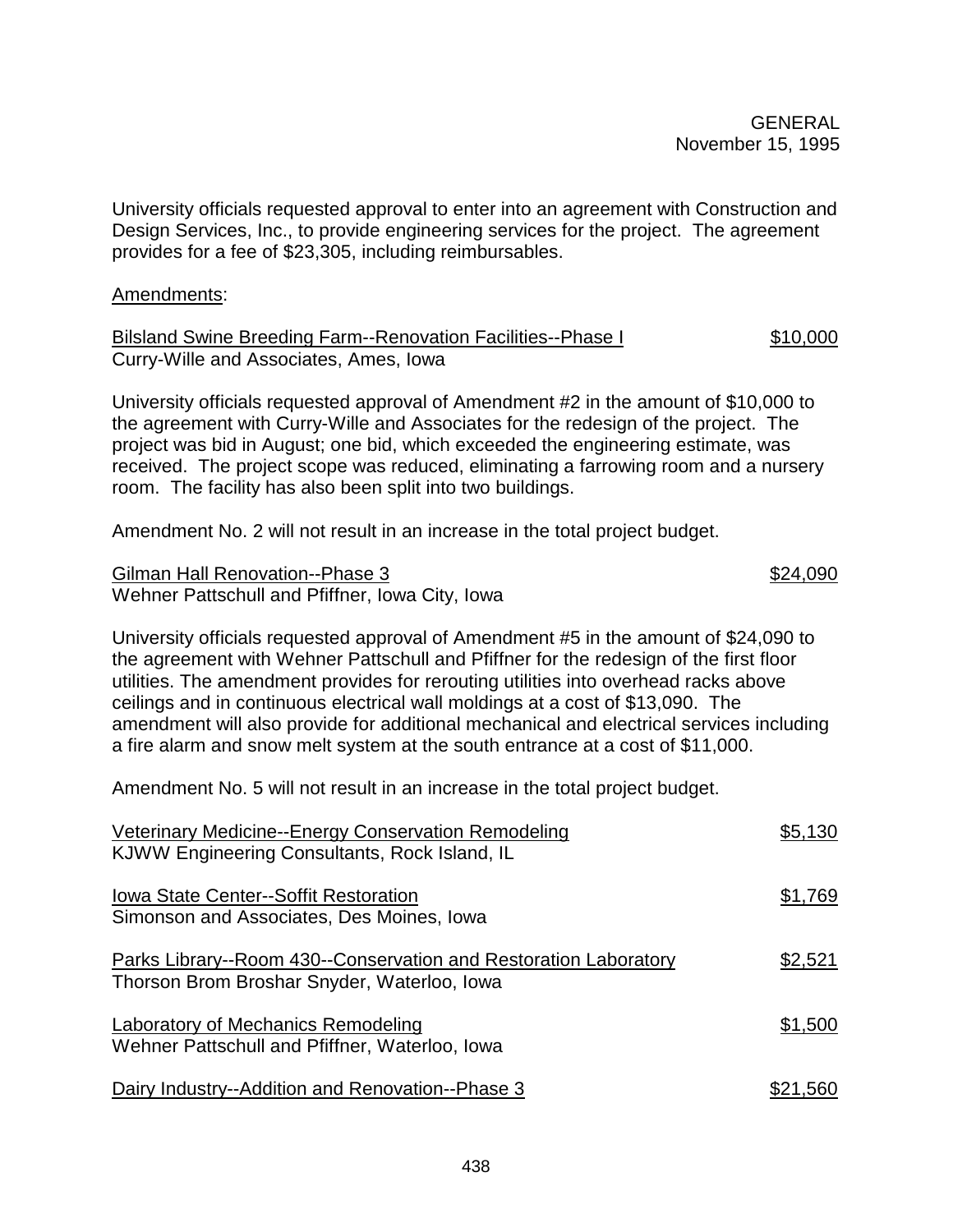RDG Bussard Dikis, Des Moines, Iowa

# ACCEPTANCE OF COMPLETED CONSTRUCTION CONTRACTS

Utilities--Increased Chilled Water Capacity--Phase I--Install DDC Controls American Service and Installation, Des Moines, Iowa

Veterinary Medicine Energy Conservation Remodeling--Phase I Biermann Electric Company, Des Moines, Iowa

General Campus Water and Wind Damage 1993--Electrical Upgrade to Steam Vaults Brown Brothers, Inc., Des Moines, Iowa

MOTION: MOTION: Regent Kennedy moved to approve Iowa State University's Register of Capital Improvement Business Transactions, as presented. Regent Tyrrell seconded the motion. MOTION CARRIED UNANIMOUSLY.

**APPROVAL OF LEASES**. The Board Office recommended the Board approve leases, as presented.

University officials requested approval of an extension to its lease as lessee with Southgate Square Partnership for the university's use of 3,500 square feet of office space located in Ames, Iowa, at the rate of \$3,646 per month (\$12.50 per square foot, \$43,752 per year) through August 31, 1996.

University officials requested approval of an amendment to its lease as lessor with the ISU Foundation; the amendment will add the Cyclone Stadium field area to the land leased to the Foundation for construction of the Richard O. Jacobson Athletic Building.

University officials requested approval of Amendment #1 to the agreement with the City of Ames, Story County, and the Iowa Department of Transportation; the amendment provides additional flood warning system activities in the Ames area.

MOTION: Regent Tyrrell moved to approve leases, as presented. Regent Smith seconded the motion, and upon the roll being called, the following voted: AYE: Dorr, Kennedy, Mahood, Newlin, Pellett,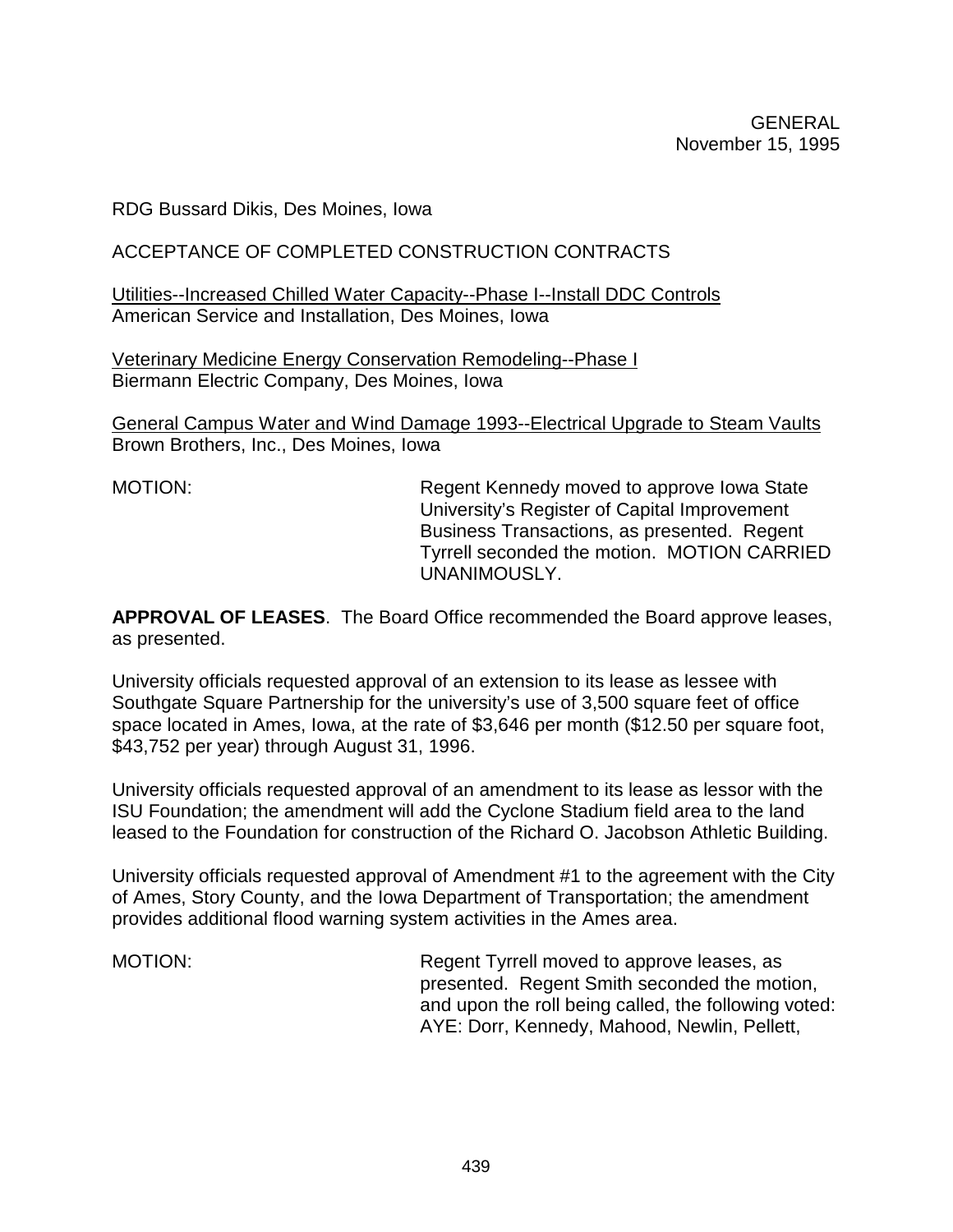Pomerantz, Smith, Tyrrell. NAY: None. ABSENT: Collins.

## MOTION CARRIED.

### **FINANCING OF THE IOWA STATE UNIVERSITY MEMORIAL UNION REMODEL**.

The Board Office recommended that the Board Adopt a Resolution authorizing the Iowa State Memorial Union to issue on behalf of the State of Iowa and sell its First Mortgage Notes for the purpose of financing improvements to the Memorial Union Building, partially refunding the principal amount of its \$1,658,881.23 Promissory Note dated May 22, 1992, and fully refunding the principal amounts of its \$200,000 Promissory Note dated January 24, 1978, and its \$2,350,000 Promissory Note dated May 20, 1977, and funding a reserve fund; authorizing the approval, execution and delivery of certain financing documents, and related matters.

A report on the average annual interest rate of the notes, which will not exceed 5.5 percent, was provided at the Board meeting.

Proceeds from the notes are to be used for the renovation of the ground floor of the union and to refund existing promissory notes.

MOTION: Regent Dorr moved to approve the recommended action, as outlined above. Regent Tyrrell seconded the motion, and upon the roll being called, the following voted: AYE: Dorr, Kennedy, Mahood, Newlin, Pellett, Pomerantz, Smith, Tyrrell. NAY: None. ABSENT: Collins.

### MOTION CARRIED.

### **POLICY REVIEW OF IOWA STATE UNIVERSITY'S STUDENT ID CREDIT**

**PROGRAM**. The Board Office recommended that ISU be authorized to continue its student billing system for their campus services, including the University Book Store, and not engage in extending credit to private sector businesses.

Representatives of the Campus Book Store in Ames, a privately-owned and operated entity, expressed concerns of competition by the Iowa State University Book Store.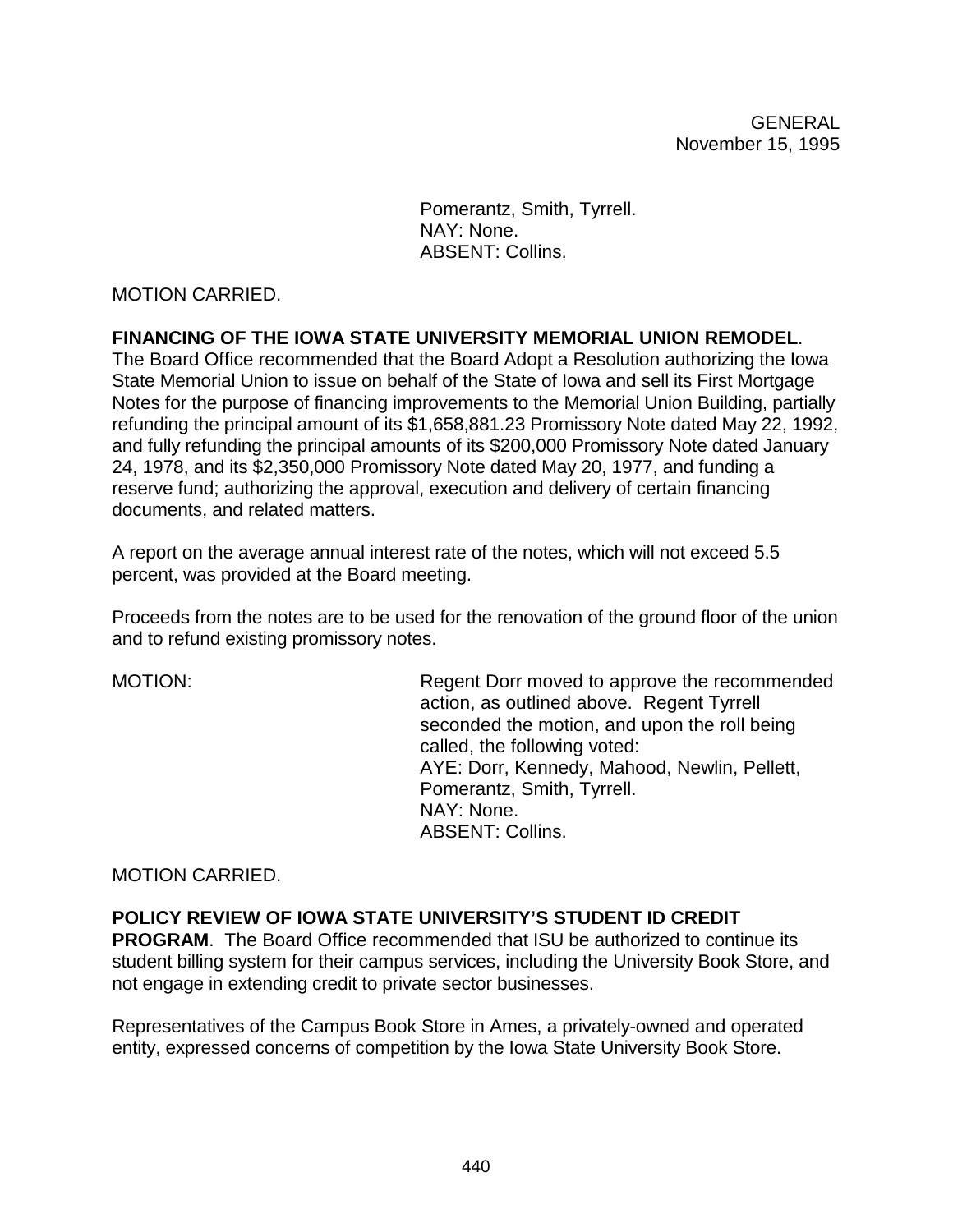The Executive Director of the Board of Regents and the President and Vice President for Business and Finance of Iowa State University have met with representatives of the Campus Book Store regarding their concerns.

Gordon C. James, the public relations firm representing Campus Book Store, requested that Iowa State University students be given the ability to access their university student credit account at the Campus Book Store.

Iowa State University has operated a book store since its beginning, the book store serves as a campus-based outlet for books, school supplies and other merchandise and services that meet the needs of Iowa State University students, faculty and staff.

Iowa State University has had a long history of making available a charge and deferred billing system available to students for a variety of services on the campus; similar procedures are followed at the other universities. During the past year, approximately 8,200 students utilized the charge program at the University Book Store.

University officials do not believe that it is appropriate for the university to engage in providing credit or collection services for off-campus enterprises, and there is no intent to treat Campus Book Store any differently than other off-campus enterprises.

Iowa State University officials have agreed to provide Campus Book Store electronic address information on Iowa State University students in order that Campus Book Store may proceed to establish its own billing and credit system; Campus Book Store has not followed up on that offer made in early September. In addition, as part of the university's effort to improve services, the university is in the process of implementing a new student identification and debit card, which may be used at any merchant connected to the "Shazam" system. The Campus Book Store may be interested in accessing this new system.

Vice President Madden reviewed the history of this matter with the Regents. He noted that interested merchants in the community are provided with listings of book and materials requirements of the individual courses. He stressed that serving students was the primary obligation of Iowa State University.

Regent Tyrrell asked for a comparison of the university's student billing interest rate compared to standard credit card charges. Vice President Madden responded that the university's rate was 1 percent/month (12 percent/year), which he said would be viewed as competitive. He noted that over the years the university's interest rate and charges have been approved annually.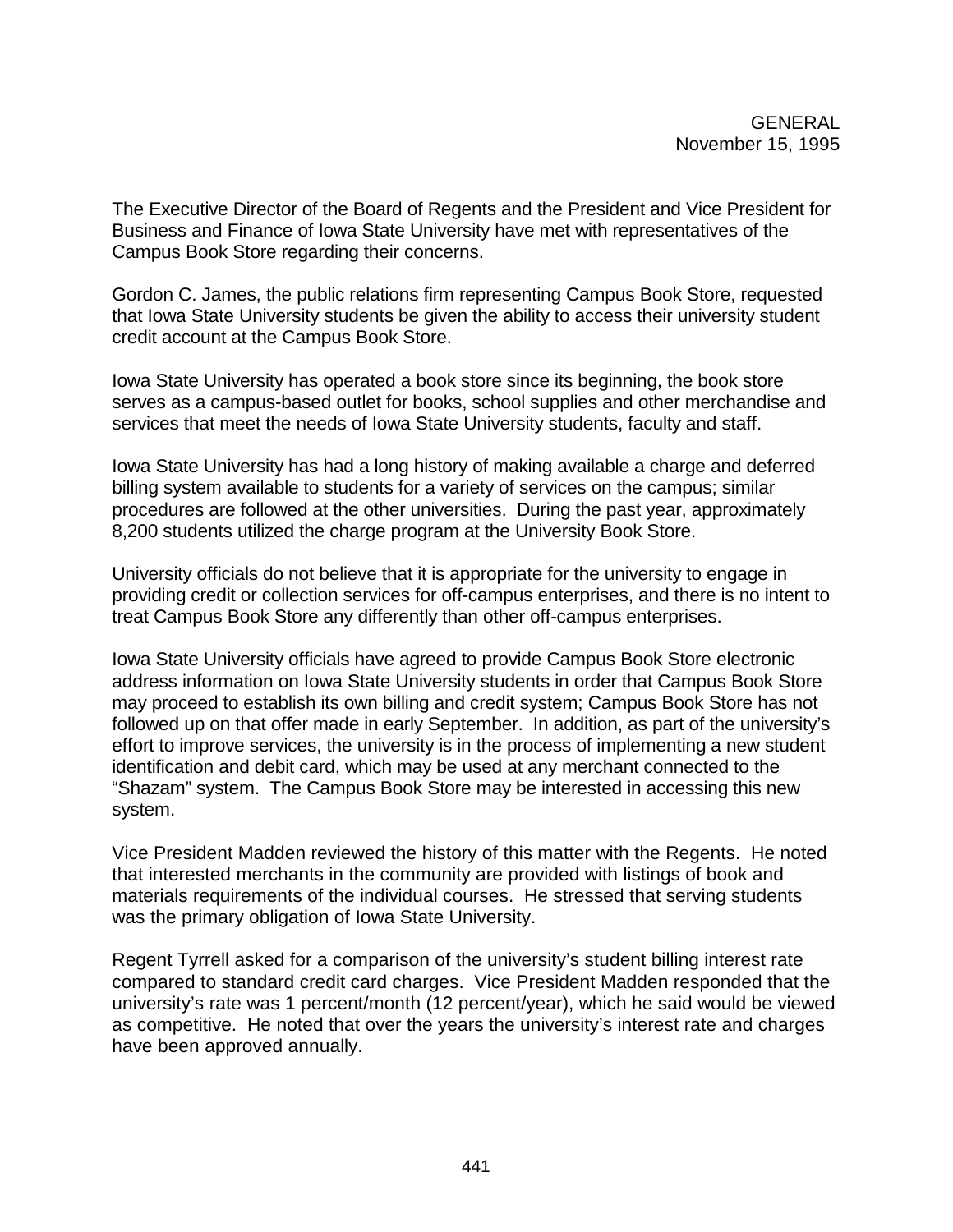Regent Tyrrell asked whether the advantage to students of purchasing books and materials at the University Book Store was the availability of extended credit. Vice President Madden responded affirmatively, noting that not all area merchants accept credit cards. He said there is an advantage to the merchants to utilize the Iowa transfer system where the costs per transaction to merchants are substantially lower than those of credit cards. The charges are negotiated between the merchants and the Iowa transfer system or the financial institutions.

Vice President Madden stated that the university's billing system is a convenience to the students. It is tied in with their financial aid package. Many students do not have all their financial aid available to them at the beginning of the term.

President Pomerantz stated that he suggested to the Campus Book Store representatives that the book store provide its own credit. They responded that there was too much of a bad debt ratio and therefore chose not to provide that service. President Pomerantz said the university's billing system was a way to support the marginal economic capabilities of some students who need all the sources of revenue they can muster to finance their education. He said there was a tradition and history of the university providing this service to students, and there was an economic and educational need that caused this issue to come before the Board. If the private sector would stock all the supplies, resource materials and books appropriate to run the university's academic and research programs, there would be no need for a university bookstore. However, there is a University Book Store and the Board subscribes to the purpose of the store and, therefore, the merchandising strategies become a question.

President Pomerantz said he believed that university money should not be used to make credit available for outside institutions.

Regent Dorr said the private sector will not provide credit because of the bad debt issue. The reason the University Book Store can provide credit is that it is backed up by government guaranteed loans and other credit sources to cover the debt. He said it was his understanding that the tradition of credit availability has been for tuition, board and room but credit for bookstore purchases has only been available for 1-1/2 years. He asked university officials if his understanding was correct.

Vice President Madden responded that students have been able to do a certain amount of charging in the past. The Federal student aid program has changed and as a result university officials have tried to consolidate all the students' accounts.

Regent Dorr asked if it was true that students were not able to charge their University Book Store purchases on their university bill to be deducted from their Federal student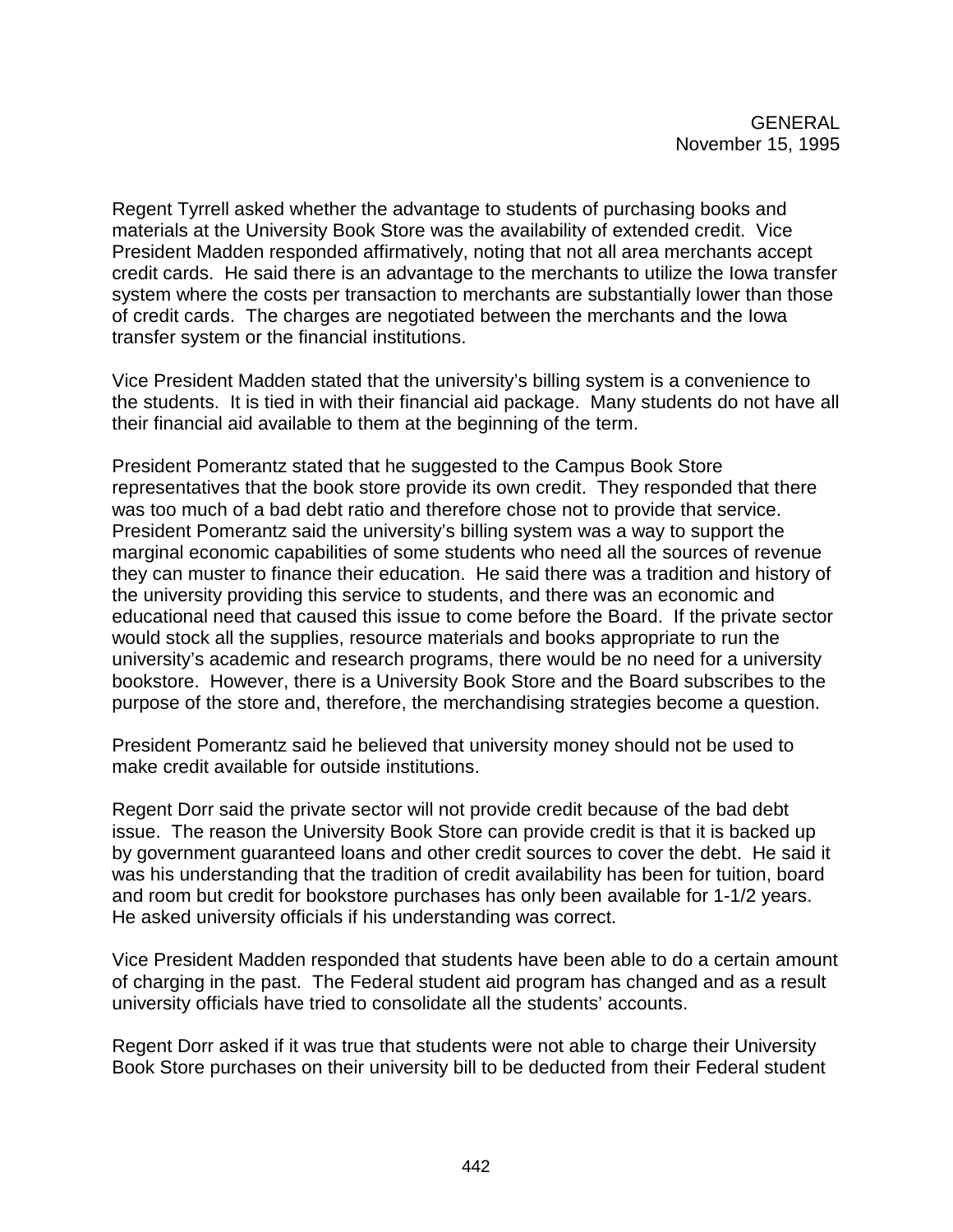aid account prior to a year ago this past fall. Vice President Madden responded that the service was not extended to all students until recently.

Regent Dorr stated that if the Regents allow the proposed billing system to be put into place, there will ultimately be higher costs to students. Somebody has to pay the costs for carrying those loans; therefore, over a period of time there will be higher costs. He said he would approve of an action that the bookstore no longer be allowed to provide credit to students to buy books. The best and most effective way to keep books at cost competitive rates for students is to eliminate credit availability at the University Book Store.

Regent Tyrrell asked if the cost of carrying the students' accounts and corresponding defaults on the accounts were figured into the operational statement for the University Book Store. Vice President Madden responded affirmatively. He said any unpaid bills would be an issue for the bookstore although it has not been a significant problem because students pay their bills promptly. The 1 percent/month carrying charge is an incentive to do so. The purpose of the University Book Store is to serve the student body in accessing the kinds of materials and books they need. The university requires the book store to carry all the items that students need. He said the private stores in the community may or may not stock everything required for students. Inventory of the University Book Store is not based solely on economic turnover rates and profitability. The store does break even and cover its costs. Its rent payment to the Memorial Union helps support additional student educational needs, student office space, meeting rooms, and other facilities in the union building.

Regent Kennedy stated that if the ultimate goal is to serve the student at the best cost, there needs to be a more free system of competition. If they truly wish to work to the advantage of the majority of students, there should not be a line of credit at either book store.

Regent Smith stated that she agreed with the statements made by Regent Kennedy; however, there are 8,200 students who have taken advantage of the billing program. As a parent of a college student, she appreciates receiving a university bill that includes all charges in one billing. She said the single billing is a convenience for families.

Regent Newlin stated that, if appropriate, the Board should defer action until next month to allow more opportunity to review this matter.

MOTION: Regent Newlin moved to defer action on this matter until next month. Regent Kennedy seconded the motion.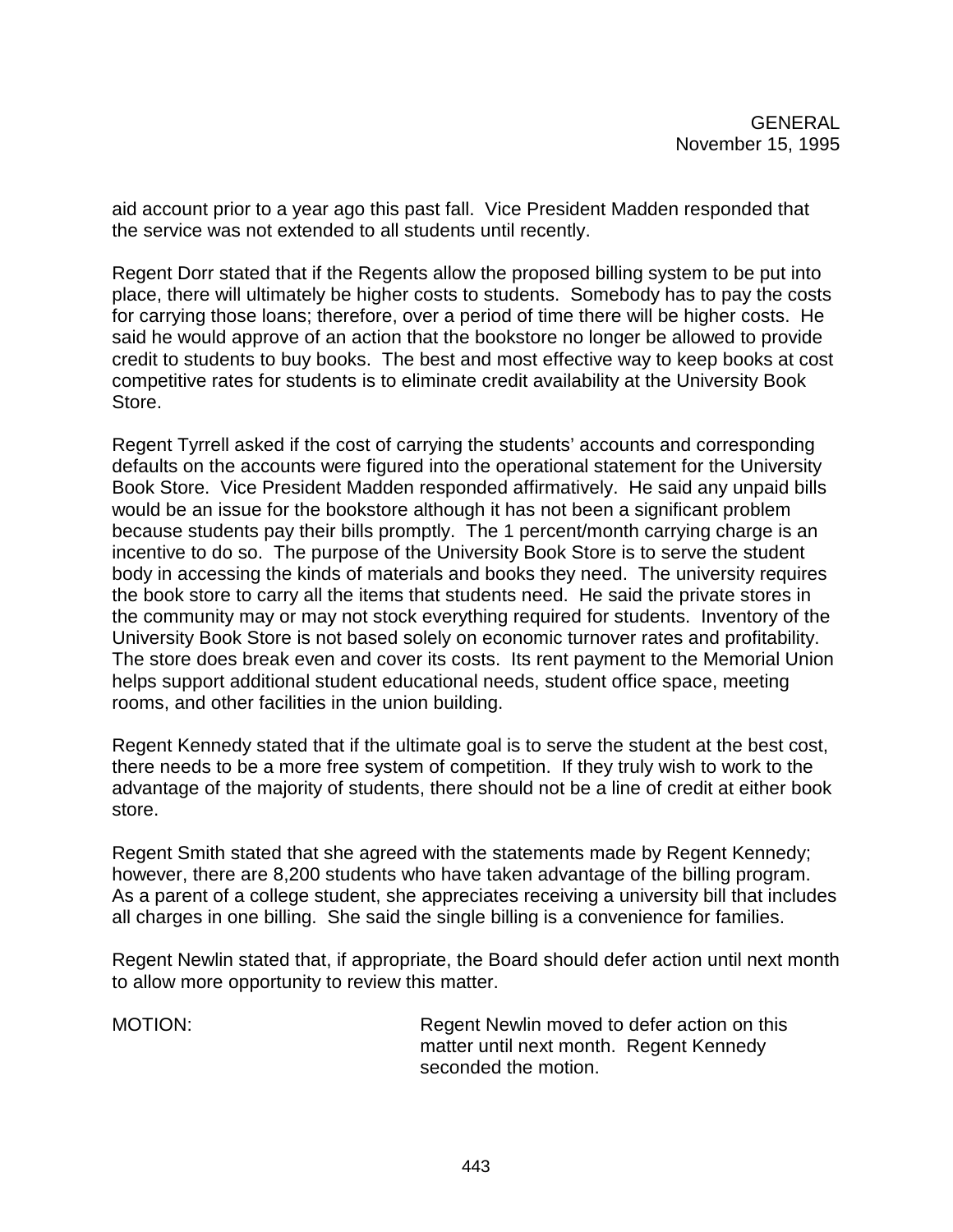Graham Gillette, representing the Campus Book Store, asked for an opportunity to explain their position. He noted that Pete Cannon, who also represents the Campus Book Store, was present.

President Pomerantz asked if their presentation could wait until next month to allow the Regents to review the background on this matter.

Mr. Gillette responded that he had a number of materials for the Board to consider. He suggested that after receiving those materials and hearing their position on the issue, it might then be appropriate to defer action.

Regent Smith stated that she would also like to hear from students.

Mr. Gillette stated that the Campus Book Store had petitions signed by over 3,000 students requesting that the university charge card program be expanded to allow students to use their card at the Campus Book Store.

President Pomerantz asked if it would be a great inconvenience to invite the Campus Book Store representatives to make their presentation next month. Mr. Gillette responded that the issue was one of life and death for the store. It was not inconceivable that the Campus Book Store would not survive another month. The issue needed to be resolved as soon as possible.

Discussion continued concerning whether to receive information from the Campus Book Store at this meeting.

President Pomerantz asked that university officials prepare their position and have students available to discuss the matter from their perspective. The Board would then entertain the position of the Campus Book Store representatives. He made a commitment to Mr. Gillette that the Board would take action next month.

Mr. Cannon referenced the Iowa Administrative Code and the Code of Iowa for the process for remedying these types of issues. He said Campus Book Store representatives have spent a number of months working through the institutional segment of that process and were now before the Board to seek relief in accordance with Iowa Administrative Code section 681. He noted that this process had been going on since August 1, 1994.

Regent Dorr stated that he was given the distinct impression by verbal communication that no Campus Book Store representative would be present at this meeting.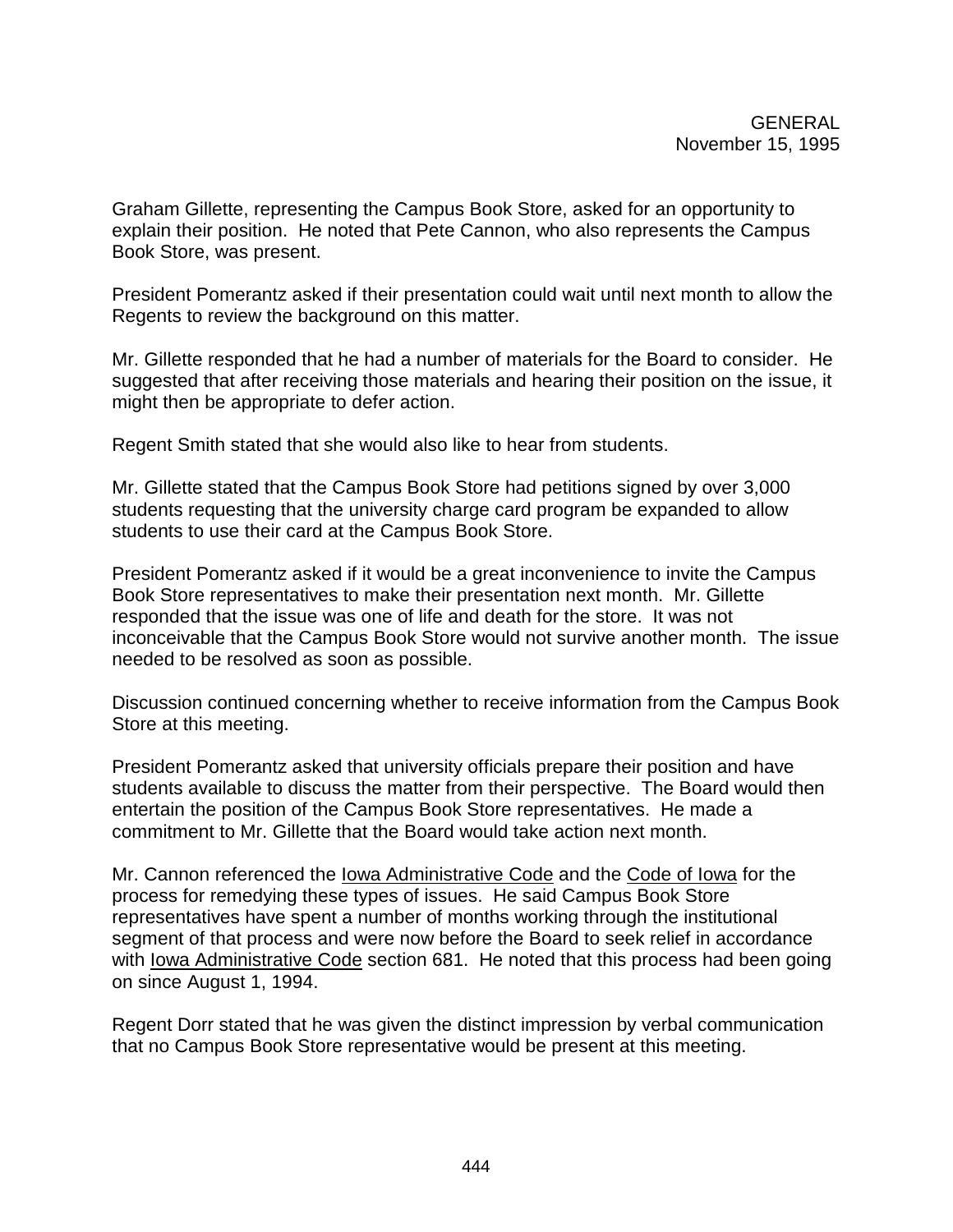Mr. Gillette stated that he had requested to be on the docket and it was his understanding that they would be. He described the process he went through in getting to this point.

Regent Dorr expressed concern that the Regents were not informed of the request at the outset. He was also concerned about the way in which this matter is being handled. President Pomerantz responded that it was his belief that the matter had not been mishandled.

Regent Pellett asked if students buy books before going home for break. Mr. Cannon responded that students start buying their books in December before they go home for break. He noted that losses to the Campus Book Store in the last two years were in excess of \$600,000.

President Pomerantz asked whether all the loss was attributable to the competitive credit policies of the university. Mr. Cannon responded that their analysis determined that the majority of the losses were due to the credit policy of the university.

President Pomerantz asked if the Campus Book Store had been expanded in the last two to three years. Mr. Cannon responded affirmatively, noting that analysis data shows that the cost of the expansion was not a factor in the losses. The Campus Book Store has also duplicated the charge card program as much as possible, offering 1 percent/month credit with the first 30 days interest free. Their charge card program replicates the university program as closely as possible; however, it cannot match the university's incentive for students to pay their bill.

Mr. Cannon stated that there were other issues in addition to the credit issue. There is course material which supplements the text books that students have to buy. Campus Book Store representatives have tried to gain timely access to the supplemental course textbooks; however, the University Book Store is the sole source for purchasing those materials. Last fall the Campus Book Store ordered approximately 5,200 of the supplemental textbooks and the University Book Store sent them 1,250 books of the 5,200 ordered. Based on those orders, the University Book Store charged the Campus Book Store over \$10,000 when the retail cost of those same items in the University Book Store cost about \$9,500. The University Book Store charged the Campus Book Store more than the retail price in their store for the same items.

President Pomerantz stated that it appeared to be more than just a credit issue. It was the whole competitive environment and practices.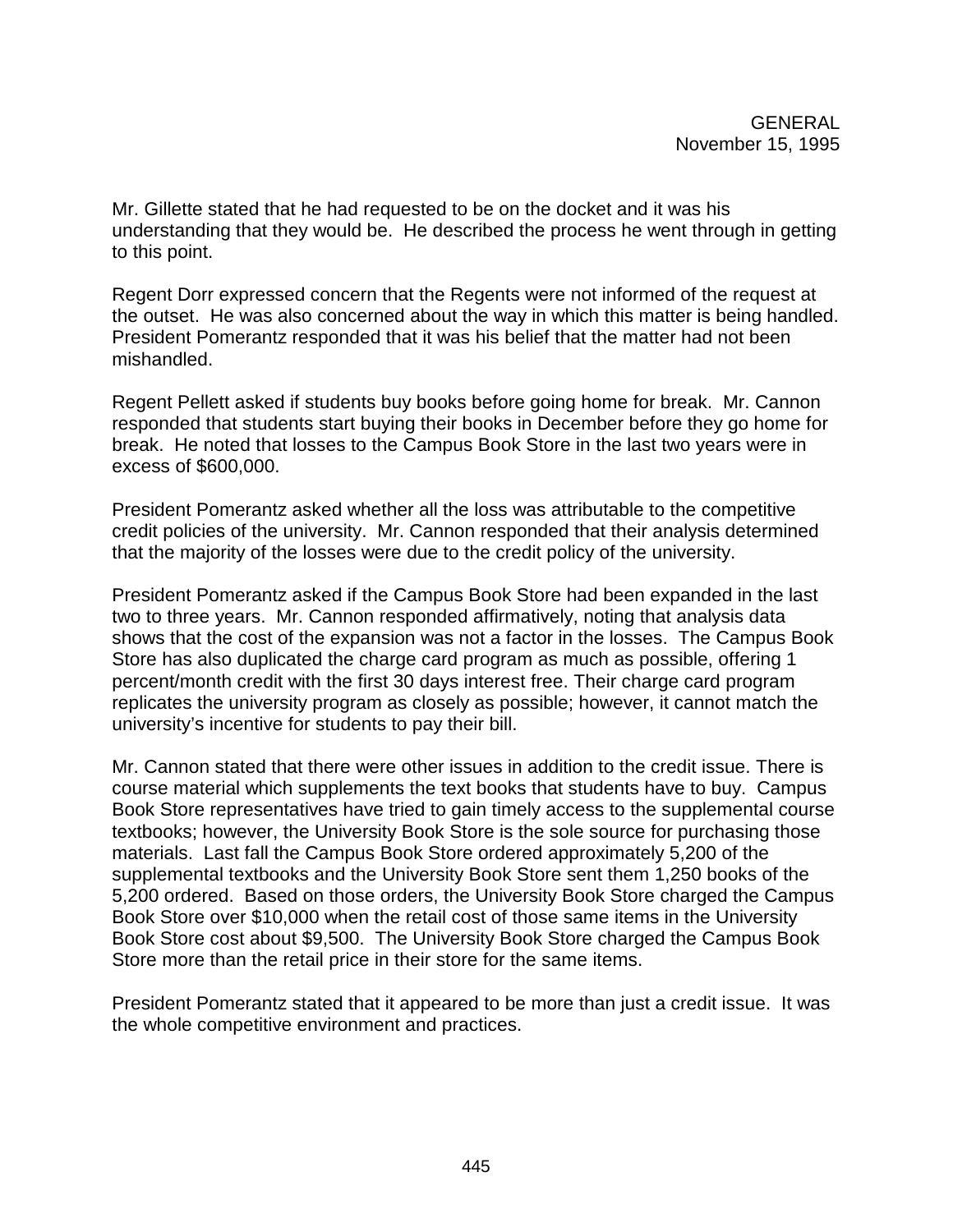Regent Newlin asked whether there was a need to change the policy Regent-wide and not just at Iowa State University. Regent Dorr responded that there had not been a Regent-wide policy on this issue up until now.

President Pomerantz directed the Board Office to review the additional issues that had been brought up and make those a part of the entire review.

Mr. Cannon requested that there be a suspension of the university's credit card program until the Regents have had an adequate opportunity to explore the issues and until the Campus Book Store has a fair opportunity for a hearing.

Regent Dorr stated that if there is an inappropriate policy in effect at Iowa State University, the university needs to remedy the situation. If, during the next month, university officials determine that it is prudent to suspend the credit policy, they should take it upon themselves to do so.

Vice President Madden stated that Iowa State University officials believe they are in compliance with the appropriate policies in this area. This matter has been reviewed within the university and he was not aware of any legal challenge.

Regent Dorr recommended that the university and its legal counsel thoroughly review this matter within the next day or two. If university officials are comfortable with their decision, fine. If there is some question about it, they should do whatever is the correct thing to do.

VOTE ON THE MOTION: The motion carried unanimously.

President Pomerantz then asked Board members and institutional officials if there were additional items for discussion pertaining to Iowa State University. There were none.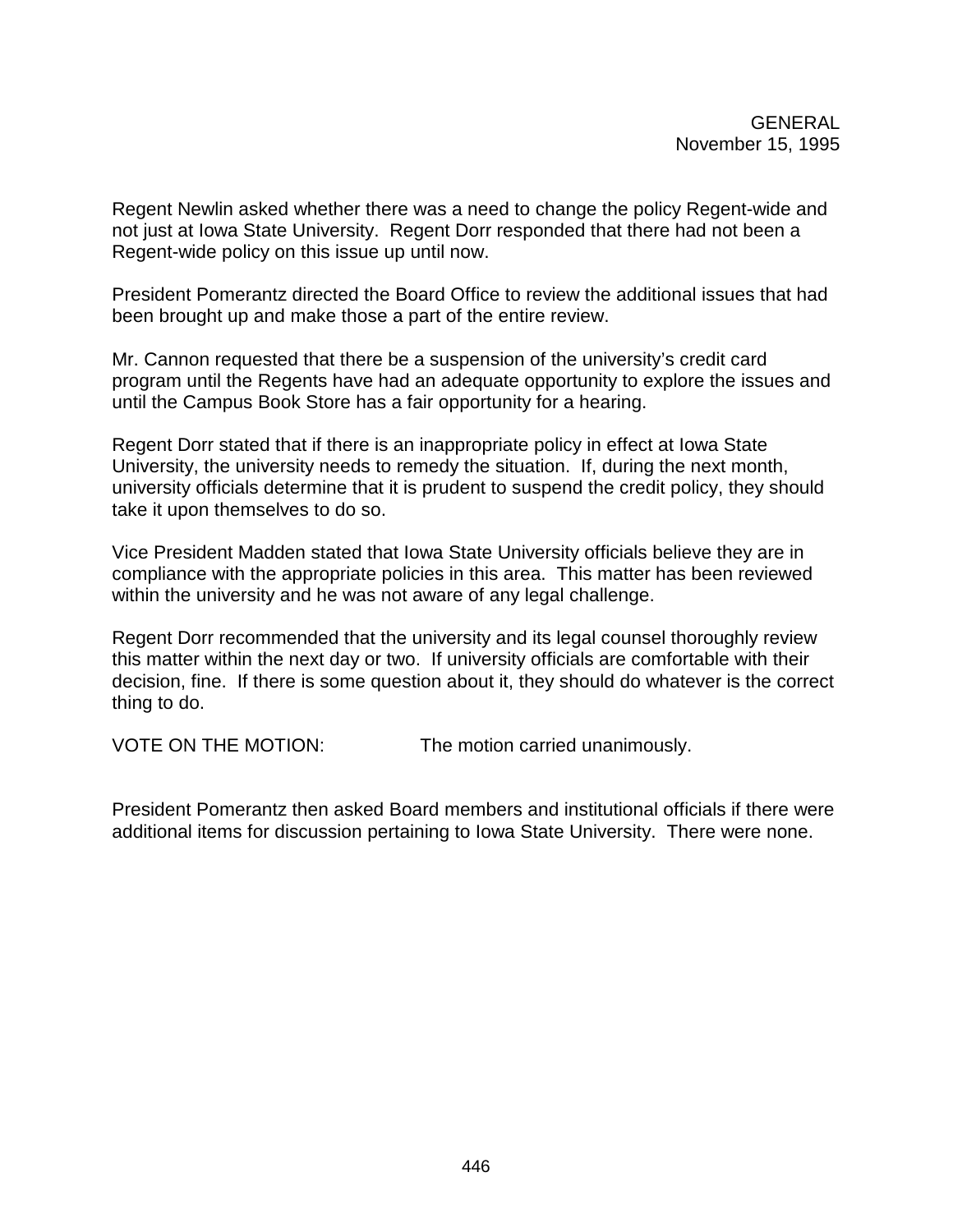# UNIVERSITY OF NORTHERN IOWA

The following business pertaining to the University of Northern Iowa was transacted on Wednesday, November 15, 1995.

**RATIFICATION OF PERSONNEL TRANSACTIONS**. The Board Office reported that the Register of Personnel Changes for October 1995 had not been received and would be reported next month.

**REGISTER OF CAPITAL IMPROVEMENT BUSINESS TRANSACTIONS**. The Board Office recommended the Board approve the Register of Capital Improvement Business Transactions, as presented.

PROJECT DESCRIPTIONS AND BUDGETS

Commons North Parking Lot **\$518,000** 

# Preliminary Budget

| <b>Contracts/Purchase Orders</b><br><b>Consultant/Design Services</b><br>Contingencies | \$432,000<br>65,000<br>21,000 |
|----------------------------------------------------------------------------------------|-------------------------------|
| <b>TOTAL</b>                                                                           | \$518,0                       |
| Source of Funds:<br><b>Parking Operations</b><br><b>Property Rental Income</b>         | \$460,000<br>58,000           |
|                                                                                        |                               |

University officials requested approval of a project description and budget to provide an additional 150 to 180 paved parking stalls to the Commons North Parking Lot. The project will also include the installation of lighting and a storm sewer.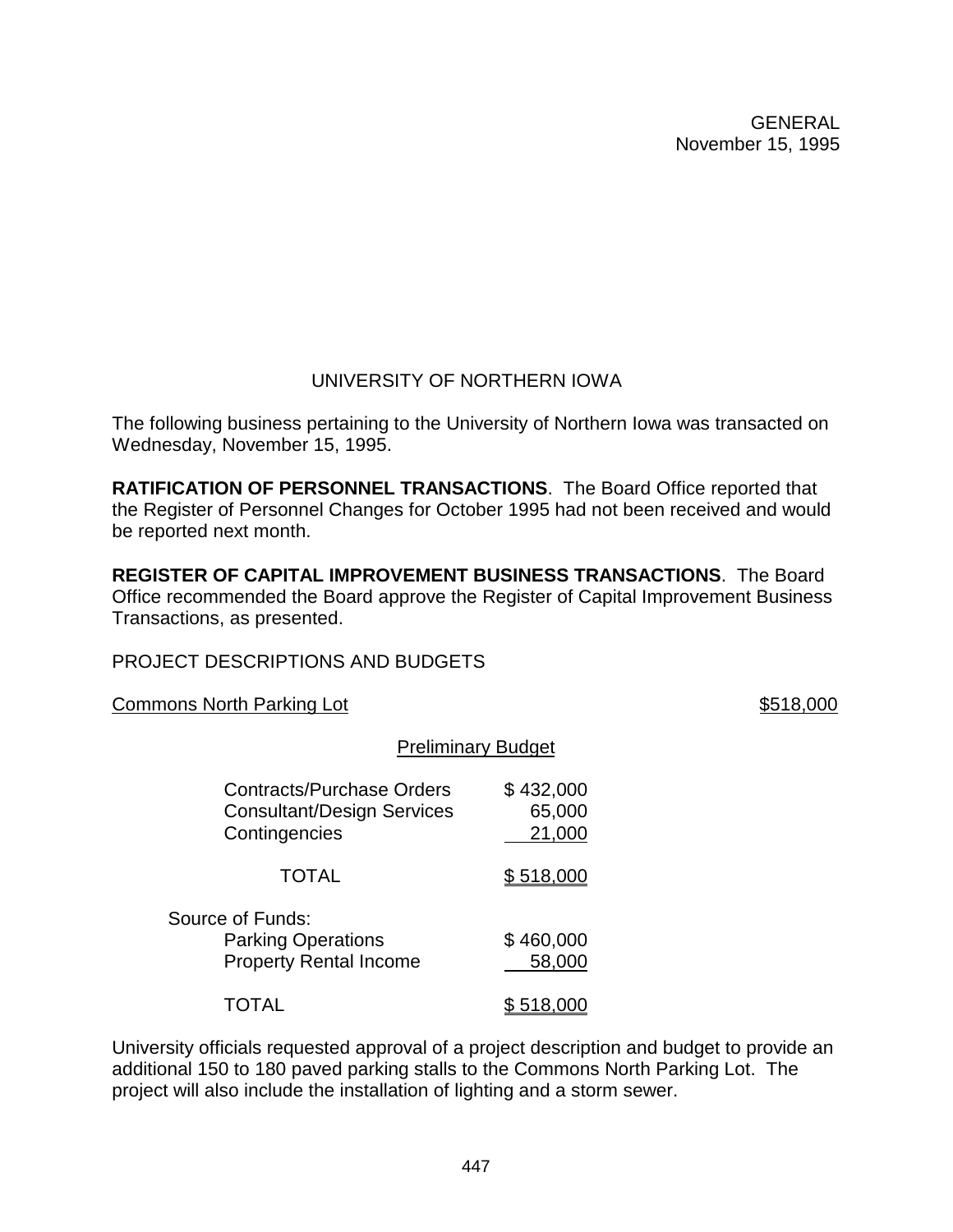| Hillside Courts Parking Lots/E, F and G Streets |
|-------------------------------------------------|
|-------------------------------------------------|

 $$417,000$ 

Preliminary Budget

| <b>Contracts/Purchase Orders</b>     | \$347,000 |
|--------------------------------------|-----------|
| <b>Consultant/Design Services</b>    | 52,000    |
| Contingencies                        | 18,000    |
| <b>TOTAL</b>                         | \$417,000 |
| Source of Funds:                     |           |
| <b>Parking Operations</b>            | \$327,000 |
| <b>Residence System Improvements</b> |           |
| Funds                                | 20,000    |
| <b>Building Repairs</b>              | 70,000    |
| <b>TOTAL</b>                         | 417,000   |

University officials requested approval of a project description and budget to improve parking lots which serve the Hillside Courts student housing complex located in the south area of campus. The project will provide improvements to 11 small parking lots located along E, F and G Streets which serve the housing complex and will enlarge the north parking lot from 26 to approximately 75 stalls. Patching of concrete and the removal or replacement of deteriorated curbs and gutters, as well as improvements to walkways, storm water drainage and lighting, will be included.

Institutional Roads 1996/E, F and G Streets \$453,000 Source of Funds: 1996 and 1997 Institutional Roads Funds

### Preliminary Budget

| <b>Contracts/Purchase Orders</b>  | \$369,000 |
|-----------------------------------|-----------|
| <b>Consultant/Design Services</b> | 66,000    |
| Contingencies                     | 18,000    |
| <b>TOTAL</b>                      | \$453,000 |

University officials requested approval of a project description and budget to improve E, F and G Streets to accommodate vehicle access to the Hillside Courts student housing complex. The project will include patching of concrete and the removal or replacement of deteriorated curbs and gutters. The project will also provide improvements to walkways, storm water drainage and lighting.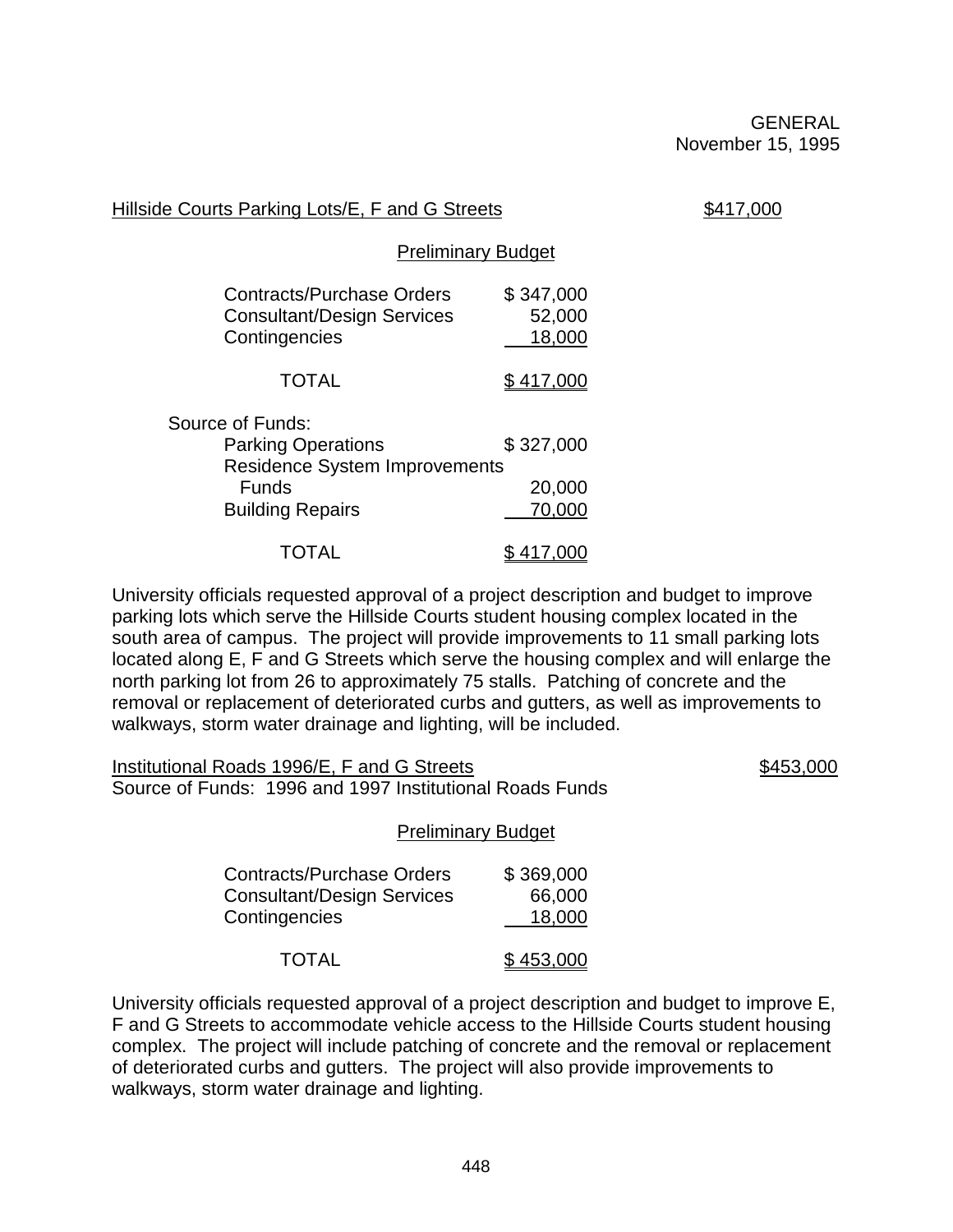Russell Hall Exterior/Interior Repairs **\$424,000** Source of Funds: FY 1996 Capital Appropriation

Preliminary Budget

| <b>Contracts/Purchase Orders</b>  | \$354,000 |
|-----------------------------------|-----------|
| <b>Consultant/Design Services</b> | 52,000    |
| Contingencies                     | 18,000    |
|                                   |           |
| <b>TOTAL</b>                      | \$424,000 |

University officials requested approval of a project description and budget to provide exterior and interior repairs to Russell Hall. The exterior repairs will include cleaning, tuckpointing and sealing and/or repair of brick and pre-cast concrete panels. The underside of the roof system will be structurally reinforced in selected areas to meet current code requirements.

\* \* \* \* \* \* \*

# ARCHITECT/ENGINEER AGREEMENTS

Baker Hall--Exterior and Electrical Repairs--Exterior Repairs Contract \$19,800 Wehner, Pattschull and Pfiffner, Iowa City, Iowa

University officials requested approval to enter into an agreement with Wehner Pattschull and Pfiffner to provide design services for the exterior repairs to the building. The agreement provides for a fee of \$19,800, including reimbursables.

Bartlett/Lawther Halls Exterior Repairs--Phase I  $$21,800$ Grimes, Port, Jones Schwerdtfeger, Waterloo, Iowa

University officials requested approval of an agreement with Grimes, Port, Jones Schwerdtfeger to provide design services for the project. The agreement provides for a fee of \$21,800, including reimbursables.

Commons North Parking Lot \$61,500 Kirkham Michael and Associates, Cedar Falls, Iowa

University officials requested approval to enter into an agreement with Kirkham Michael and Associates to provide design services for the project. The agreement provides for a fee of \$61,500, including reimbursables.

449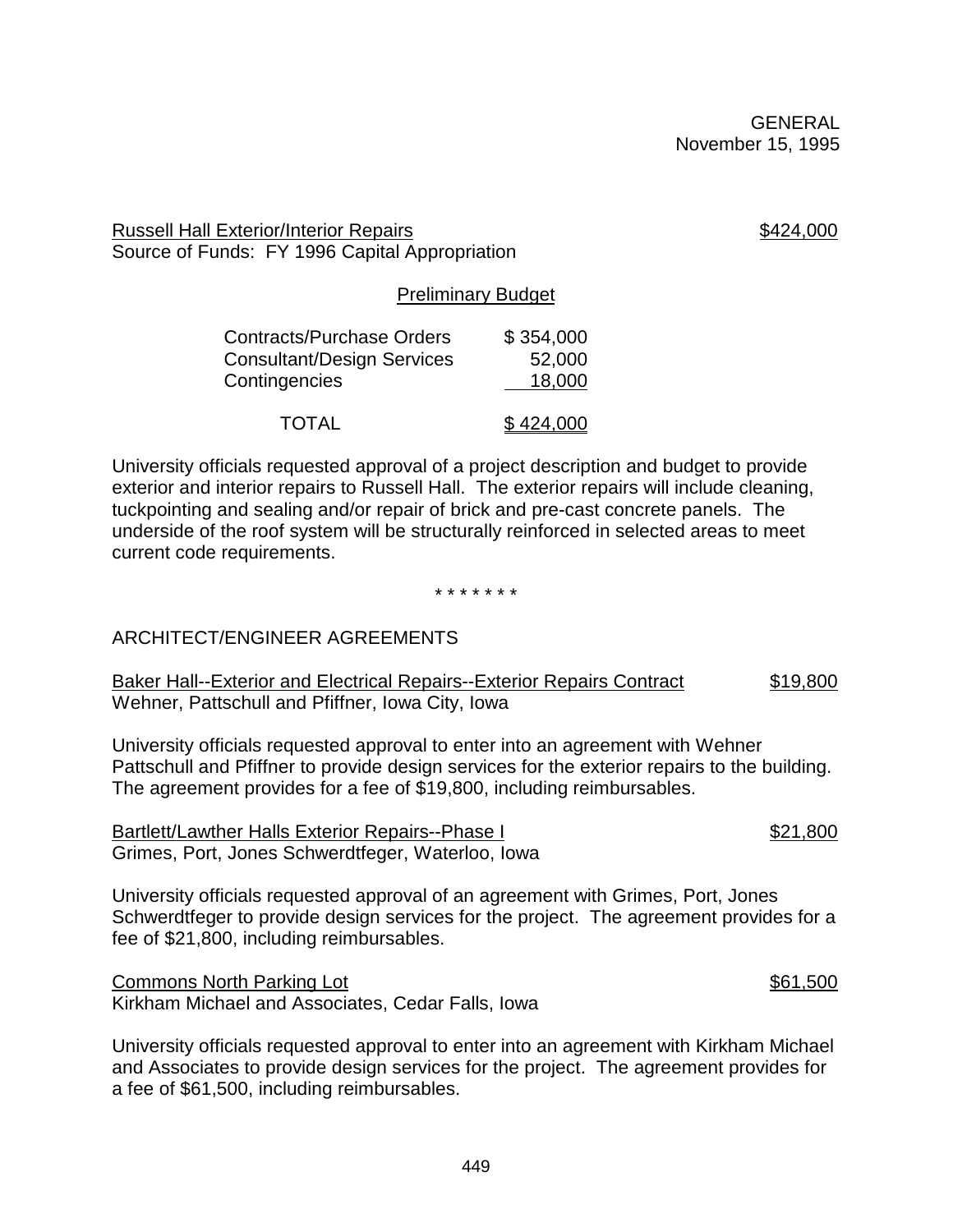University officials requested approval to enter into an agreement with Van Winkle-Jacobs to provide design services for the project. The agreement provides for a fee of \$29,000, including reimbursables. Institutional Roads 1996/E, F and G Streets **\$36,500** \$36,500 Van Winkle-Jacobs, Coralville, Iowa University officials requested approval to enter into an agreement with Van Winkle-

Jacobs to provide design services for the project. The agreement provides for a fee of \$36,500, including reimbursables.

Russell Hall Exterior/Interior Repairs--Exterior Repairs Contract \$23,400 Wehner Pattschull and Pfiffner, Iowa City, Iowa

University officials requested approval to enter into an agreement with Wehner Pattschull and Pfiffner to provide design services for the exterior repairs to the building. The agreement provides for a fee of \$23,400, including reimbursables.

ACCEPTANCE OF COMPLETED CONSTRUCTION CONTRACTS

Library Addition \$5,395,844 Story Construction Company, Ames, Iowa

Van Winkle-Jacobs, Coralville, Iowa

West Gym Exterior Waterproofing--Phase II  $$281,028$ Prairie Construction Company, Waterloo, Iowa

FINAL REPORTS

Center for Energy and Environmental Education  $$3,976,602.30$ 

MOTION: Regent Dorr moved to approve the university's capital register, as presented. Regent Smith seconded the motion. MOTION CARRIED UNANIMOUSLY.

**APPROVAL OF LEASE**. The Board Office recommended the Board approve the lease, as presented.

450

# Hillside Courts Parking Lots/E, F and G Streets \$29,000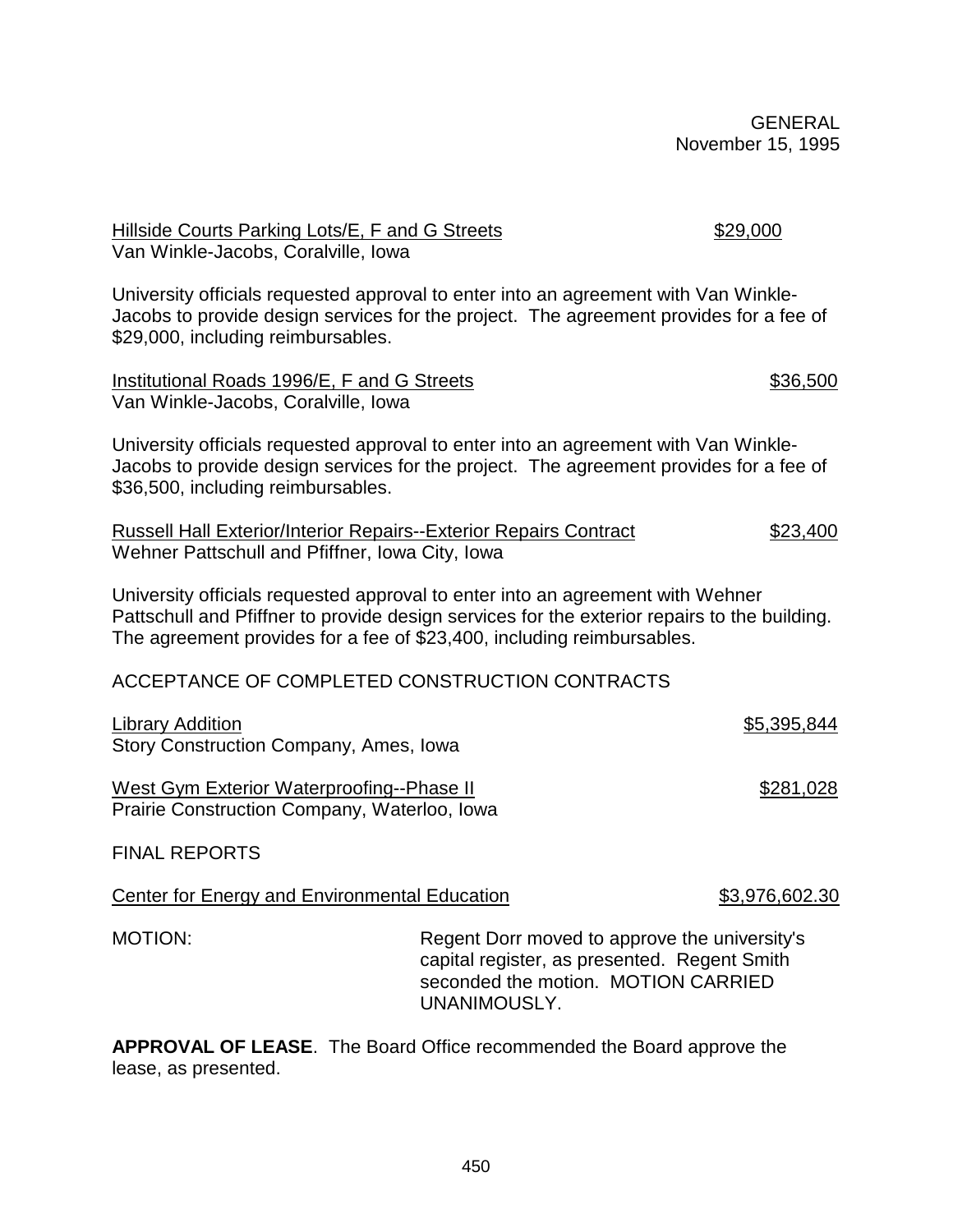University officials requested approval to extend its lease agreement as lessee with Coronet Communication Company for the university's use of a portion of a communication tower located in Rock Island, Illinois, as a transmitter site for KUNI-FM, at the rate of \$354.59 per month for a one-year period.

MOTION: Regent Tyrrell moved to approve the lease, as presented. Regent Smith seconded the motion, and upon the roll being called, the following voted: AYE: Dorr, Kennedy, Mahood, Newlin, Pellett, Pomerantz, Smith, Tyrrell. NAY: None. ABSENT: Collins.

MOTION CARRIED.

President Pomerantz then asked Board members and institutional officials if there were additional items for discussion pertaining to the University of Northern Iowa. There were none.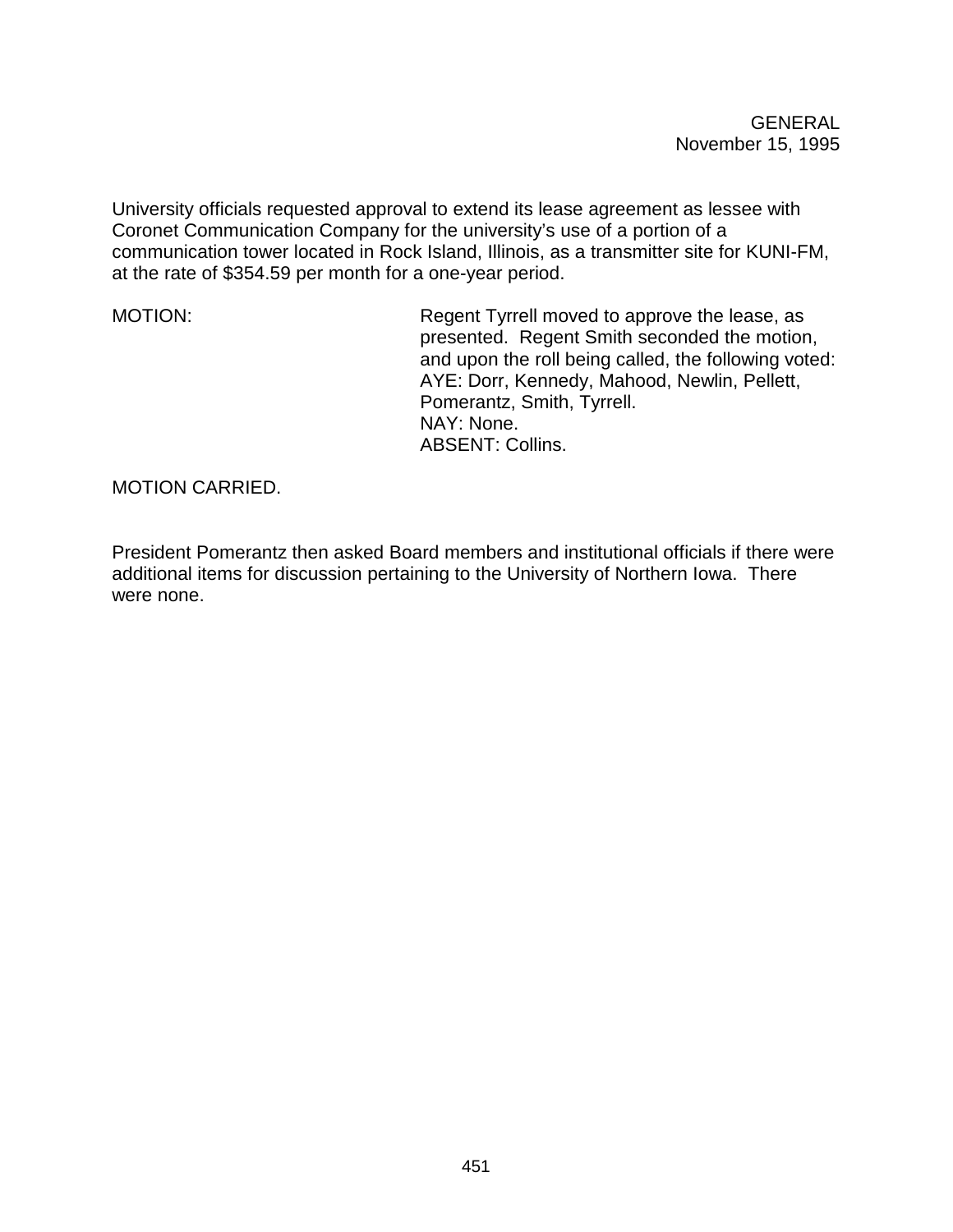# IOWA SCHOOL FOR THE DEAF

The following business pertaining to Iowa School for the Deaf was transacted on Wednesday, November 15, 1995.

**RATIFICATION OF PERSONNEL TRANSACTIONS**. The Board Office recommended the Board approve personnel transactions, as follows:

Register of Personnel Changes for October 1995.

MOTION: Regent Dorr moved to approve the personnel transactions, as presented. Regent Smith seconded the motion. MOTION CARRIED UNANIMOUSLY.

**REGISTER OF CAPITAL IMPROVEMENT BUSINESS TRANSACTIONS**. The Board Office reported that there were no transactions on the school's capital register.

President Pomerantz then asked Board members and institutional officials if there were additional items for discussion pertaining to the Iowa School for the Deaf. There were none.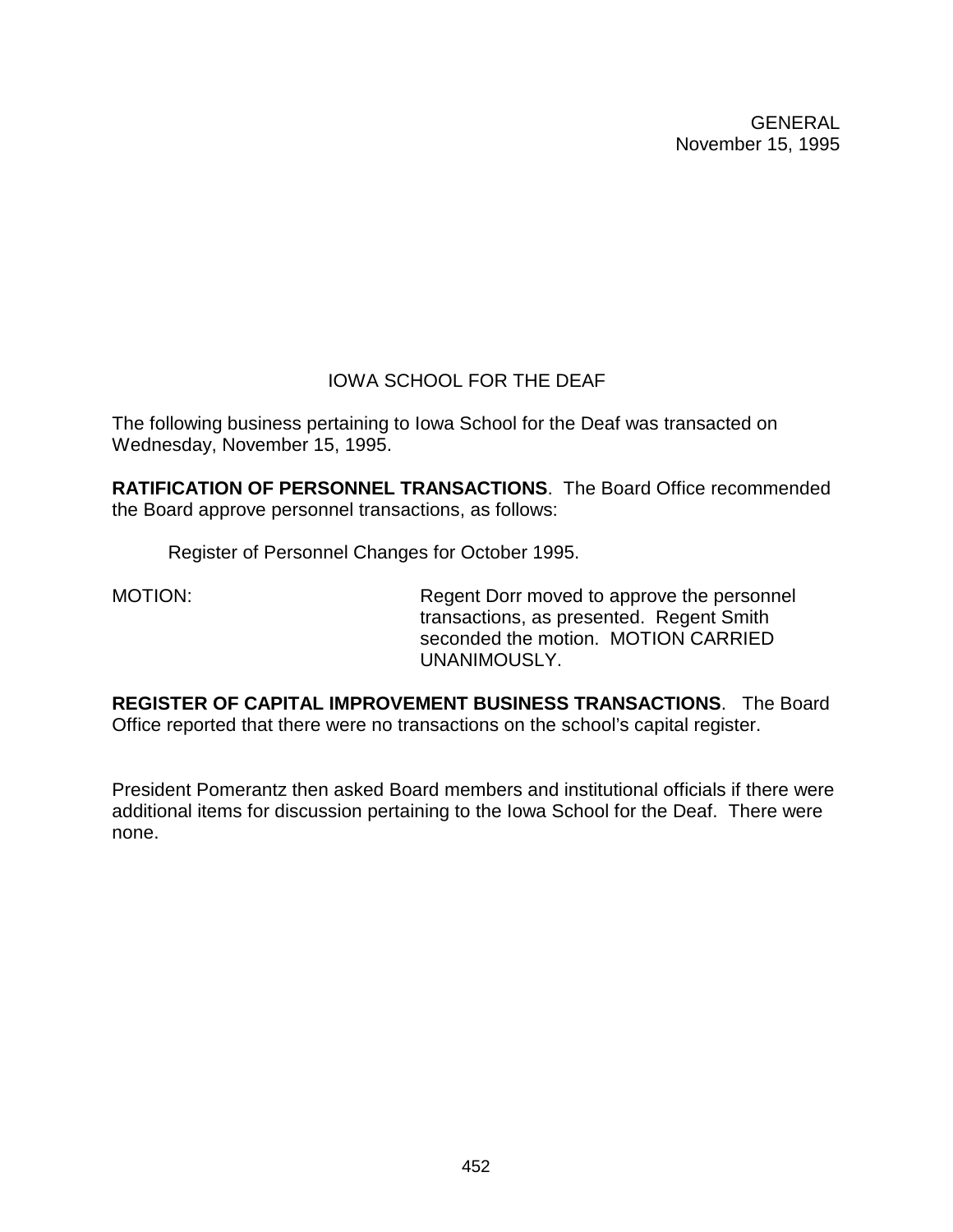# IOWA BRAILLE AND SIGHT SAVING SCHOOL

The following business pertaining to Iowa Braille and Sight Saving School was transacted on Wednesday, November 15, 1995.

**RATIFICATION OF PERSONNEL TRANSACTIONS**. The Board Office recommended the Board approve personnel transactions, as follows:

Register of Personnel Changes for the period of September 24 through October 21, 1995.

MOTION: Regent Dorr moved to approve personnel transactions, as presented. Regent Smith seconded the motion. MOTION CARRIED UNANIMOUSLY.

**REGISTER OF CAPITAL IMPROVEMENT BUSINESS TRANSACTIONS**. The Board Office recommended the Board approve the school's capital register, as presented.

Iowa Braille and Sight Saving School officials presented the following project description and budget for Board approval.

Replacement of Telephone System  $\sim$  80,000

# Source of Funds

| FY 1996 Capital Appropriation<br>Anticipated FY 1997 Capital Appropriation | \$45,000<br>35,000 |
|----------------------------------------------------------------------------|--------------------|
|                                                                            |                    |
| <b>TOTAL</b>                                                               | \$80,000           |

This project will replace the school's outdated telephone system with one equipped with the necessary features to meet the school's immediate and future needs. The project